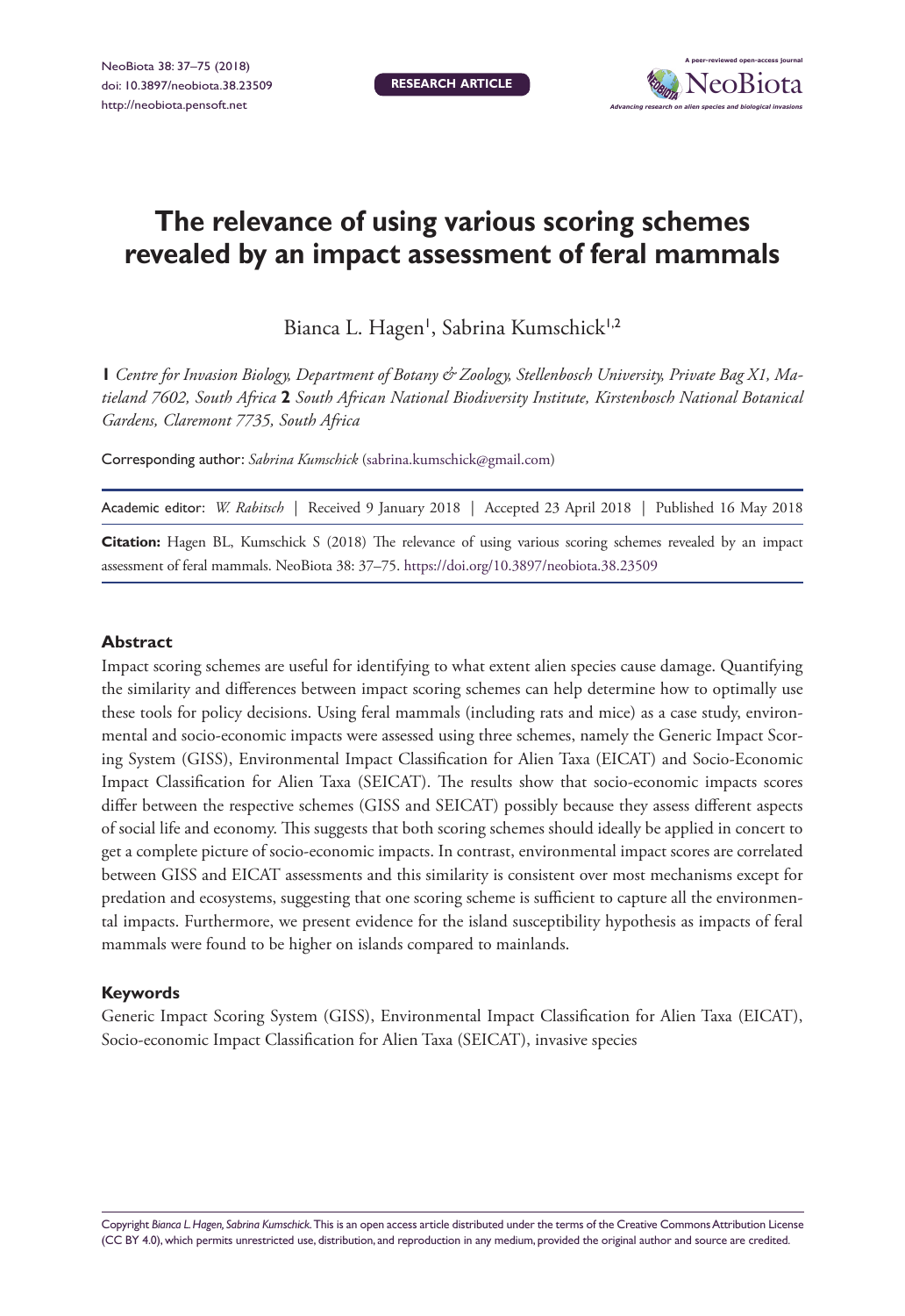#### **Introduction**

Alien species cause various and sometimes devastating changes to the environment where they are introduced and influence social and economic aspects of human life (e.g. Pyšek and Richardson 2010, Vilà et al. 2010, Kumschick et al. 2015, Bacher et al. 2017). To minimise the negative effect of alien species, the Convention on Biological Diversity in its Aichi target 9 has proposed steps to mitigate their impacts, including identifying harmful alien species and prioritising their management [\(www.cbd.int/sp/](http://www.cbd.int/sp/targets/) [targets/\)](http://www.cbd.int/sp/targets/). To reach these goals, standardised measures for impact assessment and species prioritisation are needed.

This need has recently been met by the development of impact scoring schemes (e.g. Hawkins et al. 2015, Nentwig et al. 2016, Bacher et al. 2017; see Leung et al. 2012 for a review on risk assessments more broadly). Such schemes are typically based on published evidence of impacts or expert opinion and are meant to be transparent, robust and easy to use (Vanderhoeven et al. 2017). However, they often differ in the parameters used for the assessment and the way published evidence is translated into impact magnitude (e.g. Kumschick et al. 2017, Turbé et al. 2017). Differences in the outcomes using these schemes can potentially influence policy decisions and, for this reason, there is a need to quantify whether impact assessment schemes are comparable.

Three scoring schemes are considered in this study. The Generic Impact Scoring System (GISS) was first developed to assess the environmental and economic impact of alien mammals in Europe (Nentwig et al. 2010) and is one of the most widely used scoring schemes to date (Nentwig et al. 2016). It has been applied to various taxa including vertebrates, plants and invertebrates (e.g. Kumschick and Nentwig 2010, Vaes-Petignat and Nentwig 2014, Measey et al. 2016, Rumlerová et al. 2016). By comparison, the Environmental Impact Classification for Alien Taxa (EICAT), developed by Blackburn et al. (2014), focuses only on the environmental impact of species. It was adopted by the IUCN [\(https://portals.iucn.org/congress/motion/014\)](https://portals.iucn.org/congress/motion/014) to enable a classification of all alien species worldwide (Hawkins et al. 2015, Evans, Kumschick and Blackburn 2016). The third scoring scheme is the Socio-Economic Impact Classification of Alien Taxa (SEICAT), which exclusively assesses the socio-economic impact of alien species (Bacher et al. 2017).

As a case study to compare the impact scoring schemes, we use feral mammals (including mice and rats) alien to South Africa. Alien mammals are known to cause damage to many ecosystems worldwide (Howald et al. 2007, Witmer et al. 2007, Skead et al. 2011, Capellini et al. 2015) and they have been shown to have the highest impacts across various taxonomic groups in a European study (Kumschick et al. 2015). For example, feral dogs (*Canis familiaris*) have contributed to the decline of turtle and tortoise species in India, Costa Rica as well as the Galapagos Archipelago (e.g. MacFarland et al. 1974, Fowler 1979). In South Africa, they are known to transmit diseases to jackals and bat-eared foxes (Sabeta, Bingham and Nel 2003). Furthermore, the impacts of alien mammals have been reported as particularly severe on islands (Pimentel et al. 2001, Hays and Conant 2007, Reaser et al. 2007). Impacts of alien species in general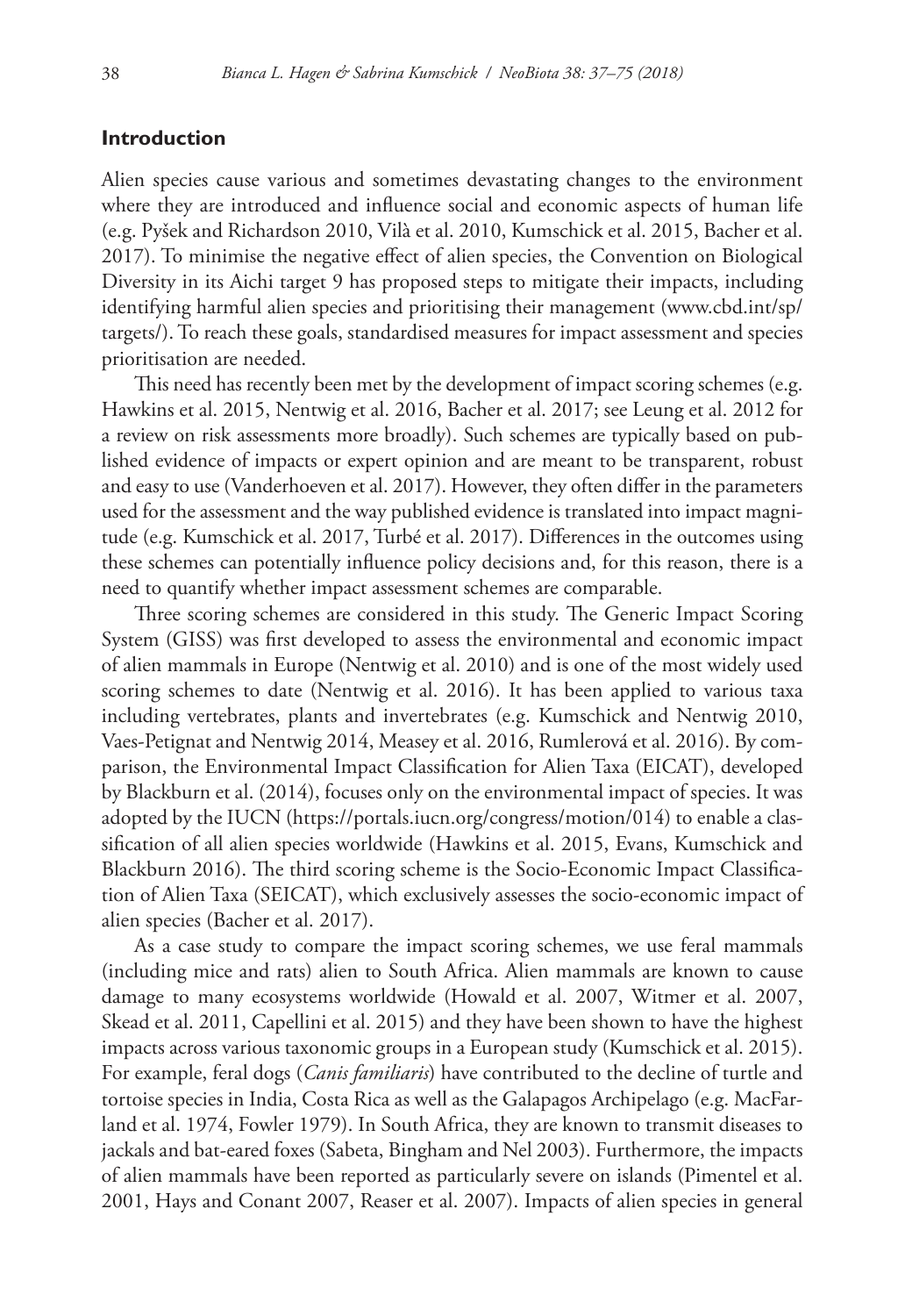are thought to be more detrimental on island environments by causing higher numbers of extinctions due to higher endemism, simpler food webs and slow diversification rates of species compared to mainlands (Courchamp et al. 2003). This is known as the island susceptibility hypothesis (Elton 1958, Jeschke et al. 2012).

The aims of our study were threefold. Firstly, we compared the outcomes of the three scoring schemes by a) comparing environmental and socio-economic impacts of feral mammals (including mice and rats) between the respective schemes and b) disentangling differences in impact scores between impact mechanisms (such as competition and predation) for environmental impacts, expecting to find similar levels of impacts between the schemes. Secondly, a test of the island susceptibility hypothesis was conducted by looking at the differences between socio-economic and environmental impacts caused on islands and mainlands, hypothesising that impacts are higher on islands. Lastly, following the finding that some taxa receive more research attention than others (Pyšek et al. 2008), it was determined whether there is a publication bias in our study. However we do not expect a bias since mammals are generally well studied.

#### **Methods**

#### **Species selection and literature search**

Using data from various sources, including Spear and Chown (2009), Picker and Griffiths (2011), Spear et al. (2011), Skead et al. (2011), Department of Environmental Affairs (2016) and Invasive Species South Africa ([www.invasives.org.za](http://www.invasives.org.za)), a list of domestic mammals alien to and feral in South Africa was compiled. This includes eight species which were initially introduced for their use as pets and/or are of agricultural significance. Additionally, we included rats (*Rattus rattus* and *R. norvegicus*) and mice (*Mus musculus*) due to their global significance as invasive pests (Figure 1). These species all have established alien populations in South Africa, but also represent some of the most prevalent domestic mammals with feral populations globally and some of the most damaging alien mammals (Nentwig et al. 2010) and are referred to as "feral mammals" in this manuscript for simplicity. Even though the selection of species was based on aliens in South Africa, the literature search was based on these species' global alien range and the classification therefore represents the entire alien range.

In order to assemble information on the global impacts of these species, a review of published literature was undertaken. A search string, developed by Evans et al. (2016), was adopted (see also Appendix 1 for further detail) and papers were selected based on manual filtering of titles and abstracts. Databases searched included Google Scholar, Scopus and Web of Science. Publications on the impact of domestic mammals or pets in captivity were excluded and only impacts of stray or feral populations were considered. The reference list of the papers selected was further analysed to search for additional records of impacts. The search was terminated when the same sources were repeatedly found. All impact references were assigned a score by the main assessor and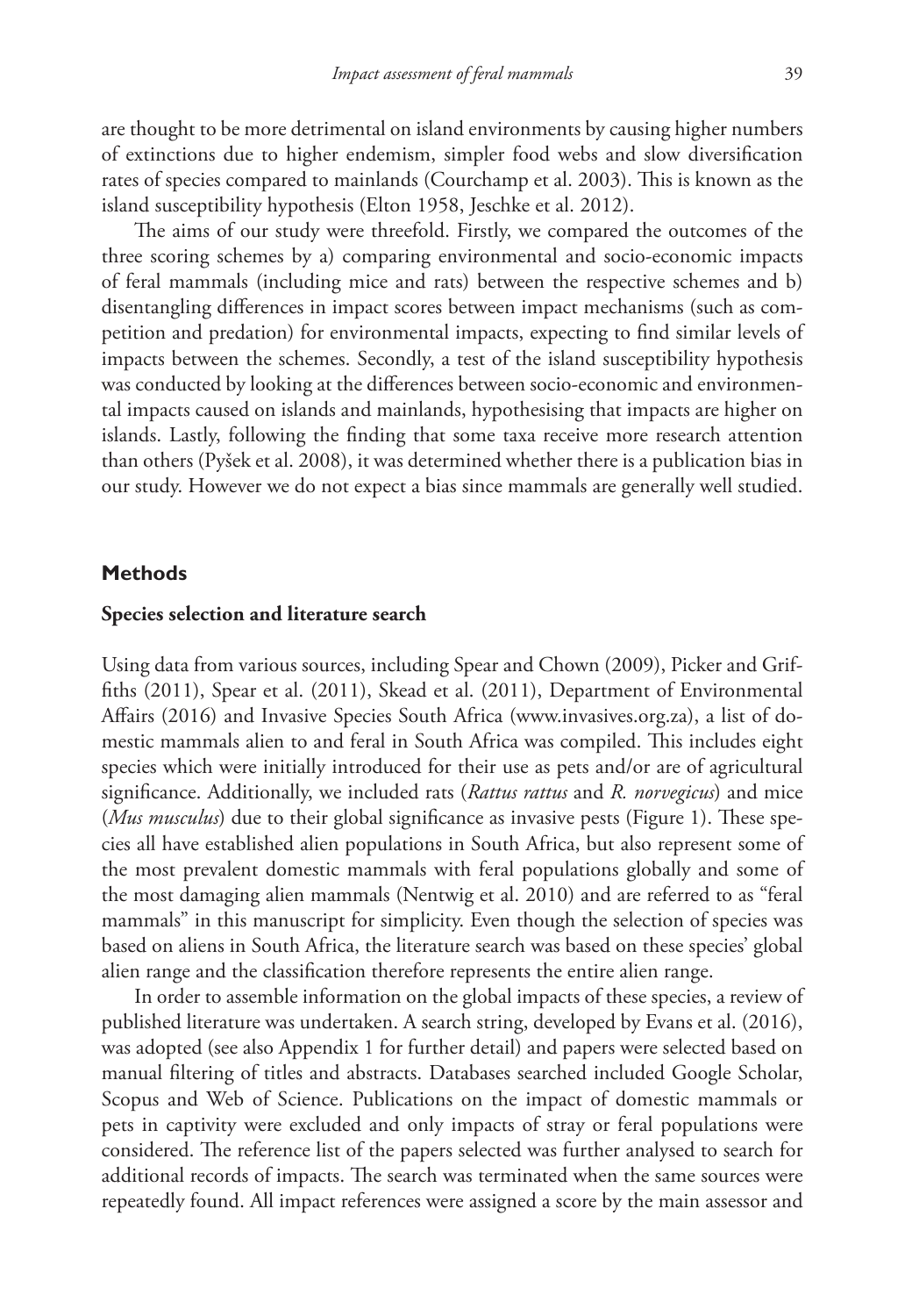

**Figure 1.** Total GISS environmental and socio-economic impacts of invasive mammal species alien to South Africa. Total scores represent summed scores of maximum impacts given in each subcategory for each species separately. Abbreviations represent impact scores using EICAT (black) and SEICAT (light grey) as minor (MN), moderate (MO), major (MR) and massive (MV).

checked by a second assessor. Discussions on scores only occurred when there were disagreements or uncertainties around the score. For each impact found, we noted if it occurred on an island or mainland.

#### **Impact schemes, categories and levels**

GISS includes both environmental and socio-economic impacts, with EICAT and SEI-CAT focusing on one impact type each (see Suppl. material 1: Table S1 for the differences in the descriptions of the impact categories of the three schemes). GISS measures impacts by assessing the damage each species causes using six environmental (impacts on plants or vegetation; predation; competition; transmission of diseases; hybridisation; impacts on ecosystems; labelled E\_GISS hereafter) and six socio-economic (impacts on agricultural production; animal production; forestry production; human infrastructure and administration; human health; human social life; SE\_GISS) impact categories with six subcategories each (based on impact mechanisms or socio-economic sectors) (Kumschick and Nentwig 2010, Nentwig et al. 2016). Impact magnitudes range from 0 to 5, zero meaning that no known or detectable impacts were recorded whereas scores of five were equal to the most severe impacts. For GISS, scores were aggregated in two ways: a) Maximum scores refer to highest scores a species achieved in any subcategory and b) sums of the maximum scores received in all subcategories of the environmental and socio-economic categories, respectively and these give an overall potential impact score, termed summed score and ranging from 0 to 30.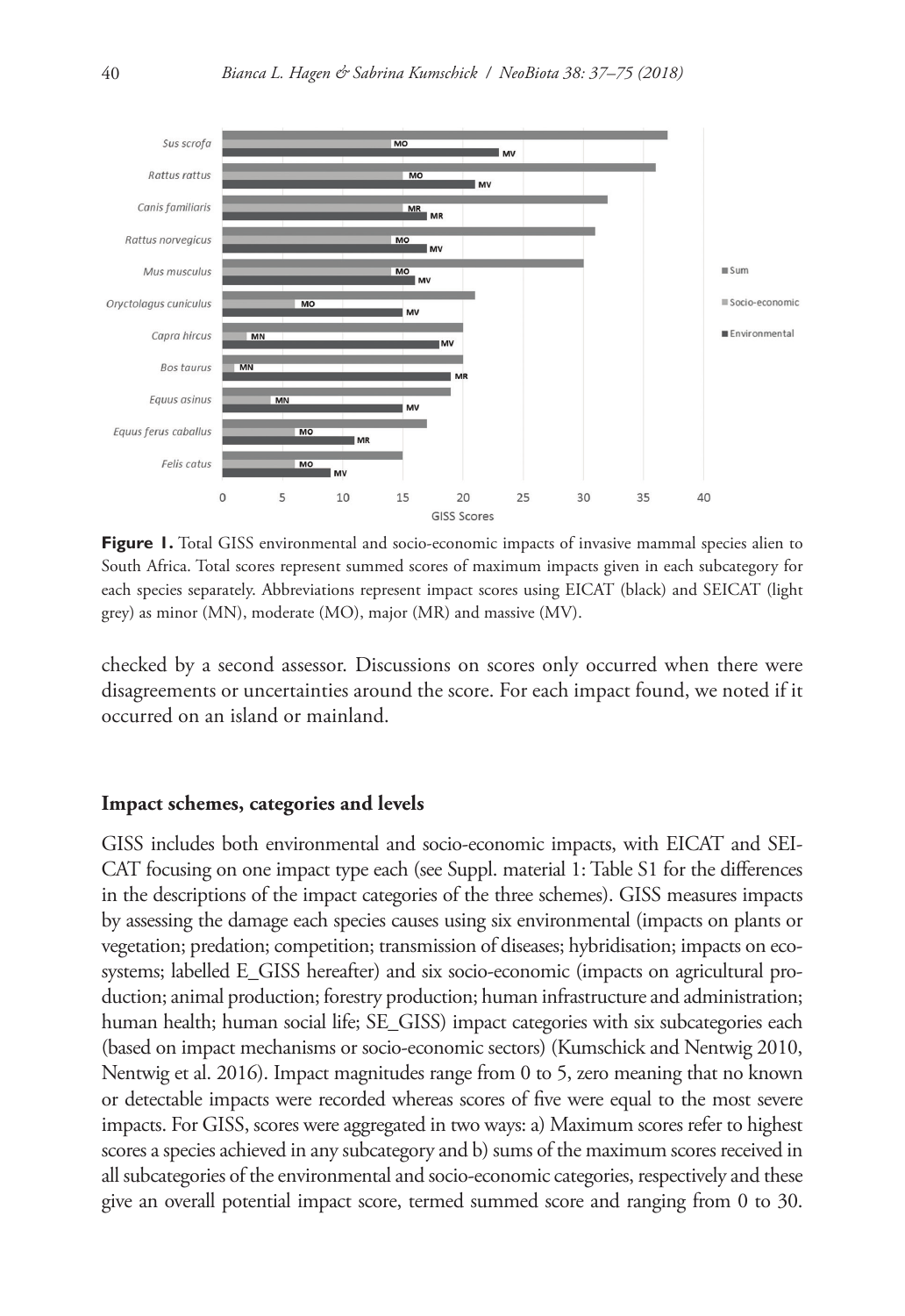In addition, total scores per species referred to summed scores of the socio-economic and environmental scores combined, with a potential range from 0 to 60 (Nentwig et al. 2010).

EICAT focuses on environmental impacts consisting of 12 mechanisms and five impact magnitudes, namely minimal concern (MC), minor (MN), moderate (MO), major (MR) and massive (MV), where MC is equivalent to no detectable impact on native individuals and MV equates to most severe impacts equalling a community compositional change (Blackburn et al. 2014, Hawkins et al. 2015). According to the guidelines by Hawkins et al. (2015), only the maximum impacts across all mechanisms per species were considered for this scheme. Lastly, SEICAT (Bacher et al. 2017) investigates the socioeconomic effects of species and is similar to EICAT in terms of impact levels. SEICAT is based on alien species' influence on all constituents of human well-being by using changes in peoples' activities to evaluate the impacts. As for EICAT, only maximum impacts were analysed. Impact scores for EICAT and SEICAT were transferred into numerical scores from 1 to 5 (where MC was translated to 1 and MV translated to 5) for statistical analyses.

#### **Statistical analyses**

Maximum and summed environmental scores per species were used to compare E\_ GISS to EICAT. The same process was followed for the socio-economic comparison of SE\_GISS and SEICAT. Paired Wilcoxon's signed rank tests were used to test the similarity of the maximum and summed scores obtained in GISS to maximum scores in EICAT and SEICAT respectively.

To examine the differences in magnitude between environmental and socio-economic impacts, EICAT scores were compared to SEICAT scores and E\_GISS scores to SE\_GISS scores using a non-paired Wilcoxon's signed rank test. For the GISS comparisons, only maximum scores were used for this test.

In order to assess what drives the potential similarity and differences between E\_ GISS and EICAT scores, scores pertaining to specific mechanisms were contrasted. This was done by unifying similar mechanisms across the schemes (Table 1). A single mechanism in GISS, for example, is sometimes represented by more than one mechanism in EICAT. As we are interested in whether there are differences in how the two schemes treat each record of impact, each record was treated as one impact entry (as opposed to a maximum per species and mechanism). The scores relating to each of these were compared using paired Wilcoxon's signed rank tests.

A non-paired Wilcoxon's signed rank test was conducted to test the difference between impacts caused on islands and mainlands. Due to the small sample size when analysing impacts per species, each publication containing information on impact was used as a separate record instead of using maximum impacts per species.

A Kendall's tau was used to examine the relationship between the aggregated scores per species and the number of publications. This was done separately for each scoring scheme to test for publication bias (Kumschick et al. 2017). All analyses were conducted in R studio (version 0.99.903) and R (version 3.3.1) (R Core Team 2016).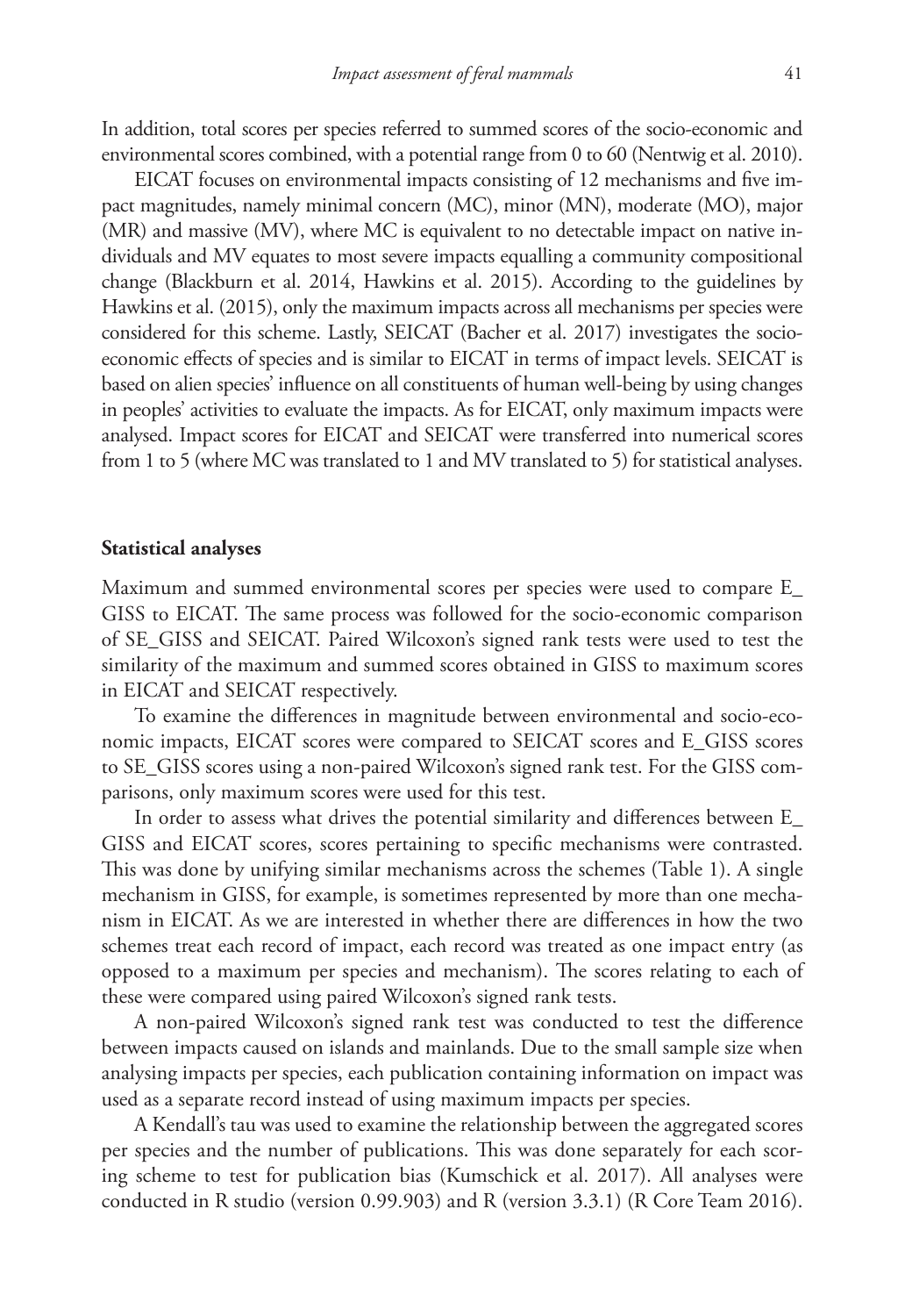**Table 1.** Concatenation of the environmental impact mechanisms in GISS and EICAT that are similar following Nentwig et al. (2016) and Hawkins et al. (2015), as used to compare detailed outcomes of the two scoring schemes for each source or information. "Interaction with other alien species" in EICAT could not be attributed to specific mechanisms in GISS and was therefore not included here.

| <b>GISS</b>                                                             | <b>EICAT</b>               |  |
|-------------------------------------------------------------------------|----------------------------|--|
| Impacts on species through competition                                  | Competition                |  |
|                                                                         | Predation                  |  |
| Impacts on animals through predation, parasitism or intoxication        | Parasitism                 |  |
|                                                                         | Poisoning/toxicity         |  |
| Impacts on plants or vegetation                                         | Grazing/herbivory/browsing |  |
| Impacts through hybridisation                                           | Hybridisation              |  |
| Impacts through transmission of diseases or parasites to native species | Transmission of disease    |  |
|                                                                         | Physical ecosystem         |  |
|                                                                         | Chemical ecosystem         |  |
| Impacts on ecosystems                                                   | Structural ecosystem       |  |
|                                                                         | Bio-fouling                |  |

### **Results**

The total impact of the species using GISS ranged from 15 to 37 with the highest impact being from *Sus scrofa* and the lowest from *Felis catus* (Figure 1).

No difference between the scoring schemes could be found when comparing EICAT scores to maximum E\_GISS scores (paired Wilcoxon's signed rank test;  $V = 7.5$ , p = 0.424). Sixty four percent of the species had equivalent scores and, where differences occurred, it was only by a single magnitude. In contrast, when comparing EICAT scores to summed E\_GISS scores, we found a significant difference ( $V = 66$ ,  $p = 0.038$ ). E\_GISS summed scores ranged from 9 to 23 and all but three species (*Bos taurus*, *C. familiaris* and *Equus asinus* scored MR) had an impact magnitude of MV under EICAT.

However, SEICAT and maximum scores of SE\_GISS were significantly different (paired Wilcoxon's signed rank test;  $V = 50.5$ ,  $p = 0.015$ ). Only 9% of the species' scores were equivalent, whereas more than 81% of the species scored higher in GISS than in SEICAT. This higher score was mostly by a single magnitude (e.g. 4 in GISS and MO in SEICAT), except for *S. scrofa* where the schemes differed by two magnitudes (5 versus MO). A difference remained when comparing SEICAT with summed SE\_GISS scores ( $V = 54$ ,  $p = 0.007$ ). While summed SE\_GISS scores in this case never exceeded 15, SEICAT scores ranged from MN to MR.

When testing how EICAT and GISS treat scores for various mechanisms mentioned in Table 1, competition (Figure 2a, paired Wilcoxon's rank test,  $V = 372$ ,  $p = 0.114$ ), herbivory (Figure 2b,  $V = 289$ ,  $p = 0.877$ ), hybridisation (Figure 2c,  $V = 14.5$ ,  $p = 1$ ) and disease transmission (Figure 2d,  $V = 28$ ,  $p = 0.096$ ) showed no significant differences between scores. Where differences occurred, it was either by one impact magnitude or two. The only two mechanisms that yielded significantly different scores were those of predation and ecosystems (Figures 2e–f,  $V = 503$  and 28,  $p = 0.009$  and 0.096 respectively).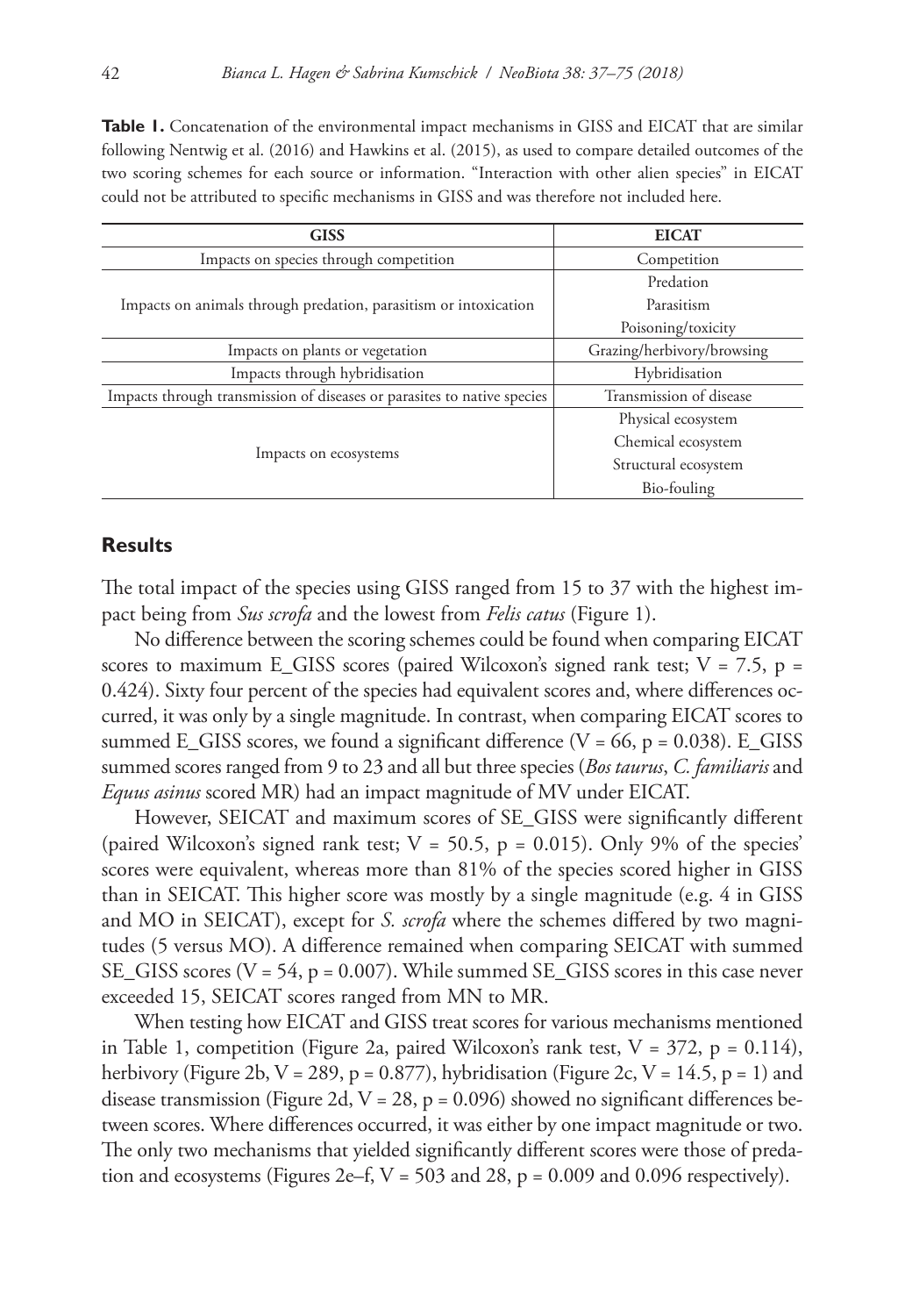

**Figure 2.** Relationship between GISS environmental and EICAT scores given for comparable mechanisms, including: **a** competition **b** herbivory **c** hybridisation **d** disease **e** predation and **f** ecosystems. We used each publication as a separate impact record for this analysis. Significantly different scores for schemes are indicated using asterisks.

When comparing environmental and socio-economic impacts, EICAT scores were significantly higher than SEICAT scores (Wilcoxon's signed rank test,  $W = 1.5$ , p < 0.0001) and the same was true using GISS ( $W = 105.5$ ,  $p = 0.001$ ).

Environmental scores were higher on islands than mainlands (Figure 3, Wilcoxon's signed rank test,  $W = 26338$ ,  $p < 0.001$ ) whereas socio-economic scores were similar  $(W = 490, p = 0.702)$ .

A total of 318 papers were used for impact scoring (see Appendix 2). An average of 32 publications per species was found for environmental impacts in comparison to 7.5 publications per species for socio-economic impacts. None of the environmental impact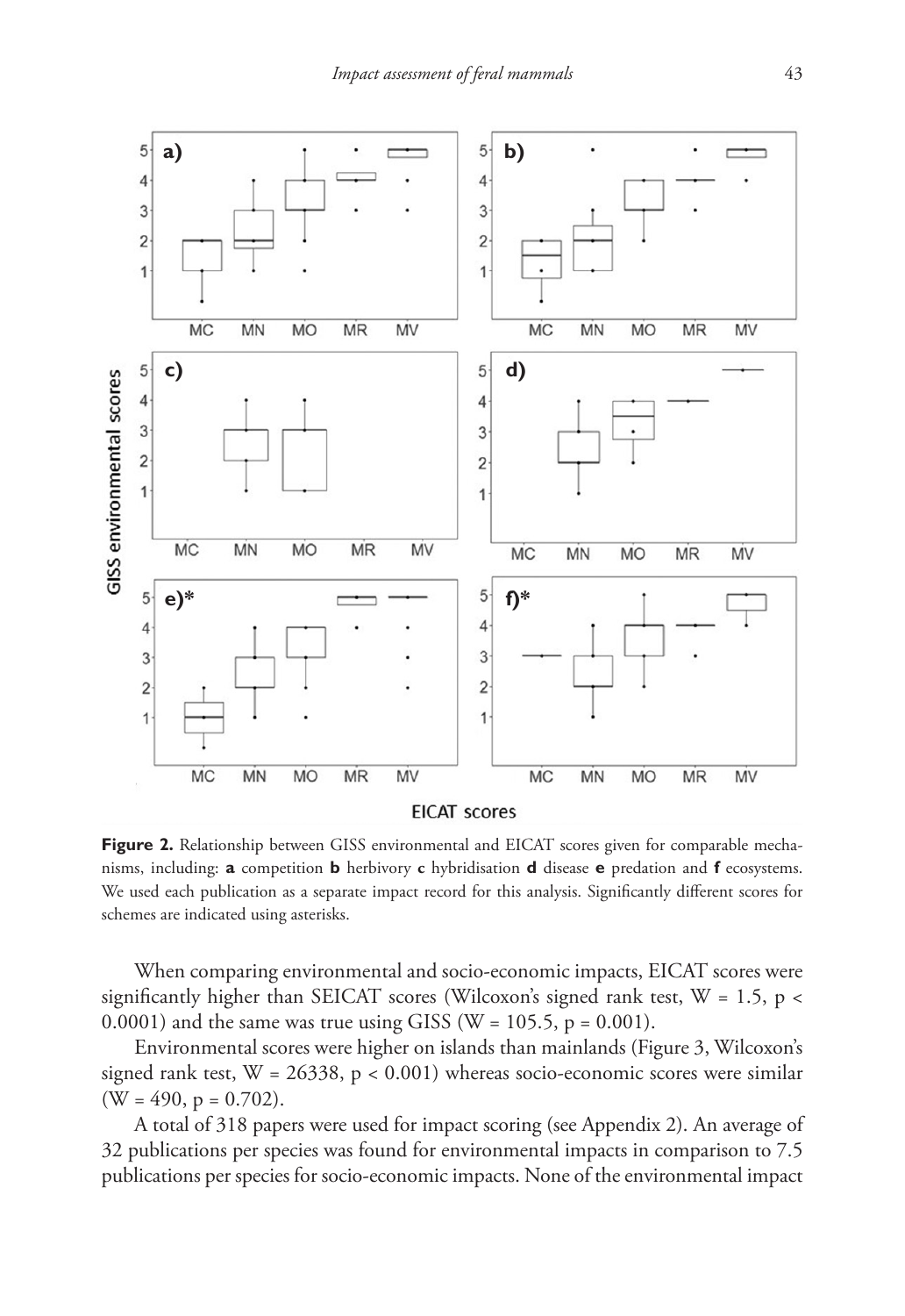

**Figure 3.** EICAT scores recorded on islands (n= 235) vs. mainlands (n= 167);  $p < 0.001$ . Each study containing an impact record was used separately for this analysis, with n indicating the number of studies found per region over all species.

measures was correlated to the number of papers (Figure 4a, Kendall's tau =  $0.056$ , p = 0.838). In contrast, socio-economic impacts were positively correlated to the number of publications (Figure 4b, Kendall's tau =  $0.765$ , p =  $0.004$ ).

### **Discussion**

Firstly, following the publication of EICAT (Hawkins et al. 2015) and SEICAT (Bacher et al. 2017), this is the first application of these schemes for mammals. Until now, EICAT has only been used to assess the impacts of amphibians and birds introduced globally (Evans et al. 2016, Kumschick et al. 2017) and gastropods alien to South Africa (Kesner and Kumschick in revision) and SEICAT exclusively for the latter two (Bacher et al. 2017; Kesner and Kumschick in revision). Our study provides a starting point to adding another taxonomic group to the list of alien species with evidence based impact classifications and shows that EICAT and SEICAT are applicable to mammals. Furthermore, this study provided support for the already commonly used scoring scheme GISS (Nentwig et al. 2016) and adds assessments of many mammal species which were excluded in previous studies (Nentwig et al. 2010 excluded domesticated mammals).

Besides proving the applicability of the schemes to further taxa, our analysis reveals which impact measures might be necessary and most useful for management decisions. The comparison of environmental and socio-economic impact magnitudes, for example, shows that it is not sufficient to study one aspect to get a full picture of impacts (see also Vilà et al. 2010, Kumschick et al. 2015). Previous studies, such as those by Nentwig et al. (2010) and Kumschick et al. (2015), found that, within schemes, environmental and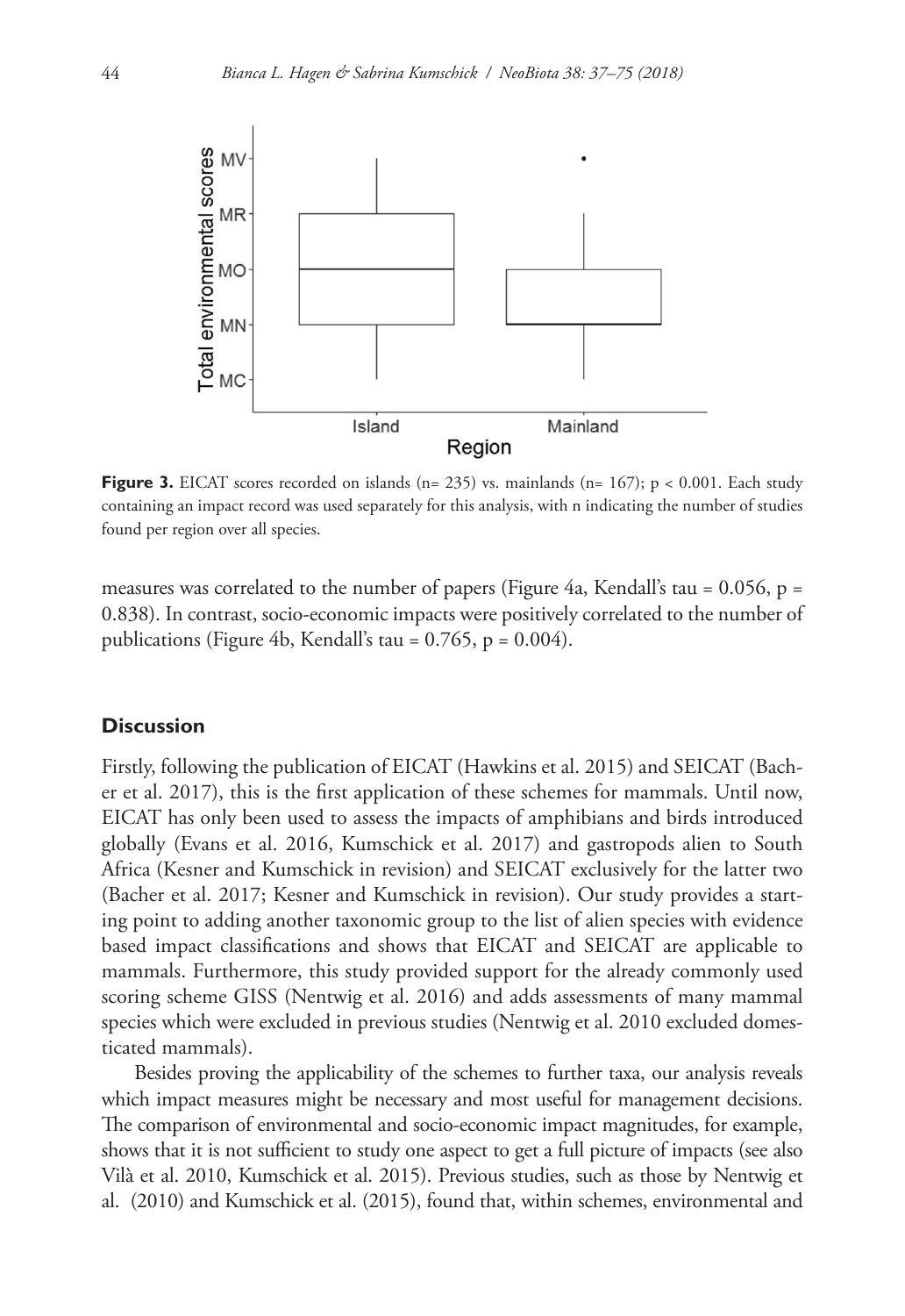

**Figure 4.** The relationship between the number of publications and **a** environmental impact scores using EICAT scores and **b** socio-economic impact scores for alien mammals using SEICAT, where each dot represents a species and the line represents the relationship between impacts and number of publications. Maximum GISS scores and the sum of GISS environmental and socio-economic scores showed the same pattern as Figure 4a and b, respectively (results not shown).

socio-economic impacts were comparable, with species with high environmental impacts generally showing high economic impacts as well. This study found that feral mammals generally have larger environmental than socio-economic impacts. Yet, the difference in environmental and socio-economic impacts does not mean that the socio-economic impacts are low (Kumschick et al. 2015) with some species, such as *C. familiaris*, still scoring MR. Furthermore, different societal sectors (which includes conservation, health, agriculture and social) also have different priorities and for that reason, will be interested in different aspects of impacts covered by different scoring schemes (Kumschick et al. 2015). The scoring schemes used here (Kumschick et al. 2012), as well as others previously developed (e.g. D'hondt et al. 2015) therefore allow for the explicit weighting of categories. However we do not consider this to be the task of scientists, but rather the decision-makers and therefore consider all sectors to be of equal weight for this study.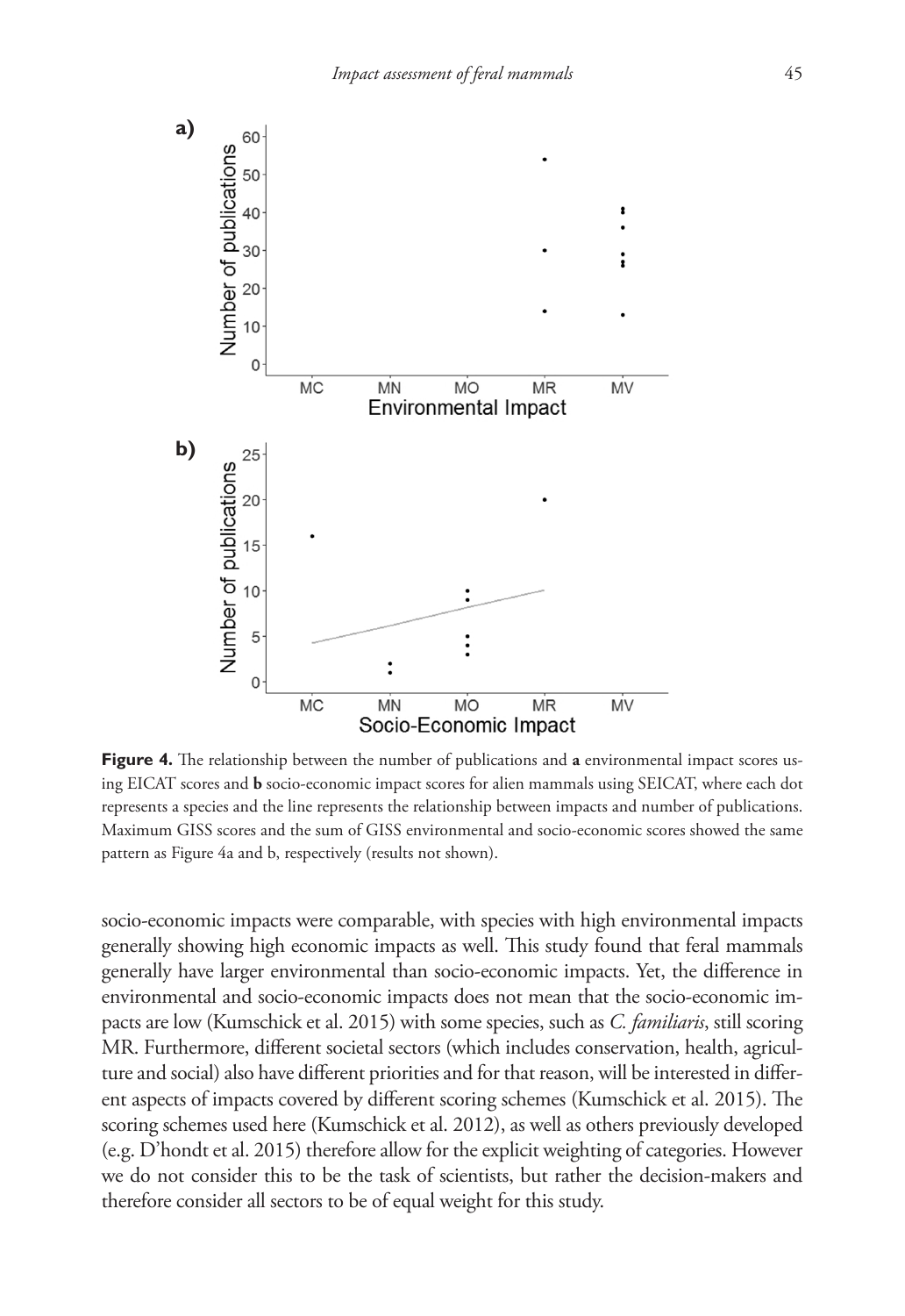The difference in magnitude recorded for socio-economic impacts between the scoring schemes has various possible causes. While both schemes are based on the same literature and are able to score all socio-economic impacts found for the selected species, GISS and SEICAT are based on different endpoints and use different "currencies" to compare impacts, with GISS addressing the actual economic damage of species and SEICAT transcribing these changes into effects on human well-being and activities being affected by the damage (Nentwig et al. 2016, Bacher et al. 2017). SEICAT has thus moved away from a mainly economic and value-driven (monetary) approach and assesses how people react to the damage caused by the invasive species rather than the actual damage itself. As an example, the damage that feral donkeys (*E. asinus*) cause to agricultural production might seem high at first, as seen in the GISS impact scores of 4, but it has not stopped farmers from continuing to produce agricultural products in any way (leading to low SEICAT scores of MN) (Tisdell and Takahashi 1988). Hence, SEICAT assumes that if peoples' behaviour does not change as a result of the impact caused, the impact is not bad enough; or conversely, an impact does not have to cause huge monetary costs to be perceived as bad by certain vulnerable communities which have limited possibilities to cope with the problem (Bacher et al. 2017). As both scoring schemes cover important aspects of socio-economic impacts, but in fundamentally different ways with GISS focusing on actual damage and monetary losses and SEICAT focusing on resulting changes to activities more generally and peoples' well-being, we suggest that using a combination of GISS and SEICAT assessments could prove useful to obtain a more complete and distinct picture of socio-economic impacts of alien species. Although this might not be the most practical solution, both schemes rely on the same evidence base. Alternatively, one scheme could be chosen based on the specific needs and scope of the assessment, with the respective endpoints assessed by each in mind.

In contrast, environmental impact scores were comparable between EICAT and GISS in our study, especially when the maximum impact was considered, suggesting only one scheme is needed. This supports the decision by the IUCN to adopt one scheme, namely EICAT, for a global classification of all alien taxa according to their environmental impacts. However, a previous study comparing the two schemes using amphibians as a case study highlights important differences for certain mechanisms between the schemes which should be considered in future applications (Kumschick et al. 2017). These differences were mainly attributed to uncertainties in the scoring of disease impacts in general (for transmission of diseases) and the differences between the two schemes in assigning the highest impact levels for hybridisation, with GISS depending on the size of the hybrid population and EICAT only referring to the fertility of F1 offspring. The main difference, which was found between certain mechanisms in this study, could be attributed to the split in some mechanisms in GISS (namely "Impacts on ecosystems" and "Impacts on animals through predation, parasitism or intoxication") into several mechanisms in EICAT and which allows for more detailed assessments. Furthermore, EICAT consistently focuses on the recipient native community, while GISS assesses changes in nutrient fluxes and other abiotic changes as well, without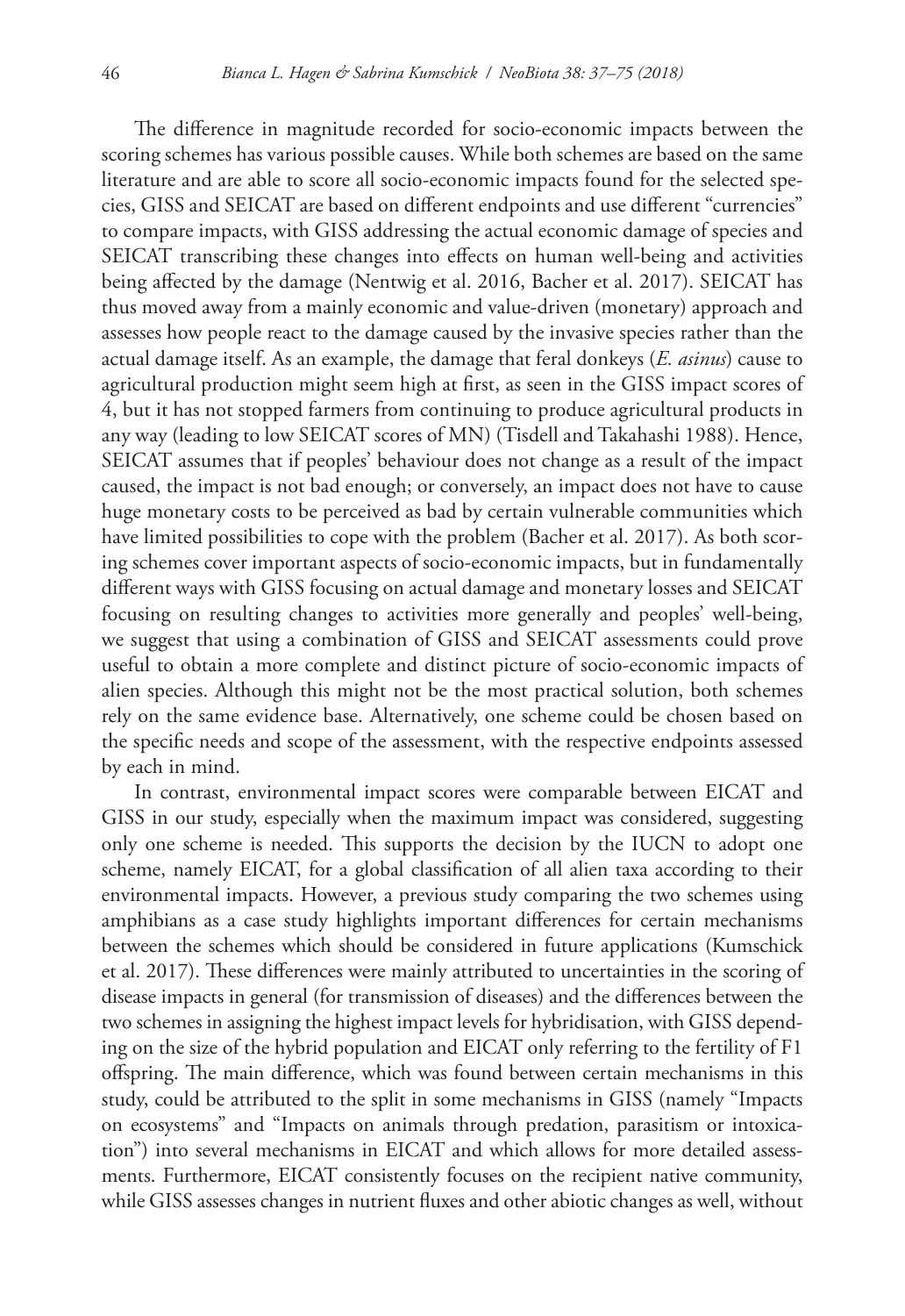a necessary link to the native biota. This can, in certain cases (mainly for plant impacts), be an advantage as studies sometimes lack a link from changes in nutrient availability to effects on the native community (e.g. Castro-Diez et al. 2009 for two exotic trees). On another note, EICAT also includes distinct categories of impact through bio-fouling and interactions with other alien species, which are not separated out in GISS (Blackburn et al. 2014; Nentwig et al. 2016). This allows for a more detailed assessment of impacts of a larger variety of taxonomic groups which is another advantage of EICAT.

In terms of the various ways to aggregate scores, EICAT and SEICAT suggest using the maximum across all categories as summary classification (Blackburn et al. 2014, Hawkins et al. 2015, Bacher et al. 2017) while GISS originally promoted the use of summed scores (Nentwig et al. 2010, but see Kumschick et al. 2016, Nentwig et al. 2016). Both have their strengths and shortcomings and can introduce different biases (as outlined in Nentwig et al. 2017 and Turbé et al. 2017). Consequently, for some taxa, we found marked differences when scores are aggregated in different ways. The cat (*F. catus*) for example had the lowest recorded sum score in GISS of all taxa here considered, even though it is widely recognised as one of the most damaging alien species globally (e.g. Lowe et al. 2004) and has contributed to many extinctions of birds especially on islands (e.g. Dickman 1996). This seeming discrepancy is due to the limited range of mechanisms through which feral cats cause harm to native communities, namely mainly through predation, which leads to relatively low summed scores in GISS. Therefore we would like to highlight the importance of documenting all the sources used for each assessment and the details on all scores obtained to make a more informed policy decision, regardless of which tool is used.

Even though impacts of alien mammals are generally well studied compared to other taxa (e.g. Kumschick et al. 2015), there is a potential publication bias which can influence the magnitude of impacts recorded – the less is known about a species the lower the likelihood a severe impact is found or *vice versa*. We expect this to be more of a problem for less conspicuous and generally understudied taxa like invertebrates. It needs to be further evaluated how such (potential) publication biases could be addressed and avoided (see e.g. Evans et al. 2018).

Given that the selected species all have alien populations in South Africa, the results shown here could be useful to provide information for local policy-making and prioritisation. Little evidence exists on impacts of these species in the country, but data from elsewhere show that all these mammals have caused severe impacts leading to the disappearance of at least one species locally and some even contributed to global extinctions (Figure 1). Even though impacts on island have generally been more severe, they are not restricted to these regions and we expect many of the changes caused elsewhere could also happen in South Africa or have already occurred but not been documented. As an example, knowing that feral dogs hybridise with wolves and coyotes in Europe and America (Gipson and Sealander 1976, Freeman and Shaw 1979, Randi and Lucchini 2002), it is possible that domestic dogs could hybridise with other native species such as the African wild dog and jackals. Evidence from other African countries in fact shows that hybridisation and disease transmission is occurring between these species (Kat et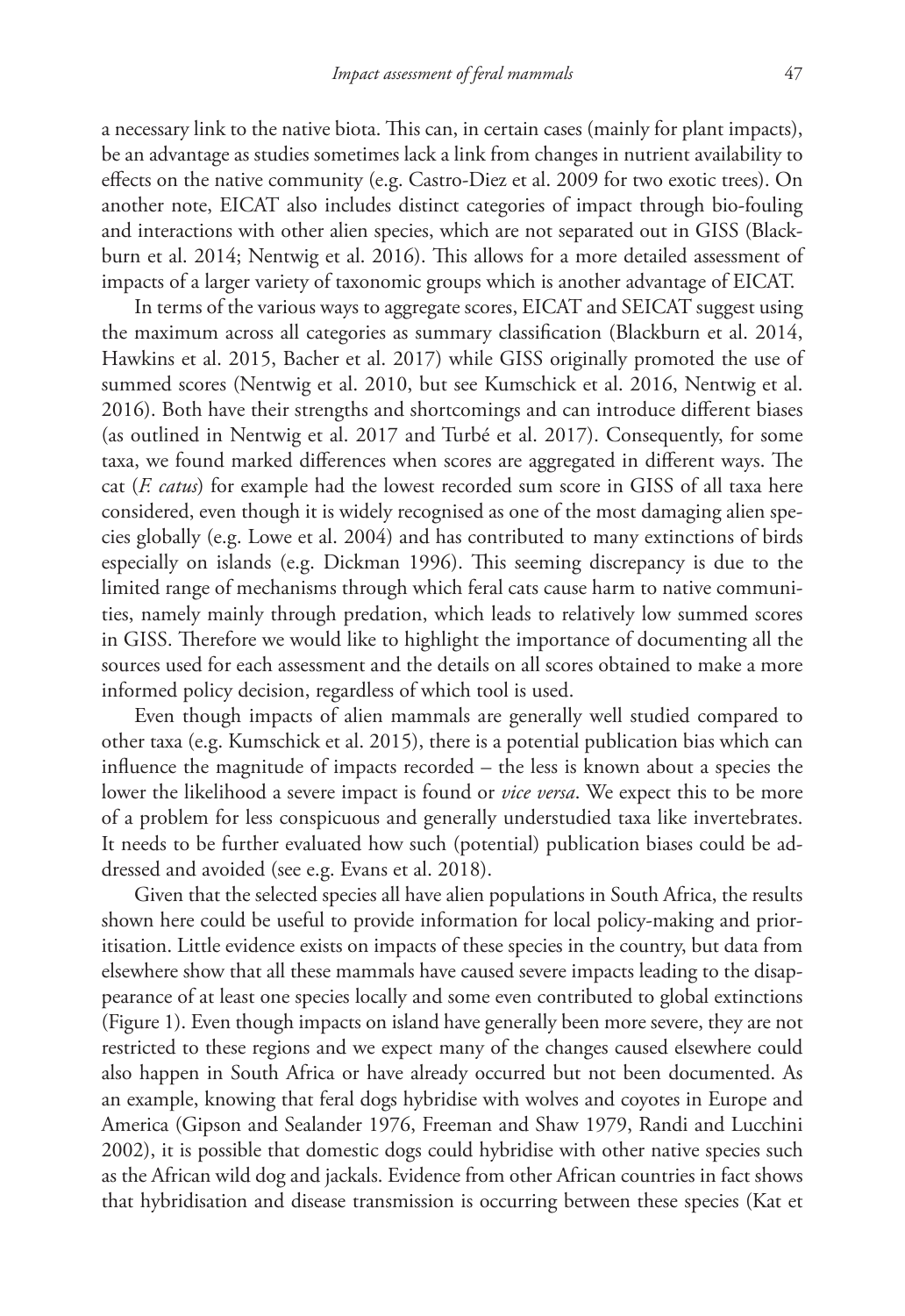al. 1995, Randall et al. 2006). As another example, feral pigs (*S. scrofa*) have the highest summed impact (Figure 1) showing that the range of mechanisms through which they have impacts is quite widespread. For example, impacts on ecosystems have shown to be massive due to uprooting damage leading to the elimination of a rare plant, *Navarretia plieantha* in the United States of America (Barrett et al. 1988). Other impacts include impacts through predation, herbivory and competition. These are very generalist impacts which are not dependent on specific conditions in the recipient environment. In South Africa, however, environmental impacts of feral pigs have only been recorded to be minor as the damage reported does not affect species composition yet (Spear and Chown 2009). This might be a function of the species' limited distribution or a bias due to lacking research. It therefore seems timely to consider this vast amount of evidence and evaluate management options for these species in sensitive areas.

#### **Island susceptibility hypothesis**

Only few studies have tested the island susceptibility hypothesis explicitly (Jeschke et al. 2012 found only 9 studies, most on birds), even though islands are generally thought to be more susceptible to invasions. Furthermore, previous studies testing this hypothesis have looked at "invasion success" or establishment rather than impact, finding limited support (Sol 2000, Jeschke 2008). A recent study on birds also used EICAT to classify species according to impacts and, as in our study, it confirmed impacts to be more severe on islands compared to mainlands (Evans et al. 2016). This might suggest that establishment and invasion success (cf. Blackburn et al. 2011) are not increased on islands, but alien species are causing more harm to the native biota. For example, ground-nesting birds and giant tortoises are particularly vulnerable to predation and trampling by invasive rodents and other mammals (MacFarland et al. 1974, Brown 1997, Angelici et al. 2012). However, further studies would need to be undertaken to confirm this pattern more broadly.

### **Conclusion**

This study highlights the similarity and differences amongst three impact scoring schemes when using feral mammals as a case study and which can be used to make recommendations as to how prioritisation for actions can be improved. While using more than one scoring scheme to assess the same impacts seems cumbersome and unnecessary, it can help us to get an improved understanding of the various dimensions of such impacts, especially on socio-economic systems. Although this can be time-consuming, the most labour-intensive part of the impact scoring process is collating the relevant literature. All the schemes used here are based on the same data to assess and score impacts (Kumschick et al. 2017) and, once data is accumulated for the GISS assessment, the same references can be used to complete the other assessments.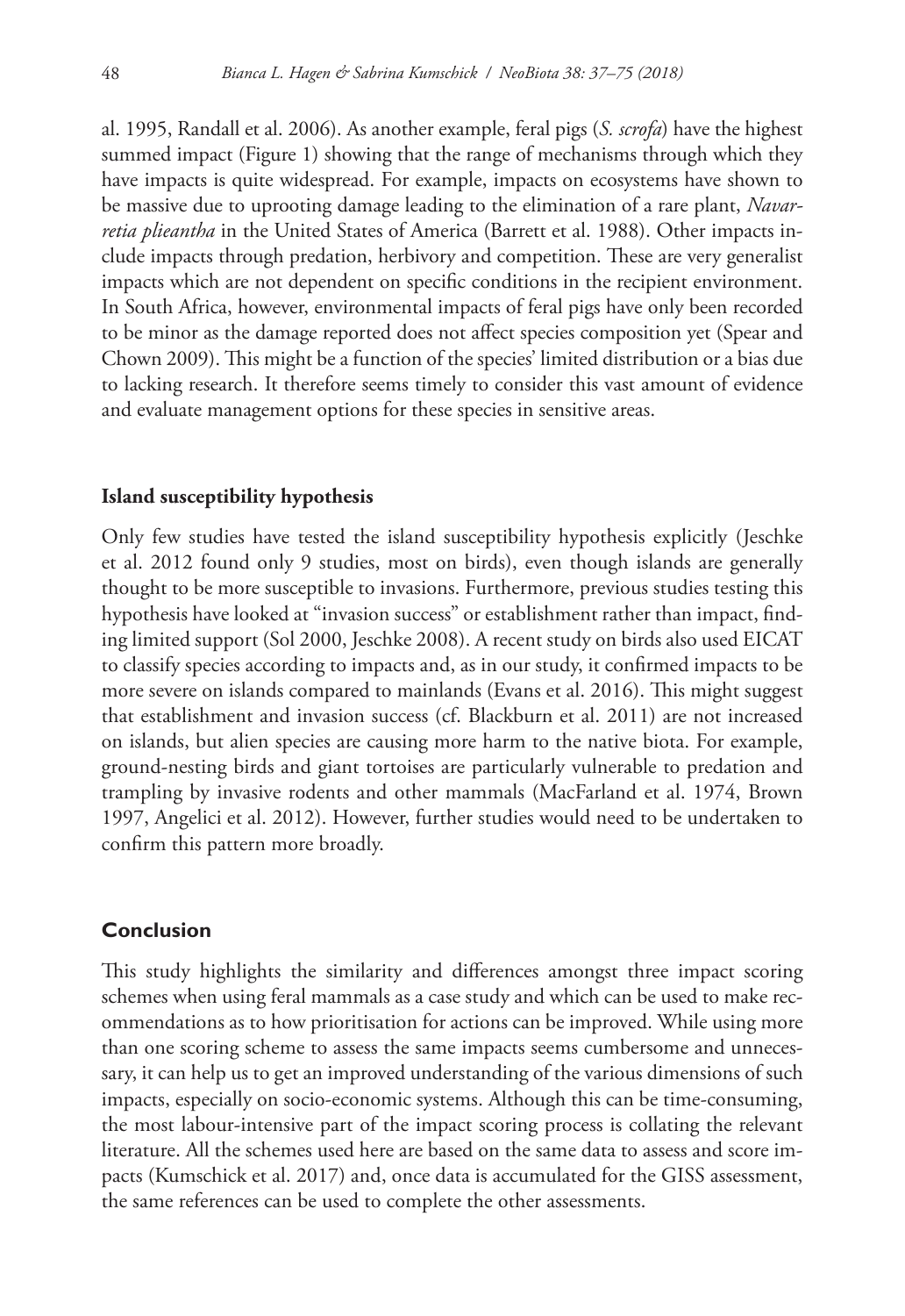#### **Acknowledgements**

BLH would like to thank Susan Canavan and Staci Warrington for their guidance with the statistical programme R. SK acknowledges financial support from the South African National Department of Environment Affairs through its funding to the Invasive Species Programme of the South African National Biodiversity Institute. We also thank the DST-NRF Centre of Excellence for Invasion Biology for its support.

#### **References**

- Angelici C, Marini F, Battisti C, Bertolino S, Capizzi D, Monaco A (2012) Cumulative impact of rats and coypu on nesting waterbirds: first evidences from a small Mediterranean wetland (Central Italy). Vie et milieu - Life and environment 62(3): 137–141.
- Bacher S, Blackburn TM, Essl F, Genovesi P, Heikkilä J, Jeschke JM, Jones G, Keller R, Kenis M, Kueffer C, Martinou AF, Nentwig W, Pergl J, Pyšek P, Rabitsch W, Richardson DM, Roy HE, Saul W-C, Scalera R, Vilà M, Wilson JRU, Kumschick S (2017) Socio-economic impact classification of alien taxa (SEICAT). Methods in Ecology and Evolution: 1–10. <https://doi.org/10.1111/2041-210X.12844>
- Barrett RH, Goatcher BL, Gogan PJ, Fitzhugh EL (1988) Removing feral pigs from Annadel State Park. Transactions of the Western Section of the Wildlife Society 24: 47–52.
- Blackburn TM, Pyšek P, Bacher S, Carlton JT, Duncan RP, Jarošík V, Wilson JRU, Richardson DM (2011) A proposed unified framework for biological invasions. Trends in Ecology and Evolution 26(7): 333–339.<https://doi.org/10.1016/j.tree.2011.03.023>
- Blackburn TM, Essl F, Evans T, Hulme PE, Jeschke JM, Kühn I, Kumschick S, Marková Z, Mrugała A, Nentwig W, Pergl J, Pyšek P, Rabitsch W, Ricciardi A, Richardson DM, Sendek A, Vilá M, Wilson JRU, Winter M, Genovesi P, Bacher S (2014) A unified classification of alien species based on the magnitude of their environmental impacts. PLoS Biology 12(5): e1001850.<https://doi.org/10.1371/journal.pbio.1001850>
- Brown KP (1997) Predation at nests of two New Zealand endemic passerines; implications for bird community restoration. Pacific Conservation Biology 3: 91–98. [https://doi.](https://doi.org/10.1071/PC970091) [org/10.1071/PC970091](https://doi.org/10.1071/PC970091)
- Capellini I, Baker J, Allen WL, Street SE, Venditti C (2015) The role of life history traits in mammalian invasion success. Ecology Letters 18: 1099–1107. [https://doi.org/10.1111/](https://doi.org/10.1111/ele.12493) [ele.12493](https://doi.org/10.1111/ele.12493)
- Castro-Díez P, González-Muñoz N, Alonso A, Gallardo A, Poorter L (2009) Effects of exotic invasive trees on nitrogen cycling: a case study in Central Spain. Biological Invasions 11(8): 1973–1986.<https://doi.org/10.1007/s10530-008-9374-3>
- Courchamp F, Chapuis J-L, Pascal M (2003) Mammal invaders on islands: impact, control and control impact. Biological Reviews 78: 347–383. [https://doi.org/10.1017/](https://doi.org/10.1017/S1464793102006061) [S1464793102006061](https://doi.org/10.1017/S1464793102006061)
- D'hondt B, Vanderhoeven S, Roelandt S, Mayer F, Versteirt V, Adriaens T, Ducheyne E, San Martin G, Grégoire JC, Stiers I, Quoilin S (2015) Harmonia+ and Pandora+: risk screening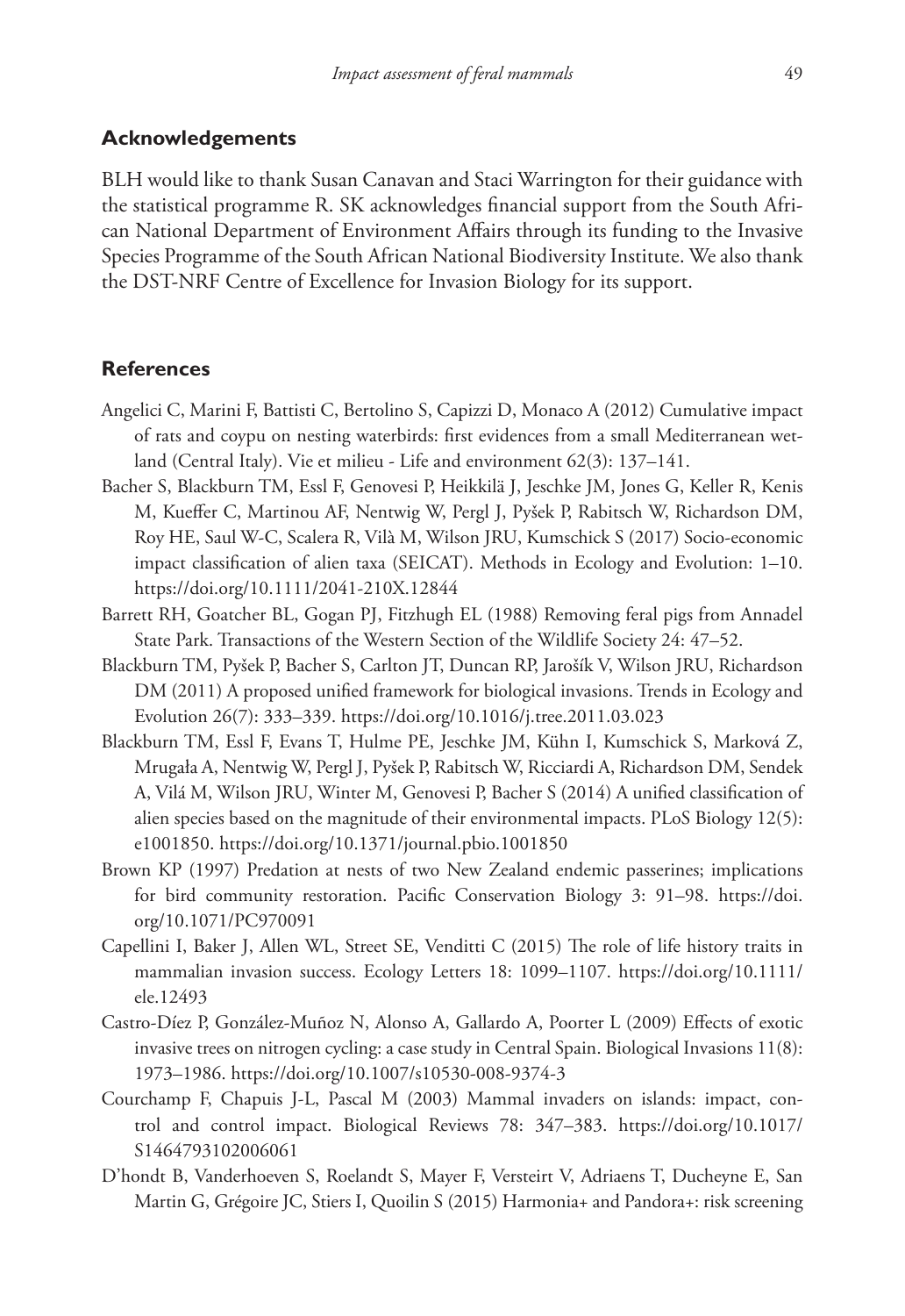tools for potentially invasive plants, animals and their pathogens. Biological Invasions 17(6): 1869–1883. <https://doi.org/10.1007/s10530-015-0843-1>

- Department of Environmental Affairs (2016) National environmental management: biodiversity act, 2004 (Act No. 10 of 2004) Alien and invasive species list. Government Gazette 40166(864): 31–104.
- Dickman CR (1996) Overview of the impacts of feral cats on Australian native fauna. Canberra: Australian Nature Conservation Agency.
- Elton CS (1958) The ecology of invasions by animals and plants. University of Chicago Press, 50–93.<https://doi.org/10.1007/978-1-4899-7214-9>
- Evans T, Kumschick S, Blackburn TM (2016) Application of the Environmental Impact Classification for Alien Taxa (EICAT) to a global assessment of alien bird impacts. Diversity and Distributions 22: 919–931.<https://doi.org/10.1111/ddi.12464>
- Evans T, Pigot A, Kumschick S, Sekercioglu CH, Blackburn TM (2018) Determinants of data deficiency in the impacts of alien bird species. Ecography.<https://doi.org/10.1111/ecog.03232>
- Freeman CR, Shaw JH (1979) Hybridization in *Canis* (Canidae) in Oklahoma. The Southwestern Naturalist 24: 485–499. <https://doi.org/10.2307/3671304>
- Fowler LE (1979) Hatching success and nest predation in the green sea turtle, *Chelonia mydas*, at Tortuguero, Costa Rica. Ecology 60(5): 946–955. <https://doi.org/10.2307/1936863>
- Gipson PS, Sealander JA (1976) Changing food habits of wild *Canis* in Arkansas with emphasis on coyote hybrids and feral dogs. The American Midland Naturalist 95(1): 249–253. <https://doi.org/10.2307/2424258>
- Hawkins CL, Bacher S, Essl F, Hulme PE, Jeschke JM, Kühn I, Kumschick S, Nentwig W, Pergl J, Pyšek P, Rabitsch W, Richardson DM, Vilá M, Wilson JRU, Genovesi P, Blackburn TM (2015) Framework and guidelines for implementing the proposed IUCN Environmental Impact Classification for Alien Taxa (EICAT). Diversity and Distributions 21: 1360–1363.<https://doi.org/10.1111/ddi.12379>
- Hays WST, Conant S (2007) Biology and impacts of Pacific island invasive species. 1. A worldwide review of effects of the small Indian mongoose, *Herpestes javanicus* (Carnivora: Herpestidae). Pacific Science 61(1): 3–16. <https://doi.org/10.1353/psc.2007.0006>
- Howald G, Donlan CJ, Galván JP, Russell JC, Parkes J, Samaniego A, Wang Y, Veitch D, Genovesi P, Pascal M, Saunders A, Tershy B (2007) Invasive rodent eradication on islands. Conservation Biology: 1–32.<https://doi.org/10.1111/j.1523-1739.2007.00755.x>
- Jeschke JM (2008) Across islands and continents, mammals are more successful invaders than birds. Diversity and Distributions 14(6): 913–916. [https://doi.org/10.1111/j.1472-](https://doi.org/10.1111/j.1472-4642.2008.00488.x) [4642.2008.00488.x](https://doi.org/10.1111/j.1472-4642.2008.00488.x)
- Jeschke JM, Aparicio LG, Haider S, Heger T, Lortie CJ, Pyšek P, Strayer DL (2012) Support for major hypotheses in invasion biology is uneven and declining. NeoBiota 14: 1–20. [https://](https://doi.org/10.3897/neobiota.14.3435) [doi.org/10.3897/neobiota.14.3435](https://doi.org/10.3897/neobiota.14.3435)
- Kat PW, Alexander KA, Smith JS, Munson L (1995) Rabies and African wild dogs in Kenya. Biological Sciences 262: 229–233. <https://doi.org/10.1098/rspb.1995.0200>
- Kumschick S, Nentwig W (2010) Some alien birds have as severe an impact as the most effectual alien mammals in Europe. Biological Conservation 143: 2757–2762. [https://doi.](https://doi.org/10.1016/j.biocon.2010.07.023) [org/10.1016/j.biocon.2010.07.023](https://doi.org/10.1016/j.biocon.2010.07.023)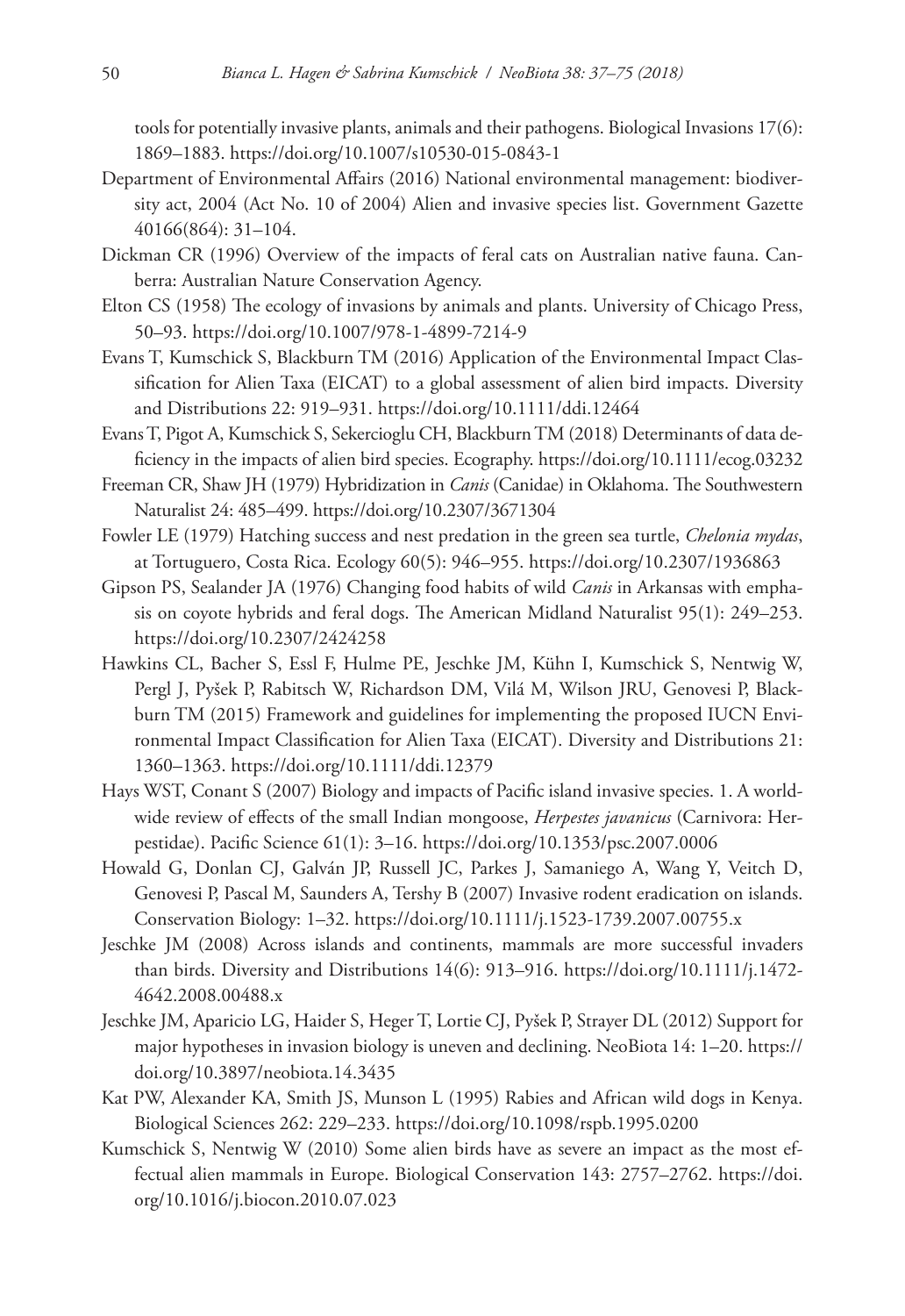- Kumschick S, Bacher S, Dawson W, Heikkilä J, Sendek A, Pluess T, Robinson T, Kühn I (2012) A conceptual framework for prioritization of invasive alien species for management according to their impact. NeoBiota 14: 15-69.<https://doi.org/10.3897/neobiota.15.3323>
- Kumschick S, Bacher S, Evans T, Marková Z, Pergl J, Pyšek P, Vaes-Petignat S, van der Veer G, Vilá M, Nentwig W (2015) Comparing impacts of alien plants and animals in Europe using a standard scoring system. Journal of Applied Ecology 52: 552–561. [https://doi.](https://doi.org/10.1111/1365-2664.12427) [org/10.1111/1365-2664.12427](https://doi.org/10.1111/1365-2664.12427)
- Kumschick S, Blackburn TM, Richardson DM (2016) Managing alien bird species: time to move beyond "100 of the worst" lists? Bird Conservation International 26: 154–163. [htt](https://doi.org/10.1017/S0959270915000167)[ps://doi.org/10.1017/S0959270915000167](https://doi.org/10.1017/S0959270915000167)
- Kumschick S, Vimercati G, de Villiers FA, Mokhatla MM, Davies SJ, Thorp CJ, Rebelo AD, Measey GJ (2017) Impact assessment with different scoring tools: how well do alien amphibian assessments match? NeoBiota 33: 53–66. [https://doi.org/10.3897/neobio](https://doi.org/10.3897/neobiota.33.10736)[ta.33.10736](https://doi.org/10.3897/neobiota.33.10736)
- Leung B, Roura‐Pascual N, Bacher S, Heikkilä J, Brotons L, Burgman MA, Dehnen‐Schmutz K, Essl F, Hulme PE, Richardson DM, Sol D (2012) TEASIng apart alien species risk assessments: a framework for best practices. Ecology Letters 15(12): 1475–1493. [https://doi.](https://doi.org/10.1111/ele.12003) [org/10.1111/ele.12003](https://doi.org/10.1111/ele.12003)
- Lowe S, Browne S, Boudjela SM, De Poorter SM (2004) 100 of the world's worst invasive alien species. The Invasive Species Specialist Group (ISSG) of the World Conservation Union (IUCN), Auckland, New Zealand.
- MacFarland CG, Villa J, Toro B (1974) The Galápagos giant tortoises (*Geochelone elephantopus*) Part I: Status of the surviving populations. Biological Conservation 6(2): 118–133.
- Measey GJ, Vimercati G, de Villiers FA, Mokhatla M, Davies SJ, Thorp CJ, Rebelo AD, Kumschick S (2016) A global assessment of alien amphibian impacts in a formal framework. Diversity and Distributions 22: 970–981. <https://doi.org/10.1111/ddi.12462>
- Nentwig W, Kühnel E, Bacher S (2010) Generic Impact-Scoring System applied to alien mammals in Europe. Conservation Biology 24(1): 302–311. [https://doi.org/10.1111/j.1523-](https://doi.org/10.1111/j.1523-1739.2009.01289.x) [1739.2009.01289.x](https://doi.org/10.1111/j.1523-1739.2009.01289.x)
- Nentwig W, Bacher S, Pyšek P, Vilà M, Kumschick S (2016) The Generic Impact Scoring System (GISS): a standardized tool to quantify the impacts of alien species. Environmental Monitoring and Assessment 188: 315. <https://doi.org/10.1007/s10661-016-5321-4>
- Nentwig W, Bacher S, Kumschick S, Pyšek P, Vilà M (2017) More than "100 worst" alien species in Europe. Biological Invasions.<https://doi.org/10.1007/s10530-017-1651-6>
- Picker M, Griffiths C (2011) Alien & invasive animals: a South African perspective. Struik Nature, Random House Struik (Pty) Ltd.
- Pimentel D, McNair S, Janecka J, Wightman J, Simmonds C, O'Connell C, Wong E, Russel L, Zern J, Aquino T, Tsomondo T (2001) Economic and environmental threats of alien plant, animal, and microbe invasions. Agriculture, Ecosystems and Environment 84: 1–20. [https://doi.org/10.1016/S0167-8809\(00\)00178-X](https://doi.org/10.1016/S0167-8809(00)00178-X)
- Pyšek P, Richardson DM, Pergl J, Jarošík V, Sixtova Z, Weber E (2008) Geographical and taxonomic biases in invasion ecology. Trends in Ecology and Evolution 23: 237–244. [https://](https://doi.org/10.1016/j.tree.2008.02.002) [doi.org/10.1016/j.tree.2008.02.002](https://doi.org/10.1016/j.tree.2008.02.002)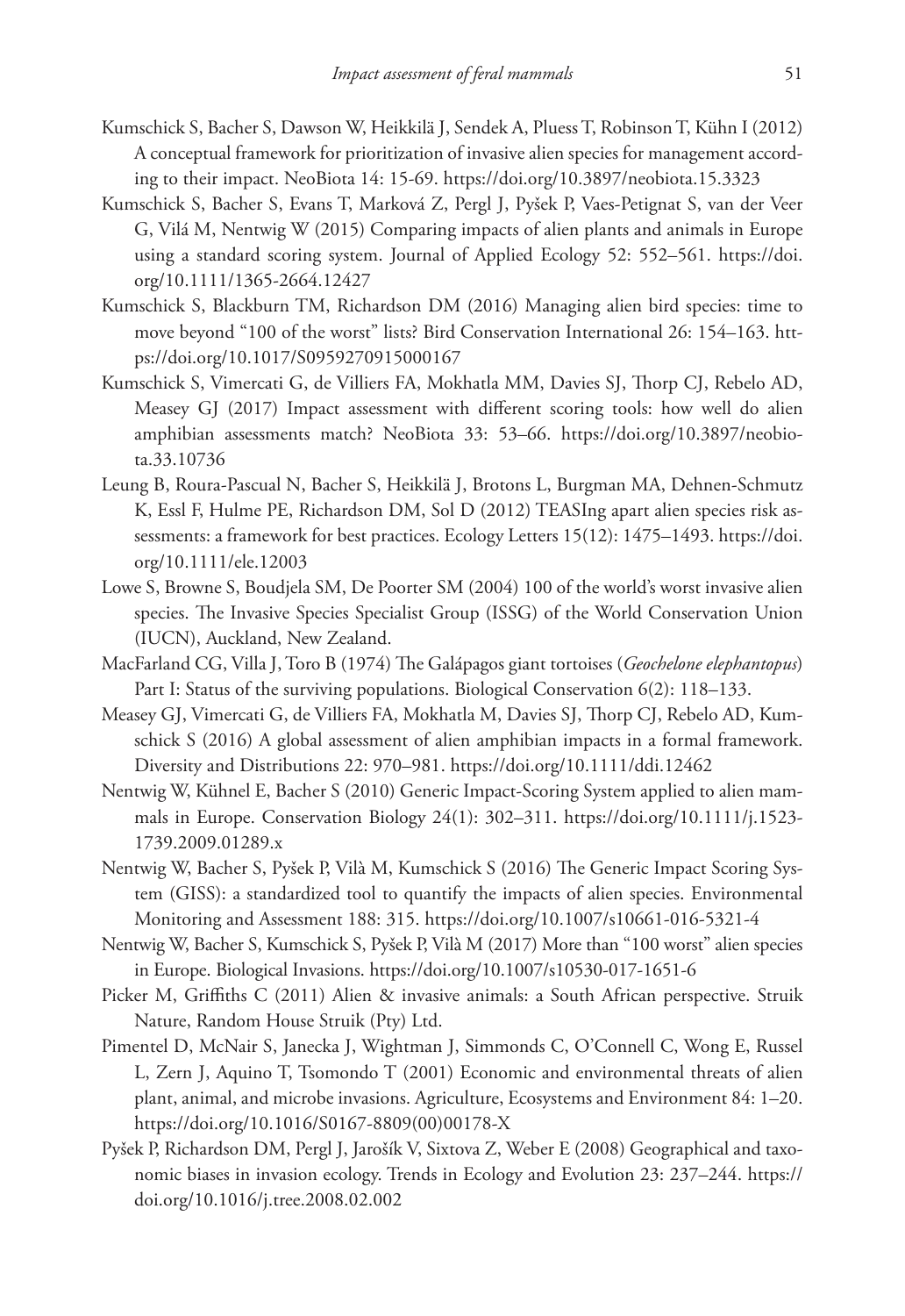- Pyšek P, Richardson DM (2010) Invasive species, environmental change and management, and health. Annual Review of Environment and Resources 35: 25–55. [https://doi.org/10.1146/](https://doi.org/10.1146/annurev-environ-033009-095548) [annurev-environ-033009-095548](https://doi.org/10.1146/annurev-environ-033009-095548)
- R Core Team (2016) R: A language and environment for statistical computing. R Foundation for Statistical Computing, Vienna, Austria. <http://www.R-project.org>.
- Randall DA, Marino J, Haydon DT, Sillero-Zubiri C, Knobel DL, Tallents LA, Macdonald DW, Laurenson MK (2006) An integrated disease management strategy for the control of rabies in Ethiopian wolves. Biological Conservation 131: 151–162. [https://doi.](https://doi.org/10.1016/j.biocon.2006.04.004) [org/10.1016/j.biocon.2006.04.004](https://doi.org/10.1016/j.biocon.2006.04.004)
- Randi E, Lucchini V (2002) Detecting rare introgression of domestic dog genes into wild wolf (*Canis lupus*) populations by Bayesian admixture analyses of microsatellite variation. Conservation Genetics 3: 31–45. <https://doi.org/10.1023/A:1014229610646>
- Reaser JK, Meyerson LA, Cronk Q, De Poorter M, Eldrege LG, Green E, Kairo M, Latasi P, Mack RN, Mauremootoo J, O'Dowd D, Orapa W, Sastroutomo S, Saunders A, Shine C, Thrainsson S, Vaiutu L (2007) Ecological and socioeconomic impacts of invasive alien species in island ecosystems. Environmental Conservation 34(2): 98–111. [https://doi.](https://doi.org/10.1017/S0376892907003815) [org/10.1017/S0376892907003815](https://doi.org/10.1017/S0376892907003815)
- Rumlerová Z, Vilà M, Pergl J, Nentwig W, Pyšek P (2016) Scoring environmental and socioeconomic impacts of alien plants invasive in Europe. Biological invasions 18(12): 3697– 3711.<https://doi.org/10.1007/s10530-016-1259-2>
- Sabeta CT, Bingham J, Nel LH (2003) Molecular epidemiology of canid rabies in Zimbabwe and South Africa. Virus Research 91: 203–211. [https://doi.org/10.1016/S0168-1702\(02\)00272-1](https://doi.org/10.1016/S0168-1702(02)00272-1)
- Skead CJ, Boshoff A, Kerley GIH, Lloyd P (2011) Historical incidence of the larger land mammals in the broader Western and Northern Cape. Centre for African Conservation Ecology, Nelson Mandela Metropolitan University, Port Elizabeth, South Africa.
- Sol D (2000) Are islands more susceptible to be invaded than continents? Birds say no. Ecography 23(6): 687–692. <https://doi.org/10.1111/j.1600-0587.2000.tb00312.x>
- Spear D, Chown SL (2009) The extent and impacts of ungulate translocations: South Africa in a global context. Biological Conservation 142(2): 353–363. [https://doi.org/10.1016/j.](https://doi.org/10.1016/j.biocon.2008.10.031) [biocon.2008.10.031](https://doi.org/10.1016/j.biocon.2008.10.031)
- Spear D, McGeoch MA, Foxcroft LC, Bezuidenhout H (2011) Alien species in South Africa's national parks. Koedoe 53(1): 1–4.<https://doi.org/10.4102/koedoe.v53i1.1032>
- Tisdell C, Takahashi S (1988) Feral animals in Australia economic and ecological impact. Geographical Sciences 43(1): 37–50.
- Turbé A, Strubbe D, Mori E, Carrete M, Chiron F, Clergeau P, González-Moreno P, Le Louarn M, Luna A, Menchetti M, Nentwig W, Pârâu LG, Postigo J-L, Rabitsch W, Senar JC, Tollington S, Vanderhoeven S, Weiserbs A, Shwartz A (2017) Assessing the assessments: evaluation of four impact assessment protocols for invasive alien species. Diversity and Distributions: 1–11. <https://doi.org/10.1111/ddi.12528>
- Vaes-Petignat S, Nentwig W (2014) Environmental and economic impact of alien terrestrial arthropods in Europe. NeoBiota 22: 23–42. <https://doi.org/10.3897/neobiota.22.6620>
- Vanderhoeven S, Branquart E, Casaer J, D'hondt B, Hulme PE, Shwartz A, Strubbe D, Turbé A, Verreycken H, Adriaens T (2017) Beyond protocols: improving the reliability of ex-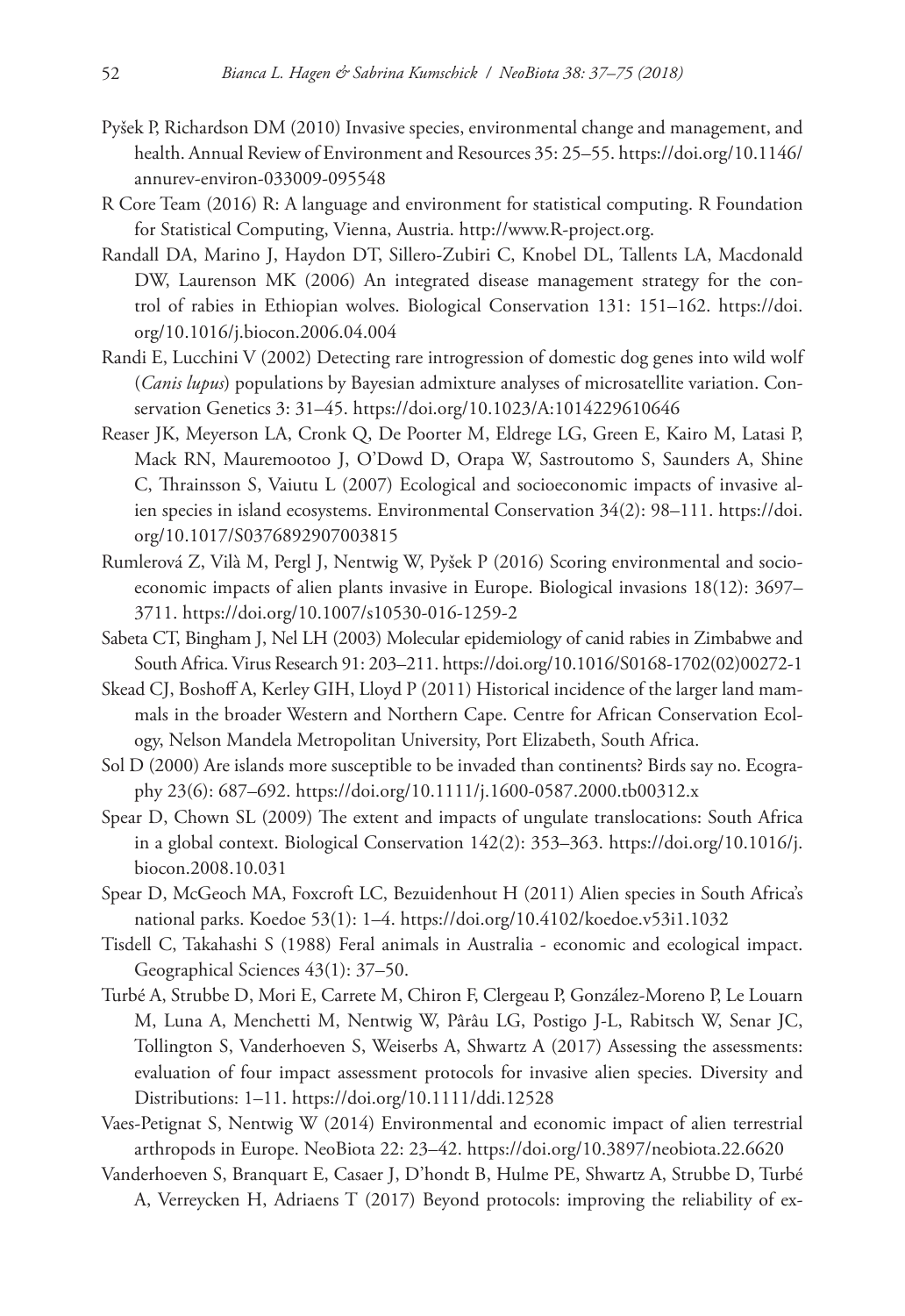pert-based risk analysis underpinning invasive species policies. Biological Invasions 19(9): 2507–2517.<https://doi.org/10.1007/s10530-017-1434-0>

- Vilà M, Basnou C, Pysvek P, Josefsson M, Genovesi P, Gollasch S, Nentwig W, Olenin S, Roques A, Roy D, Hulme PE, DAISIE partners (2010) How well do we understand the impacts of alien species on ecosystem services? A pan-European, cross-taxa assessment. Frontiers in Ecology and the Environment 8(3): 135–144. <https://doi.org/10.1890/080083>
- Witmer GW, Burke PW, Pitt WC, Avery ML (2007) Management of invasive vertebrates in the United States: an overview. Managing Vertebrate Invasive Species, paper 56.

### **Appendix 1**

### **The search string used to assemble information on the global impacts of the mammals assessed in this study. Adopted from Evans et al. (2016).**

Searches on the impacts of mammals were undertaken using the following search terms within a search string, in conjunction with the species scientific and common name: "introduced species", "invasive species", "invasive alien species", "IAS", "alien", "non-native", "non-indigenous", "invasive bird", "pest", "feral" and "exotic". Thus, the search string for the species feral pig was ("introduced species" OR "invasive species" OR "invasive alien species" OR "IAS" OR "alien" OR "non-native" OR "nonindigenous" OR "invasive bird" OR "pest" OR "feral" OR "exotic") AND ("pig" OR "boar" OR "Sus scrofa").

### **Appendix 2**

### **List of references used for the scoring impacts using GISS, EICAT and SEICAT**

- Abdel-Moein KA, Hamza DA (2016) Norway rat (*Rattus norvegicus*) as a potential reservoir for *Echinococcus granulosus*: a public health implication. Acta Parasitologica 61(4): 815–819. <https://doi.org/10.1515/ap-2016-0113>
- Abella SR (2008) A systematic review of wild burro grazing effects on Mojave Desert vegetation, USA. Environmental Management 41: 809–819. [https://doi.org/10.1007/s00267-](https://doi.org/10.1007/s00267-008-9105-7) [008-9105-7](https://doi.org/10.1007/s00267-008-9105-7)
- Ahmad E, Hussian I, Brooks JE (1995) Losses of stored foods due to rats at grain markets in Pakistan. International Biodeterioration and Biodegradation 36(1-2): 125–133.
- Aldezabal A, Garin I (2000) Browsing preference of feral goats (*Capra hircus* L.) in a Mediterranean mountain scrubland. Journal of Arid Environments 44: 133–142. [https://doi.](https://doi.org/10.1006/jare.1999.0573) [org/10.1006/jare.1999.0573](https://doi.org/10.1006/jare.1999.0573)
- Alexander KA, Conrad PA, Gardner IA, Parish C, Appel M, Levy MG, Lerche N, Kat P (1993) Serologic survey for selected microbial pathogens in African wild dogs (*Lycaon pictus*) and sympatric domestic dogs (*Canis familiaris*) in Maasai Mara, Kenya. Journal of Zoo and Wildlife Medicine 24(2): 140–144. <http://www.jstor.org/stable/20095255>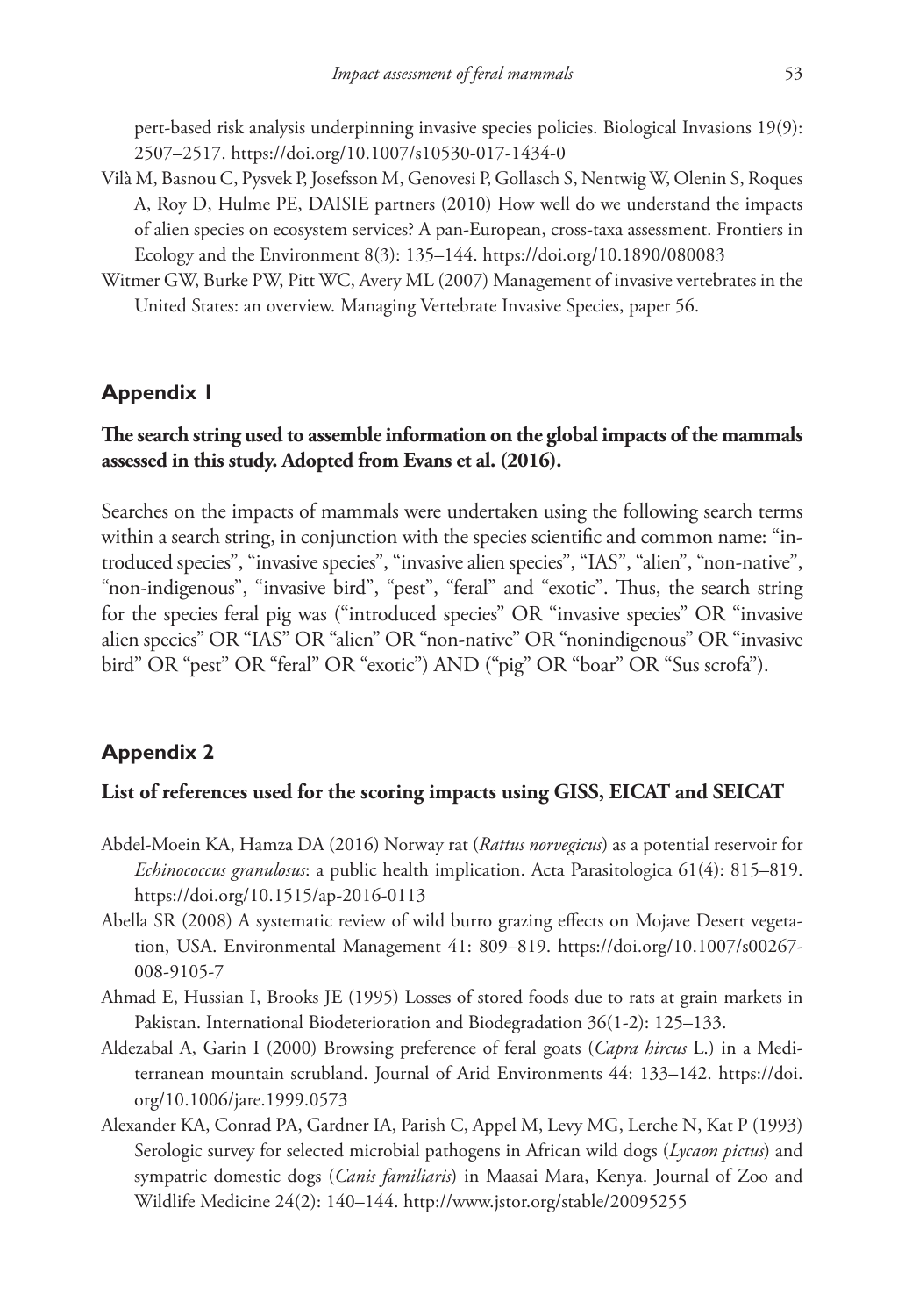- Alexander KA, Appel MJG (1994) African wild dogs (*Lycaon pictus*) endangered by a canine distemper epizootic among domestic dogs near the Masai Mara National Reserve, Kenya. Journal of Wildlife Diseases 30(4): 481–485. [https://doi.org/10.7589/0090-3558-](https://doi.org/10.7589/0090-3558-30.4.481) [30.4.481](https://doi.org/10.7589/0090-3558-30.4.481)
- Alexander KA, Kat PW, Munson LA, Kalake A, Appel MJG (1996) Canine distemper-related mortality among wild dogs (*Lycaon pictus*) in Chobe National Park, Botswana. Journal of Zoo and Wildlife Medicine 27(3): 426–427. <http://www.jstor.org/stable/20095601>
- Ali R (2004) The effect of introduced herbivores on vegetation in the Andaman Islands. Current Science 86(8): 1103–1113.
- Altesor A, Pineiro G, Lezama F, Jackson RB, Sarasola M, Paruelo JM (2006) Ecosystem changes associated with grazing in subhumid South American grasslands. Journal of Vegetation Science 17: 323–332.
- Amarasekare P (1993) Potential impact of mammalian nest predators on endemic forest birds of western Mauna Kea, Hawai'i. Conservation Biology 7(2): 316–326. [http://www.jstor.](http://www.jstor.org/stable/2386429) [org/stable/2386429](http://www.jstor.org/stable/2386429).
- Angelici C, Marini F, Battisti C, Bertolino S, Capizzi D, Monaco A (2012) Cumulative impact of rats and coypu on nesting waterbirds: first evidences from a small Mediterranean wetland (Central Italy). Vie et milieu - Life and environment 62(3): 137–141.
- Atickem A, Bekele A, Williams SD (2009) Competition between domestic dogs and Ethiopian wolf (*Canis simensis*) in the Bale Mountains National Park, Ethiopia. African Journal of Ecology 48: 401–407. <https://doi.org/10.1111/j.1365-2028.2009.01126.x>
- Atkinson UAE (1973) Spread of the ship rat (*Rattus r. rattus* L.) III New Zealand. Journal of the Royal Society of New Zealand 3(3): 457–472. [https://doi.org/10.1080/03036758.19](https://doi.org/10.1080/03036758.1973.10421869) [73.10421869](https://doi.org/10.1080/03036758.1973.10421869)
- Avenant NL (1999) The ecology and ecophysiology of Marion Island mice, *Mus musculus* L. PHD Thesis. University of the Orange Free State (Bloemfontein).
- Aviat F, Blanchard B, Michel V, Blanchet B, Branger C, Hars J, Mansotte F, Brasme L, De Champs C, Bolut P, Mondot P, Faliu J, Rochereau S, Kodjo A, Andre-Fontaine G (2009) Leptospira exposure in the human environment in France: A survey in feral rodents and in fresh water. Comparative Immunology, Microbiology and Infectious Diseases 32: 463–476. <https://doi.org/10.1016/j.cimid.2008.05.004>
- Bakker ES, Olff H, Boekhoff M, Gleichman JM, Berendse F (2004) Impact of herbivores on nitrogen cycling: contrasting effects of small and large species. Oecologia 138: 91–101. <https://doi.org/10.1007/s00442-003-1402-5>
- Bankovich B, Boughton E, Boughton R, Avery ML, Wisely SM (2016) Plant community shifts caused by feral swine rooting devalue Florida rangeland. Agriculture, Ecosystems and Environment 220: 45–54.<http://dx.doi.org/10.1016/j.agee.2015.12.027>
- Barnett BD, Rudd RL (1983) Feral dogs of the Galapágos islands: impact and control. International Journal for the Study of Animal Problems 4(1): 44–58.
- Baron J (1982) Effects of feral hogs (*Sus scrofa*) on the vegetation of Horn Island, Mississippi. American Midland Naturalist 107(1): 202–205. <http://www.jstor.org/stable/2425204>
- Barrett RH (1978) The feral hog at Dye Creek Ranch, California. Hilgardia 46(9): 283–355. <https://doi.org/10.3733/hilg.v46n09p283>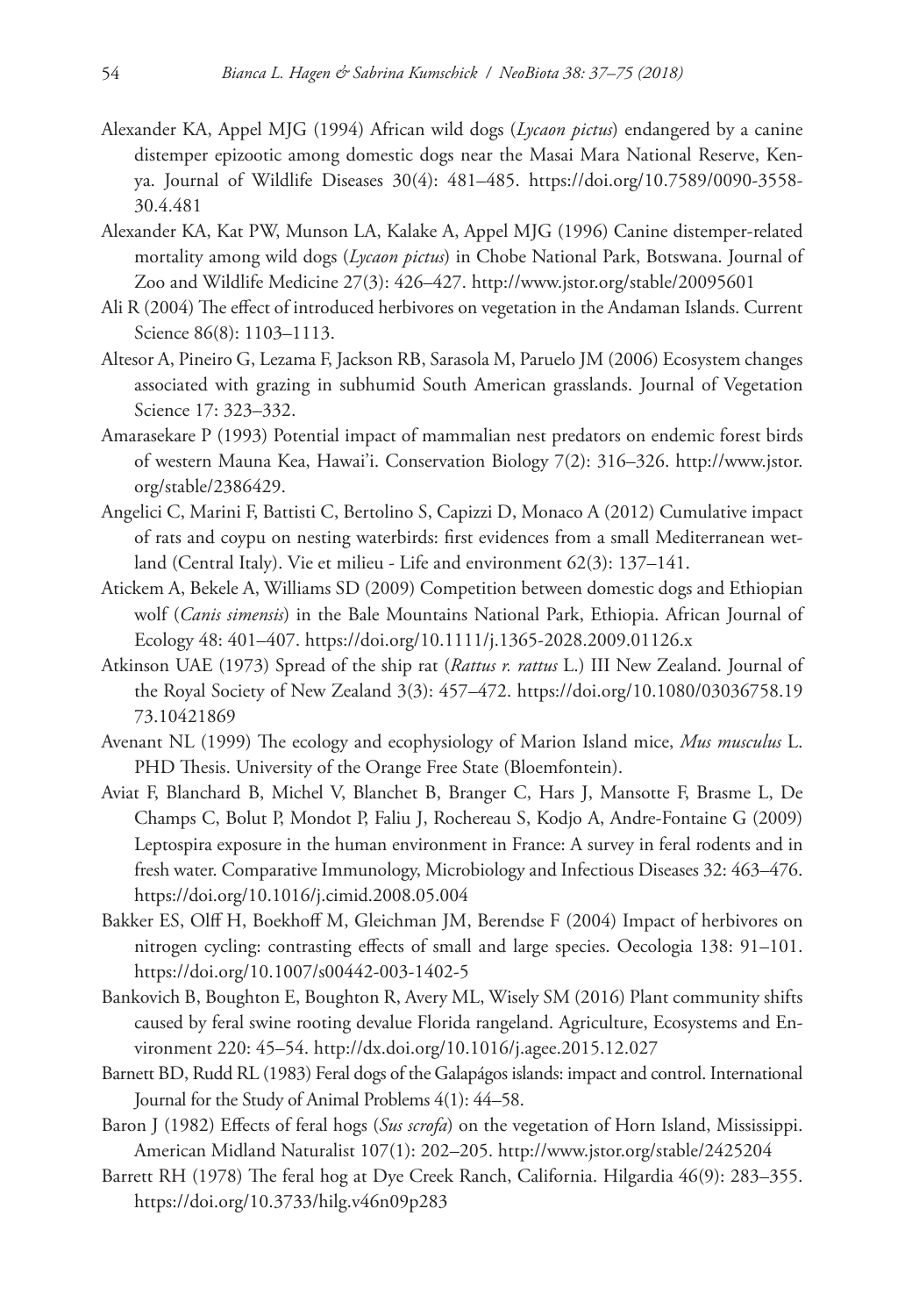- Barrett RH, Goatcher BL, Gogan PJ, Fitzhugh EL (1988) Removing feral pigs from Annadel State Park. Transactions of the Western Section of the Wildlife Society 24: 47–52.
- Baskaran N, Ramkumaran K, Karthikeyan G (2016) Spatial and dietary overlap between blackbuck (*Antilope cervicapra*) and feral horse (*Equus caballus*) at Point Calimere Wildlife Sanctuary, Southern India: competition between native versus introduced species. Mammalian Biology 81: 295–302.<http://dx.doi.org/10.1016/j.mambio.2016.02.004>
- Beever EA, Brussard PF (2000) Examining ecological consequences of feral horse grazing using exclosures. Western North American Naturalist 60(3): 236–254.
- Beever EA, Brussard PF (2004) Community- and landscape-level responses of reptiles and small mammals to feral-horse grazing in the Great Basin. Journal of Arid Environments 59: 271–297.<https://doi.org/10.1016/j.jaridenv.2003.12.008>
- Beever EA, Herrick JE (2006) Effects of feral horses in Great Basin landscapes on soils and ants: Direct and indirect mechanisms. Journal of Arid Environments 66: 96–112. [https://doi.](https://doi.org/10.1016/j.jaridenv.2005.11.006) [org/10.1016/j.jaridenv.2005.11.006](https://doi.org/10.1016/j.jaridenv.2005.11.006)
- Bell BD (2002) The eradication of alien mammals from five offshore islands, Mauritius, Indian Ocean. In: Veitch CR, Clout MN (Eds) Turning the tide: the eradication of invasive species. IUCN SSC invasive species specialist group. IUCN (United Kingdom): 40–45.
- Belsky AJ, Matzke A, Uselman S (1999) Survey of livestock influences on stream and riparian systems in the Western United States. Journal of Soil and Water Conservation 54: 419–431.
- Bergman D, Breck S, Bender S (2009) Dogs gone wild: feral dog damage in the United States. USDA National Wildlife Research Center - Staff Publications, 862.
- Bergstrom DM, Lucieer A, Kiefer K, Wasley J, Belbin L, Pedersen TK, Chown SL (2009) Indirect effects of invasive species removal devastate World Heritage Island. Journal of Applied Ecology 46: 73–81. <https://doi.org/10.1111/j.1365-2664.2008.01601.x>
- Bies L (n.d.) Feral cats: impacts of an invasive species. The Wildlife Society.
- Bingham J (2005) Canine rabies ecology in Southern Africa. Emerging Infectious Diseases 11(9): 1337–1342. <https://doi.org/10.3201/eid1109.050172>
- Bingham J, Foggin CM, Wandeler AI, Hill FWG (1999) The epidemiology of rabies in Zimbabwe. 2. Rabies in jackals (*Canis adustus* and *Canis mesomelas*). Onderstepoort Journal of Veterinary Research 66: 11–23.
- Bizri AR, Azar A, Salam N, Mokhbat J (2000) Human rabies in Lebanon: lessons for control. Epidemiology and Infection 125: 175–179.
- Blood BR, Clark MK (1998) *Myotis vivesi*. Mammalian Species 588: 1–5.
- Boggess EK, Andrews RD, Bishop RA (1978) Domestic animal losses to coyotes and dogs in Iowa. Journal of Wildlife Management 42: 362–372.<http://www.jstor.org/stable/3800272>
- Bolton M, Stanbury A, Baylis AMM, Cuthbert R (2014) Impact of introduced house mice (*Mus musculus*) on burrowing seabirds on Steeple Jason and Grand Jason Islands, Falklands, South Atlantic. Polar Biology 37: 1659–1668. [https://doi.org/10.1007/s00300-](https://doi.org/10.1007/s00300-014-1554-2) [014-1554-2](https://doi.org/10.1007/s00300-014-1554-2)
- Bonnaud E, Bourgeois K, Vidal E, Kayser Y, Tranchant Y, Legrand J (2007) Feeding ecology of a feral cat population on a small Mediterranean Island. Journal of Mammalogy 88(4): 1074–1081.<https://doi.org/10.1644/06-MAMM-A-031R2.1>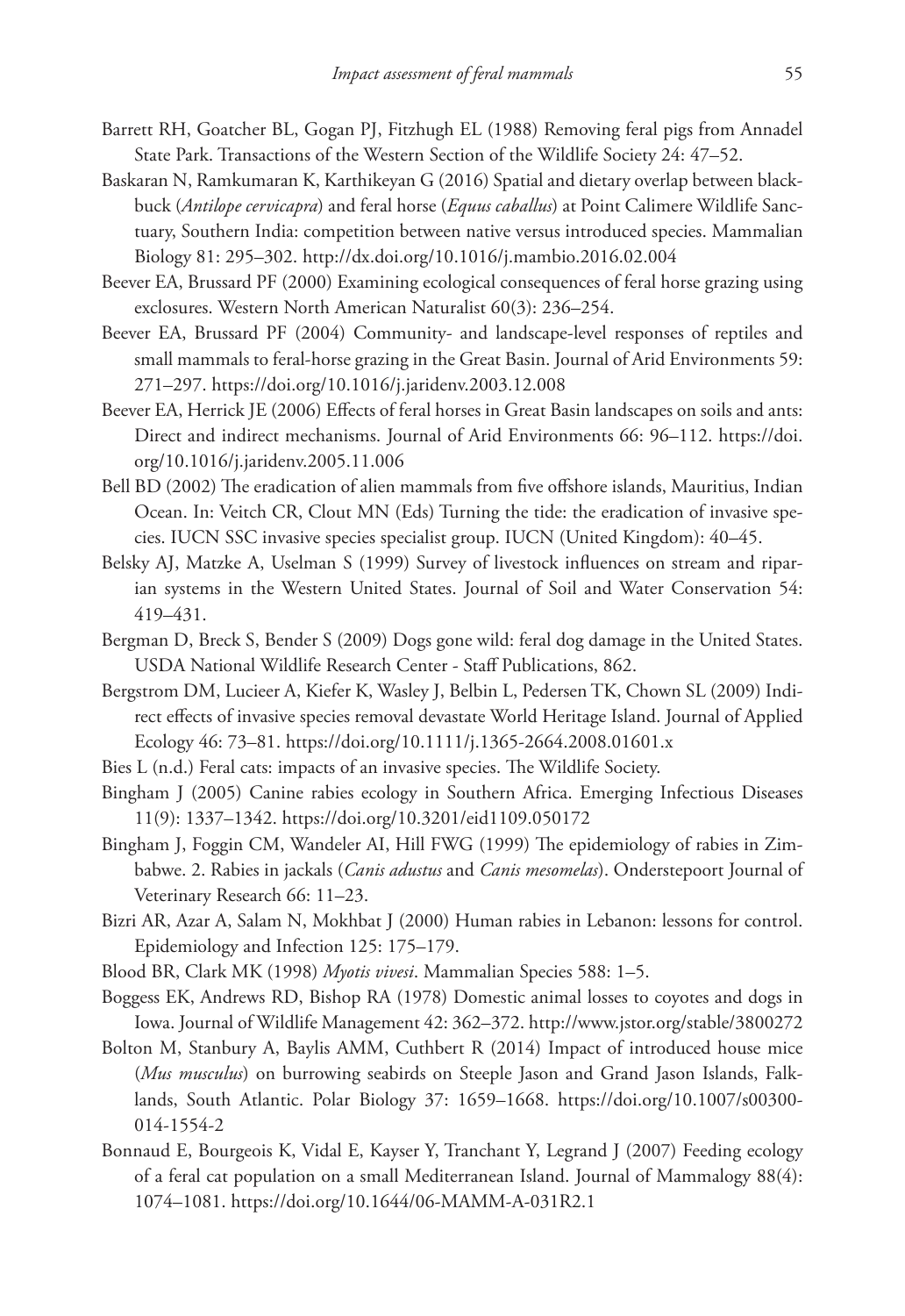- Borchard P, Eldridge DJ (2012) Vegetation changes associated with cattle (*Bos taurus*) and wombat (*Vombatus ursinus*) activity in a riparian forest. Applied Vegetation Science 15: 62–70.<https://doi.org/10.1111/j.1654-109X.2011.01157.x>
- Borgnia M, Vila BL, Cassini MH (2008) Interaction between wild camelids and livestock in an Andean semi-desert. Journal of Arid Environments 72: 2150–2158. [https://doi.](https://doi.org/10.1016/j.jaridenv.2008.07.012) [org/10.1016/j.jaridenv.2008.07.012](https://doi.org/10.1016/j.jaridenv.2008.07.012)
- Bowers JE (1997) Demographic patterns of *Ferocactus cylindraceus* in relation to substrate age and grazing history. Plant Ecology 133: 37–48. <http://www.jstor.org/stable/20050539>
- Bratton SP (1975) The Effect of the European wild boar, *Sus scrofa*, on Gray Beech Forest in the Great Smoky Mountains. Ecology 56(6): 1356–1366. [http://www.jstor.org/sta](http://www.jstor.org/stable/1934702)[ble/1934702](http://www.jstor.org/stable/1934702)
- Brown KP (1997) Predation at nests of two New Zealand endemic passerines; implications for bird community restoration. Pacific Conservation Biology 3: 91–98.
- Bueno C, Ruckstuhl KE, Arrigo N, Aivas AN, Neuhaus P (2012) Impacts of cattle grazing on small-rodent communities: an experimental case study. Canadian Journal of Zoology 90: 22–30.<https://doi.org/10.1139/Z11-108>
- Bullock DJ, North SG, Dulloo ME, Thorsen M (2002) The impact of rabbit ad goat eradication on the ecology of Round Island, Mauritius. In: Veitch CR, Clout MN (Eds) Turning the tide: the eradication of invasive species. IUCN SSC invasive species specialist group. IUCN (United Kingdom), 53–63.
- Butler JRA, du Toit JT (2002) Diet of free-ranging domestic dogs (*Canis familiaris*) in rural Zimbabwe: implications for wild scavengers on the periphery of wildlife reserves. Animal Conservation 5: 29–37. <https://doi.org/10.1017/S136794300200104X>
- Buuveibaatar B, Young JK, Fine AE (2009) Mongolian saiga in Sharga Nature Reserve: Are domestic dogs a threat to saiga? Mongolian Journal of Biological Sciences 7(1-2): 37–43. <http://dx.doi.org/10.22353/mjbs.2009.07.06>
- Calhoun JB (1948) Mortality and movement of brown rats (*Rattus norvegicus*) in artificially supersaturated populations. The Journal of Wildlife Management 12(2): 167–172. [http://](http://www.jstor.org/stable/3796412) [www.jstor.org/stable/3796412](http://www.jstor.org/stable/3796412)
- Campbell K, Donlan CJ (2005) Feral goat eradications on islands. Conservation Biology 1362–1374.<https://doi.org/10.1111/j.1523-1739.2005.00228.x>
- Campos CM, Ojeda RA (1997) Dispersal and germination of *Prosopis flexuosa* (Fabaceae) seeds by desert mammals in Argentina. Journal of Arid Environments 35: 707–714.
- Campos CB, Esteves CF, Ferraz KMPMB, Crawshaw PG, Verdade LM (2007) Diet of freeranging cats and dogs in a suburban and rural environment, south-eastern Brazil. Journal of Zoology 273: 14–20.<https://doi.org/10.1111/j.1469-7998.2007.00291.x>
- Carrion V, Donlan CJ, Campbell K, Lavoie C, Cruz F (2007) Feral donkey (*Equus asinus*) eradications in the Galápagos. Biodiversity and Conservation 16: 437–445. [https://doi.](https://doi.org/10.1007/s10531-005-5825-7) [org/10.1007/s10531-005-5825-7](https://doi.org/10.1007/s10531-005-5825-7)
- Carter AO, Frank JW (1986) Congenital toxoplasmosis: epidemiologic features and control. CMAJ 135: 618–623.
- Causey MK, Cude CA (1980) Feral dog and white-tailed deer interactions in Alabama. The Journal of Wildlife Management 44(2): 481–484.<http://www.jstor.org/stable/3807982>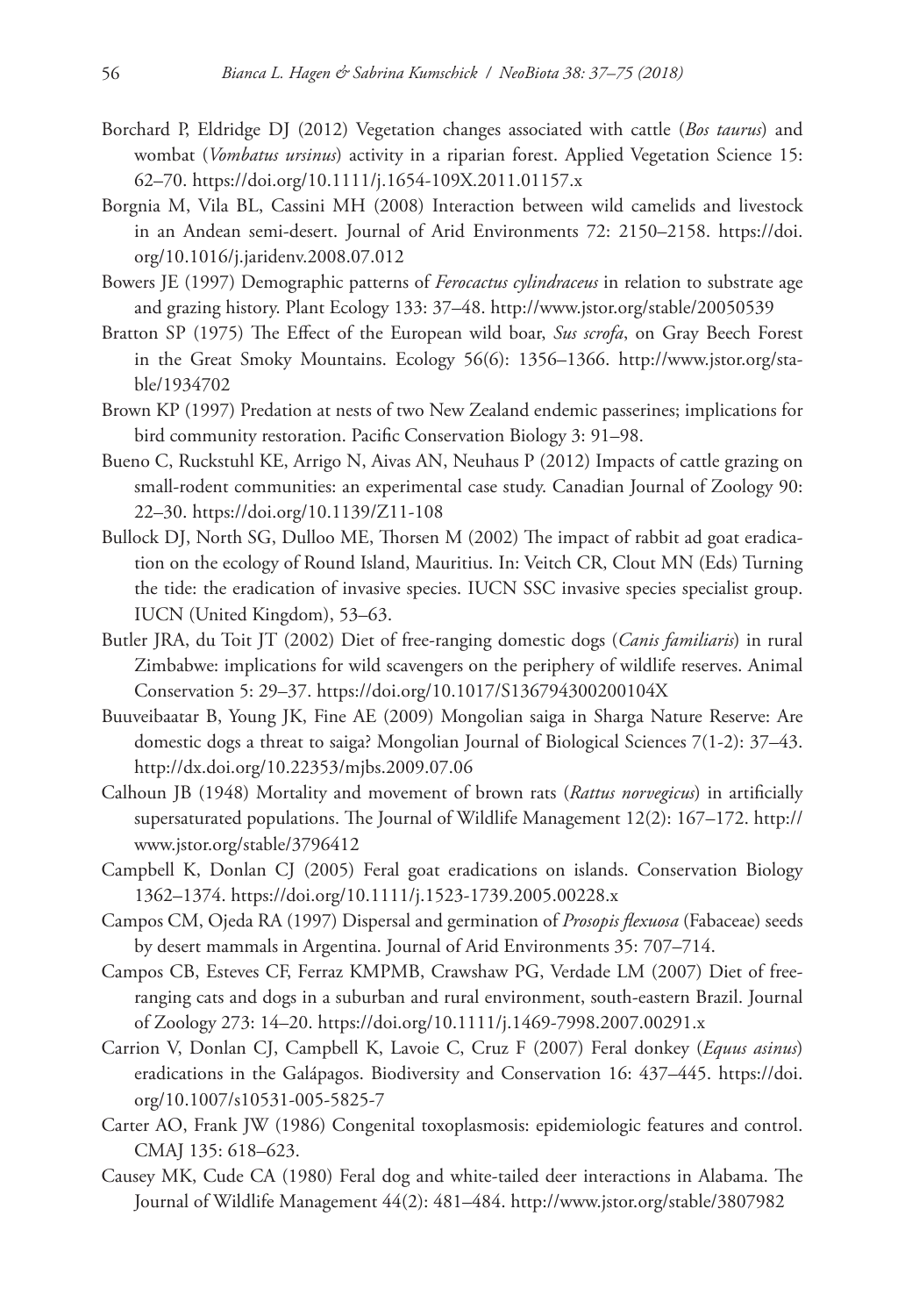- Centers for Disease Control and Prevention (1997) Dog-bite-related fatalities--United States, 1995-1996. MMWR: morbidity and mortality weekly report 46(21): 463–467.
- Challies CN (1975) Feral pigs (*Sus scrofa*) on Auckland Island: Status, and effects on vegetation and nesting sea birds. New Zealand Journal of Zoology 2(4): 479–490. [http://dx.doi.org/](http://dx.doi.org/10.1080/03014223.1975.9517889) [10.1080/03014223.1975.9517889](http://dx.doi.org/10.1080/03014223.1975.9517889)
- Chapuis JL, Bousses P, Barnaud G (1994) Alien mammals, impact and management in the French sub-Antarctic islands. Biological Conservation 67: 97–104. [https://doi.](https://doi.org/10.1016/0006-3207(94)90353-0) [org/10.1016/0006-3207\(94\)90353-0](https://doi.org/10.1016/0006-3207(94)90353-0)
- Cheeseman TF (1887) On the flora of the Kermadec islands: with notes on the fauna.
- Chown SL, Smith VR (1993) Climate change and the short-term impact of feral house mice at the sub-Antarctic Prince Edward Islands. Oecologia 96(4): 508–516. [http://www.jstor.](http://www.jstor.org/stable/4220568) [org/stable/4220568](http://www.jstor.org/stable/4220568)
- Chynoweth MW, Litton CM, Lepczyk CA, Hess SC, Cordell S (2013) Biology and impacts of Pacific island invasive species. 9. *Capra hircus*, the feral goat (Mammalia: Bovidae). Pacific Science 67(2): 141–156. <https://doi.org/10.2984/67.2.1>
- Ciucci P, Boitani L (1998) Wolf and dog depredation on livestock in central Italy. Wildlife Society Bulletin 26(3): 504–514.<http://www.jstor.org/stable/3783763>
- Clark DA (1981) Foraging patterns of black rats across a desert-montane forest gradient in the Galápagos Islands. Biotropica 13: 182–194.
- Clark DA, Clark DB (1981) Effects of seed dispersal by animals on the regeneration of *Bursena graveolens* (Burseraceae) on Santa Fe Island, Galápagos. Oecologia 49: 73–75. [https://doi.](https://doi.org/10.1007/BF00376900) [org/10.1007/BF00376900](https://doi.org/10.1007/BF00376900)
- Cleaveland S (1996) The epidemiology of rabies and canine distemper in the Serengeti, Tanzania. PHD Thesis. University of London. <https://doi.org/10.17037/PUBS.00682291>
- Cleaveland S, Appel MGJ, Chalmers WSK, Chillingworth C, Kaare M, Dye C (2000) Serological and demographic evidence for domestic dogs as a source of canine distemper virus infection for Serengeti wildlife. Veterinary Microbiology 72: 217–227.
- Coblentz BE (1978) The effects of feral goats (*Capra hircus*) on island ecosystems. Biodiversity Conservation 13: 279–286. [https://doi.org/10.1016/0006-3207\(78\)90038-1](https://doi.org/10.1016/0006-3207(78)90038-1)
- Coblentz BE (1990) Exotic organisms: a dilemma for conservation biology. Conservation Biology 4: 261–265. <http://www.jstor.org/stable/2385783>
- Collares-Pereira M, Korver H, Terpstra WJ, Santos-Reis M, Ramalhinho MG, Mathias ML, Oom MM, Fons R, Libois R, Petrucci- Fonseca F (1997) First epidemiological data on pathogenic leptospires isolated on the Azorean islands. European Journal of Epidemiology 13: 435–441.
- Coman BJ, Brunner H (1972) Food habits of the feral house cat in Victoria. The Journal of Wildlife Management 36(3): 848–853.<http://www.jstor.org/stable/3799439>
- Cooper SM, Scott HM, de la Garza GR, Deck AL, Cathey JC (2010) Distribution and interspecies contact of feral swine and cattle on rangeland in South Texas: implications for disease transmission. Journal of Wildlife Diseases 46(1): 152–164. [https://doi.org/10.7589/0090-](https://doi.org/10.7589/0090-3558-46.1.152) [3558-46.1.152](https://doi.org/10.7589/0090-3558-46.1.152)
- Copson G, Whinam J (1998) Response of vegetation on sub-Antarctic Macquarie Island to reduced rabbit grazing. Australian Journal of Botany 46: 15–24. [https://doi.org/10.1071/](https://doi.org/10.1071/BT96123) [BT96123](https://doi.org/10.1071/BT96123)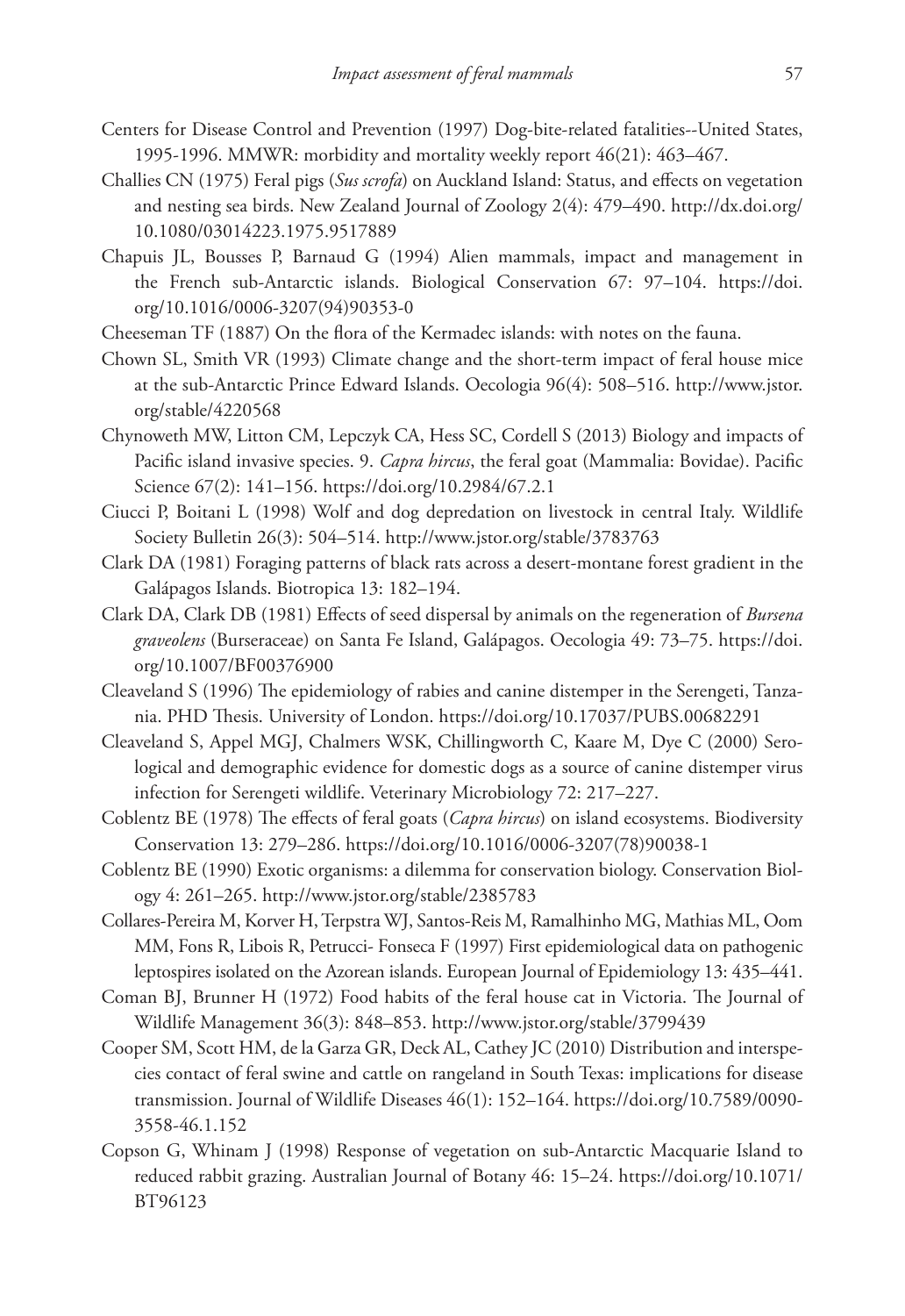- Copson GR (1986) The diet of introduced rodents *Mus musculus* L. and *Rattus rattus* L. on sub-Antarctic Macquarie Island. Wildlife Research 13(3): 441–445. [https://doi.org/10.1071/](https://doi.org/10.1071/WR9860441) [WR9860441](https://doi.org/10.1071/WR9860441)
- Cornell University College of Veterinary Medicine. Zoonotic disease: what can I catch from my cat?
- Corrigan RM, Williams RE (1986) The house mouse in poultry operations: Pest significance and a novel baiting strategy for its control. Proceedings Twelfth Vertebrate Pest Conference 120–126.
- Cory F, Wilson A, Priddel D, Carlile N, Klomp N (2011) Eradication of the house mouse (*Mus musculus*) from Montague Island, New South Wales, Australia. Ecological Management & Restoration 12(2): 102–109. <https://doi.org/10.1111/j.1442-8903.2011.00583.x>
- Costin AB, Moore DM (1960) The effects of rabbit grazing on the grasslands of Macquarie Island. Journal of Ecology 48(3): 729–732.<http://www.jstor.org/stable/2257346>
- Courchamp F, Langlais M, Sugihara G (2000) Rabbits killing birds: modeling the hyperpredation process. Journal of Animal Ecology 69(1): 154–164. [http://www.jstor.org/sta](http://www.jstor.org/stable/2647348)[ble/2647348](http://www.jstor.org/stable/2647348)
- Courchamp F, Pascal M, Chapuis J-L (2003) Mammal invaders on islands, impact, control and control impact. Biological Reviews 78: 347–383. [https://doi.org/10.1017/](https://doi.org/10.1017/S1464793102006061) [S1464793102006061](https://doi.org/10.1017/S1464793102006061)
- Crafford JE, Scholtz CH (1987) Quantitative differences between the insect faunas of sub-Antarctic Marion and Prince Edward Islands: A result of human intervention? Biological Conservation 40: 255–262. [https://doi.org/10.1016/0006-3207\(87\)90119-4](https://doi.org/10.1016/0006-3207(87)90119-4)
- Crafford JE (1990) The role of feral house mice in ecosystem functioning on Marion Island. In: Kerry KR, Hempel G (Eds) Antarctic Ecosystems. Springer-Verlag (Berlin): 359–364.
- Crane KK, Smith MA, Reynolds D (1997) Habitat selection patterns of feral horses in southcentral Wyoming. Journal of Range Management 50: 374–380. [http://www.jstor.org/sta](http://www.jstor.org/stable/4003303)[ble/4003303](http://www.jstor.org/stable/4003303)
- Cuthbert R, Hilton G (2004) Introduced house mice *Mus musculus*: a significant predator of threatened and endemic birds on Gough Island, South Atlantic Ocean? Biological Conservation 117: 483–489. <https://doi.org/10.1016/j.biocon.2003.08.007>
- Dabritz HA, Conrad PA (2010) Cats and toxoplasma: implications for public health. Zoonoses and Public Health 57: 34–52.<https://doi.org/10.1111/j.1863-2378.2009.01273.x>
- Daltry JC, Bloxam Q, Cooper G, Day ML, Hartley J, Henry M, Lindsay K, Smith BE (2001) Five years of conserving the 'world's rarest snake', the Antiguan racer *Alsophis antiguae*. Oryx 35(2): 119–127.
- Daniel MJ, Williams GR (1984) A survey of the distribution, seasonal activity and roost sites of New Zealand bats. New Zealand Journal of Ecology 7: 9–25. [http://www.jstor.org/](http://www.jstor.org/stable/24052700) [stable/24052700](http://www.jstor.org/stable/24052700)
- de Bruyn PJN, Bastos ADS, Eadie C, Tosh CA, Bester MN (2008) Mass mortality of adult male sub-Antarctic fur seals: are alien mice the culprits? PLoS ONE 3(11): 3757–3762. <https://doi.org/10.1371/journal.pone.0003757>
- De Pietri DE (1992) The search for ecological indicators: is it possible to biomonitor forest system degradation caused by cattle ranching activities in Argentina? Vegetatio 101: 109–121.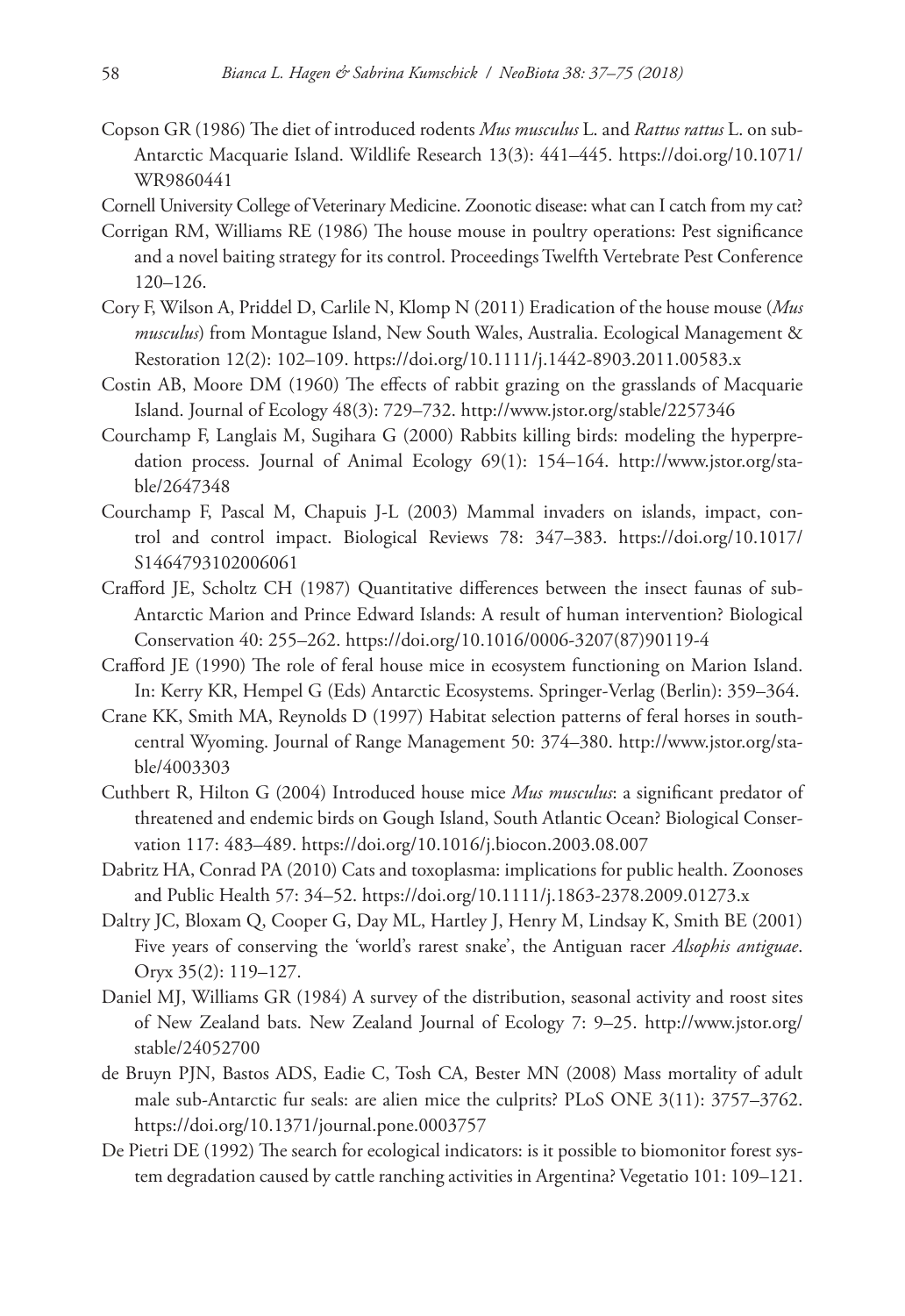- de Villalobos AE, Zalba SM (2010) Continuous feral horse grazing and grazing exclusion in mountain pampean grasslands in Argentina. Acta Oecologica 36: 514–519. [https://doi.](https://doi.org/10.1016/j.actao.2010.07.004) [org/10.1016/j.actao.2010.07.004](https://doi.org/10.1016/j.actao.2010.07.004)
- De Vos A, Petrides GA (1967) Biological effects caused by terrestrial vertebrates introduced into non-native environments. In Proceedings and Papers of the 10th Technical Meeting (Switzerland), June 1966. International Union for Conservation of Nature and Natural Resources Publication (Lucerne) 9: 113–119.
- Deem SL, Merkel J, Ballweber L, Vargas F.H, Cruz, MB, Parker PG (2010) Exposure to *Toxoplasma gondii* in Galápagos penguins (*Sphensicus mendiculus*) and flightless cormorants (*Phalacrocorax harrisi*) in the Galápagos Islands, Ecuador. Journal of Wildlife Diseases 46: 1005–1011.<https://doi.org/10.7589/0090-3558-46.3.1005>
- Demma LJ, Traeger MS, Nicholson WL, Paddock CD, Blau DM, Eremeeva ME, Dasch GA, Levin ML, Singleton J, Zaki SR, Cheek JE, Swerdlow DL, McQuiston JH (2005) Rocky Mountain spotted fever from an unexpected tick vector in Arizona. The New England Journal of Medicine 353(6): 587–594. <https://doi.org/10.1056/NEJMoa050043>
- Desender K, Baert L, Maelfait J-P, Verdyck P (1999) Conservation on Volcan Alcedo (Galápagos): terrestrial invertebrates and the impact of introduced feral goats. Biological Conservation 87: 303–310. [https://doi.org/10.1016/S0006-3207\(98\)00078-0](https://doi.org/10.1016/S0006-3207(98)00078-0)
- Dowding JE, Murphy EC (2001) The impact of predation by introduced mammals on endemic shorebirds in New Zealand: a conservation perspective. Biological Conservation 99: 47–64.
- Dowler RC, Carroll DS, Edwards CW (2000) Rediscovery of rodents (Genus *Nesoryzomyz*) considered extinct in the Galápagos Islands. Oryx 34(2): 109–117.
- Dunn EH, Tessaglia DL (1994) Predation of birds at feeders in winter (Depredación de aves en comederos durante el invierno). Journal of Field Ornithology 65(1): 8–16. [http://www.](http://www.jstor.org/stable/4513887) [jstor.org/stable/4513887](http://www.jstor.org/stable/4513887)
- Eidson M, Bingman AK (2010) Terrestrial rabies and human postexposure prophylaxis, New York, USA. Emergin Infectious Diseases 16(3): 127–129. [https://doi.org/10.3201/](https://doi.org/10.3201/eid1603.090298) [eid1603.090298](https://doi.org/10.3201/eid1603.090298)
- Eriksson B, Eldridge DJ (2014) Surface destabilisation by the invasive burrowing engineer *Mus musculus* on a sub-Antarctic island. Geomorphology 223: 61–66. [http://dx.doi.](http://dx.doi.org/10.1016/j.geomorph.2014.06.026) [org/10.1016/j.geomorph.2014.06.026](http://dx.doi.org/10.1016/j.geomorph.2014.06.026)
- Fensham RJ, Skull SD (1999) Before cattle: a comprehensive floristic study of *Eucalyptus* Savanna grazed by macropods and cattle in North Queensland, Australia. Biotropica 31(1): 37–47.
- Ferreira GA, Nakano-Oliveira E, Genaro G (2014) Domestic cat predation on neotropical species in an insular Atlantic forest remnant in southeastern Brazil. Wildlife Biology 20: 167–175.<https://doi.org/10.2981/wlb.13131>
- Fitter RSR (1967) Animal introductions and their ecological effects in Europe. In Proceedings and Papers of the 10th Technical Meeting (Switzerland), June 1966. International Union for Conservation of Nature and Natural Resources Publication (Lucerne) 9: 177–180.
- Fitzgerald AM, Karl BJ (1979) Foods of feral house cats (*Felis catus* L.) in forest of the Orongorongo Valley, Wellington. New Zealand Journal of Zoology 6(1): 107–126. [htt](https://doi.org/10.1080/03014223.1979.10428353)[ps://doi.org/10.1080/03014223.1979.10428353](https://doi.org/10.1080/03014223.1979.10428353)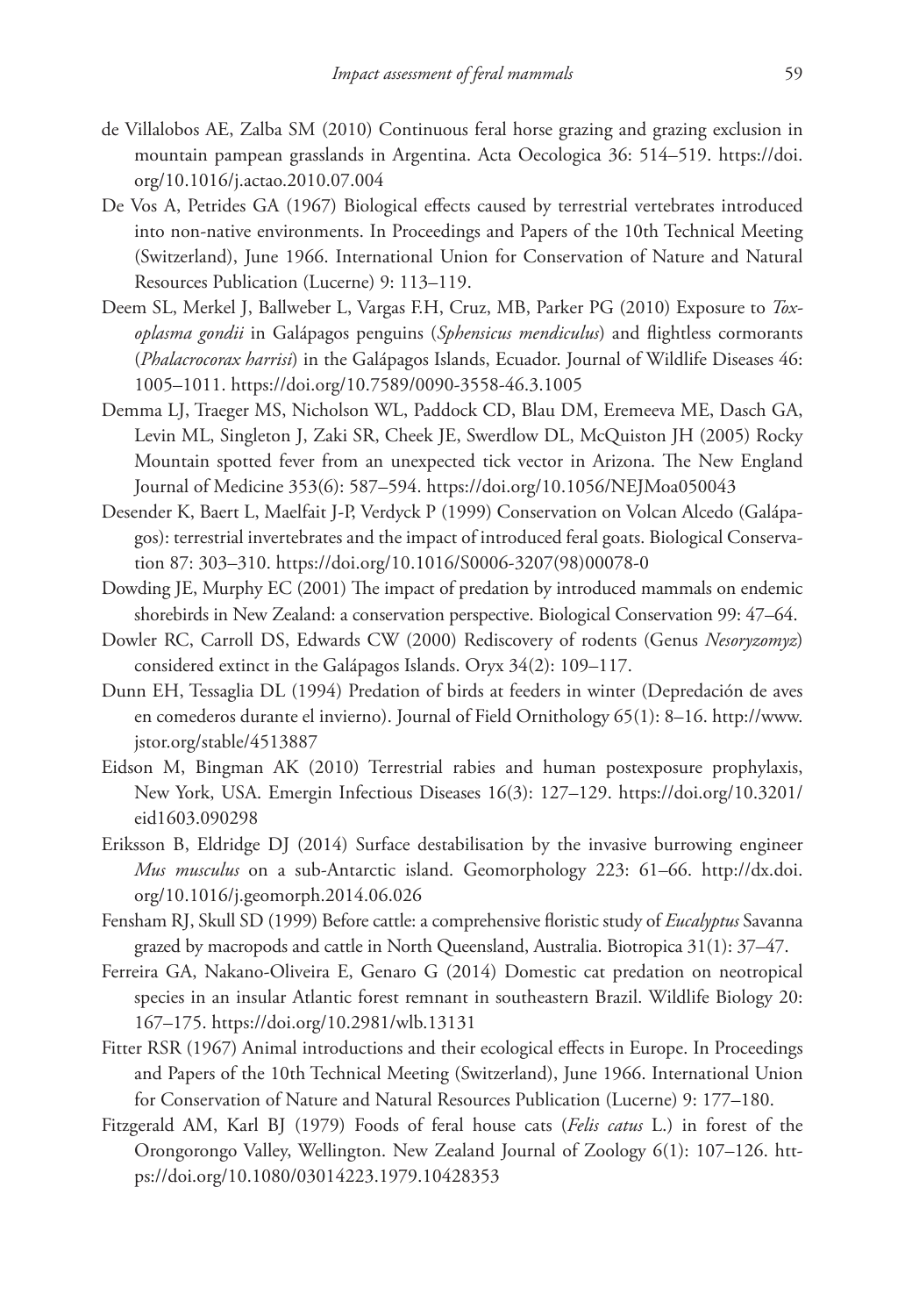- Fitzgerald BM, Veitch CR (1985) The cats of Herekopare Island, New Zealand: their history, ecology and effects on birdlife. New Zealand Journal of Zoology 12: 319–330. [https://doi.](https://doi.org/10.1080/03014223.1985.10428285) [org/10.1080/03014223.1985.10428285](https://doi.org/10.1080/03014223.1985.10428285)
- Fitzgerald BM (1990) Diet of domestic cats and their impact on prey populations. In: Turner DC, Bateson P (Eds) The Domestic Cat: the biology of its behavior. Cambridge University Press, Cambridge, 123–150.
- Flanigan T, Schwan T, Armstrong C, Van Voris L, Salata R (1991) Relapsing fever in the US Virgin Islands: a previously unrecognized focus of infection. Journal of Infectious Diseases 163: 1391–1392.<https://doi.org/10.1093/infdis/163.6.1391>
- Fordham DA, Georges A, Brook BW (2007) Demographic response of snake-necked turtles correlates with indigenous harvest and feral pig predation in tropical northern Australia. Journal of Animal Ecology 76(6): 1231–1243.<http://www.jstor.org/stable/4539235>
- Fortwangler C (2009) A place for the donkey: Natives and aliens in the US Virgin Islands. Landscape Research 34(2): 205–222. <https://doi.org/10.1080/01426390802390665>
- Fowler de Neira LE, Roe JH (1984) Emergence success of tortoise nests and the effect of feral burros on nest success on Volcan Alcedo, Galápagos. Copeia 3: 702–707. [http://www.jstor.](http://www.jstor.org/stable/1445152) [org/stable/1445152](http://www.jstor.org/stable/1445152)
- Fowler de Neira LE, Johnson MK (1985) Diets of giant tortoises and feral burros on Volcan Alcedo, Galápagos. Journal of Wildlife Management 49(1): 165–169. [http://www.jstor.](http://www.jstor.org/stable/3801865) [org/stable/3801865](http://www.jstor.org/stable/3801865)
- Fowler LE (1979) Hatching success and nest predation in the green sea turtle, *Chelonia mydas*, at Tortuguero, Costa Rica. Ecology 60(5): 946–955.<http://www.jstor.org/stable/1936863>
- Franklin AB, Clark DA, Clark DB (1979) Ecology and behaviour of the Galápagos rail. Wilson Bulletin 91(2): 202–221.
- Freeland WJ, Choquenot D (1990) Determinants of herbivore carrying capacity: plants, nutrients, and *Equus asinus* in northern Australia. Ecology 71: 589–597. [http://www.jstor.org/](http://www.jstor.org/stable/1940312) [stable/1940312](http://www.jstor.org/stable/1940312)
- Freeman CR, Shaw JH (1979) Hybridization in *Canis* (*Canidae*) in Oklahoma. The Southwestern Naturalist 24: 485–499.<http://www.jstor.org/stable/3671304>
- Fuentes ED, Jaksic FM, Simonetti JA (1983) European rabbits versus native rodents in Central Chile: effects on shrub seedlings. Oecologia 58(3): 411–414. [http://www.jstor.org/](http://www.jstor.org/stable/4217052) [stable/4217052](http://www.jstor.org/stable/4217052)
- Fuentes-Allende N, Vielma A, Paulsen K, Arredondo C, Corti P, Estades CF, Gonzalez BA (2016) Is human disturbance causing differential preference of agricultural landscapes by taruka and feral donkeys in high Andean deserts during the dry season? Journal of Arid Environments 135: 115–119. <http://dx.doi.org/10.1016/j.jaridenv.2016.08.018>
- Gabay O, Perevolotsky A, Bar Massada A, Carmel Y, Shachak M (2011) Differential effects of goat browsing on herbaceous plant community in a two-phase mosaic. Plant Ecology 212(10): 1643–1653. <https://doi.org/10.1007/s11258-011-9937-8>
- Garzón-Machado V, González-Mancebo JM, Palomares-Martínez A, Acevedo-Rodríguez A, Fernández-Palacios JM, Del-Arco-Aguilar M, Pérez-de-Paz PL (2010) Strong negative effect of alien herbivores on endemic legumes of the Canary pine forest. Biological Conservation 143: 2685–2694. <https://doi.org/10.1016/j.biocon.2010.07.012>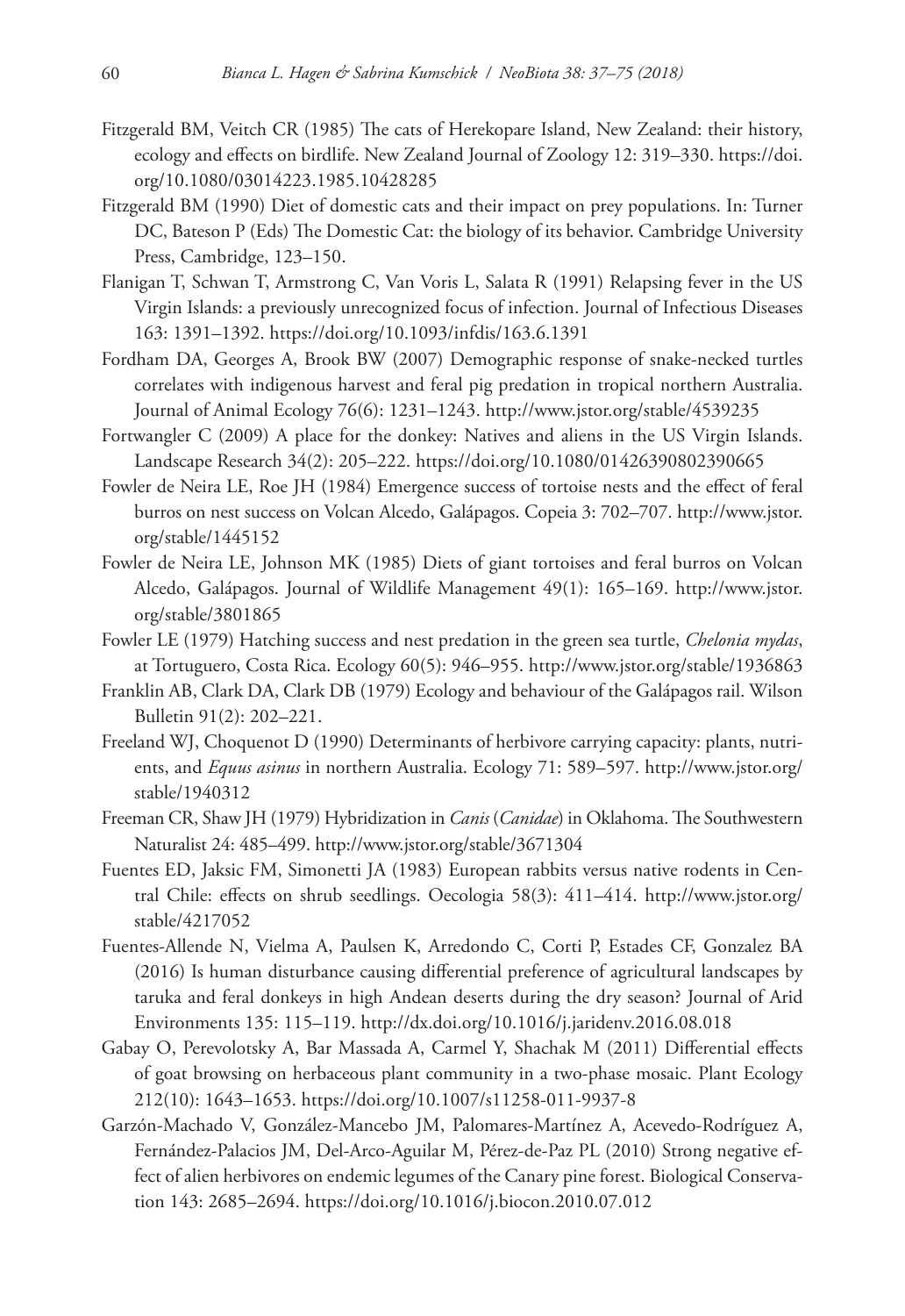- Gascoyne SC, King AA, Laurenson MK, Borner M, Schildger B, Barrat J (1993) Aspects of rabies infection and control in the conservation of the African wild dog (*Lycaon pictus*) in the Serengeti region, Tanzania. Onderstepoort Journal of Veterinary Research 60: 415–420.
- Gillham ME (1963) Some interactions of plants, rabbits and seabirds on South African islands. Journal of Ecology 51: 275–294. <http://www.jstor.org/stable/2257684>
- Gingold G, Yom-Tov Y, Kronfeld-Schor N, Geffen E (2009) Effect of guard dogs on the behavior and reproduction of gazelles in cattle enclosures on the Golan Heights. Animal Conservation 12: 155–162. <https://doi.org/10.1111/j.1469-1795.2009.00235.x>
- Gipson PS, Sealander JA (1976) Changing food habits of wild *Canis* in Arkansas with emphasis on coyote hybrids and feral dogs. The American Midland Naturalist 95(1): 249–253. <http://www.jstor.org/stable/2424258>
- Girard TL, Bork EW, Neilsen SE, Alexander MJ (2013) Landscape-scale factors affecting feral horse habitat use during summer within the Rocky Mountain foothills. Environmental Management 51: 435–447. <https://doi.org/10.1007/s00267-012-9987-2>
- Gottelli D, Sillero-Zubiri C, Applebaum GD, Roy MS, Girman DJ, Garcia-Moreno J, Ostrander EA, Wayne RK (1994) Molecular genetics of the most endangered canid: the Ethiopian wolf, *Canis simensis*. Molecular Ecology 3: 301–312. [https://doi.org/10.1111/](https://doi.org/10.1111/j.1365-294X.1994.tb00070.x) [j.1365-294X.1994.tb00070.x](https://doi.org/10.1111/j.1365-294X.1994.tb00070.x)
- Gottschalk JS (1967) The introduction of exotic animals into the United States. In Proceedings and Papers of the 10th Technical Meeting (Switzerland), June 1966. International Union for Conservation of Nature and Natural Resources Publication (Lucerne) 9: 124–140.
- Gowtage-Sequeira S, Banyard AC, Barrett T, Buczkowski H, Funk SM, Cleaveland S (2009) Epidemiology, pathology, and genetic analysis of a canine epidemic in Namibia. Journal of Wildlife Diseases 45(4): 1008–1020.<https://doi.org/10.7589/0090-3558-45.4.1008>
- Goyal SM, Mech LD, Rademacher RA, Khan MA, Seal SU (1986) Antibodies against canine parvovirus in wolves of Minnesota: a serological study from 1975 through 1985. Journal of the American Veterinary Medicine Association 189(9): 1092–1094.
- Green JS, Gipson PS (1994) Feral dogs. The handbook: prevention and control of wildlife damage: 35.
- Grinder MI, Krausman PR, Hoffmann RS (2006) *Equus asinus*. Mammalian Species 794: 1–9. <https://doi.org/10.1644/794.1>
- Hall SJG, Moore GF (1986) Feral cattle of Swona, Orkney Islands. Mammal Review 16(2): 89–96.<https://doi.org/10.1111/j.1365-2907.1986.tb00026.x>
- Hamman O (1975) Vegetational changes in the Galápagos Islands during the period 1966–1973. Biological Conservation 7: 37–59. [https://doi.org/10.1016/0006-3207\(75\)90029-4](https://doi.org/10.1016/0006-3207(75)90029-4)
- Hamrick RG, Pirgalioglu T, Gunduz S, Carroll JP (2005) Feral donkey *Equus asinus* populations on the Karpaz peninsula, Cyprus. European Journal of Wildlife Research 51: 108–116. <https://doi.org/10.1007/s10344-005-0085-0>
- Hanley TA, Brady WW (1977) Feral burro impact on a Sonoran desert range. Journal of Range Management 30(5): 374–377.
- Harper GA (2010) Diet of feral cats on subantarctic Auckland Island. New Zealand Journal of Ecology 34(2): 259–261.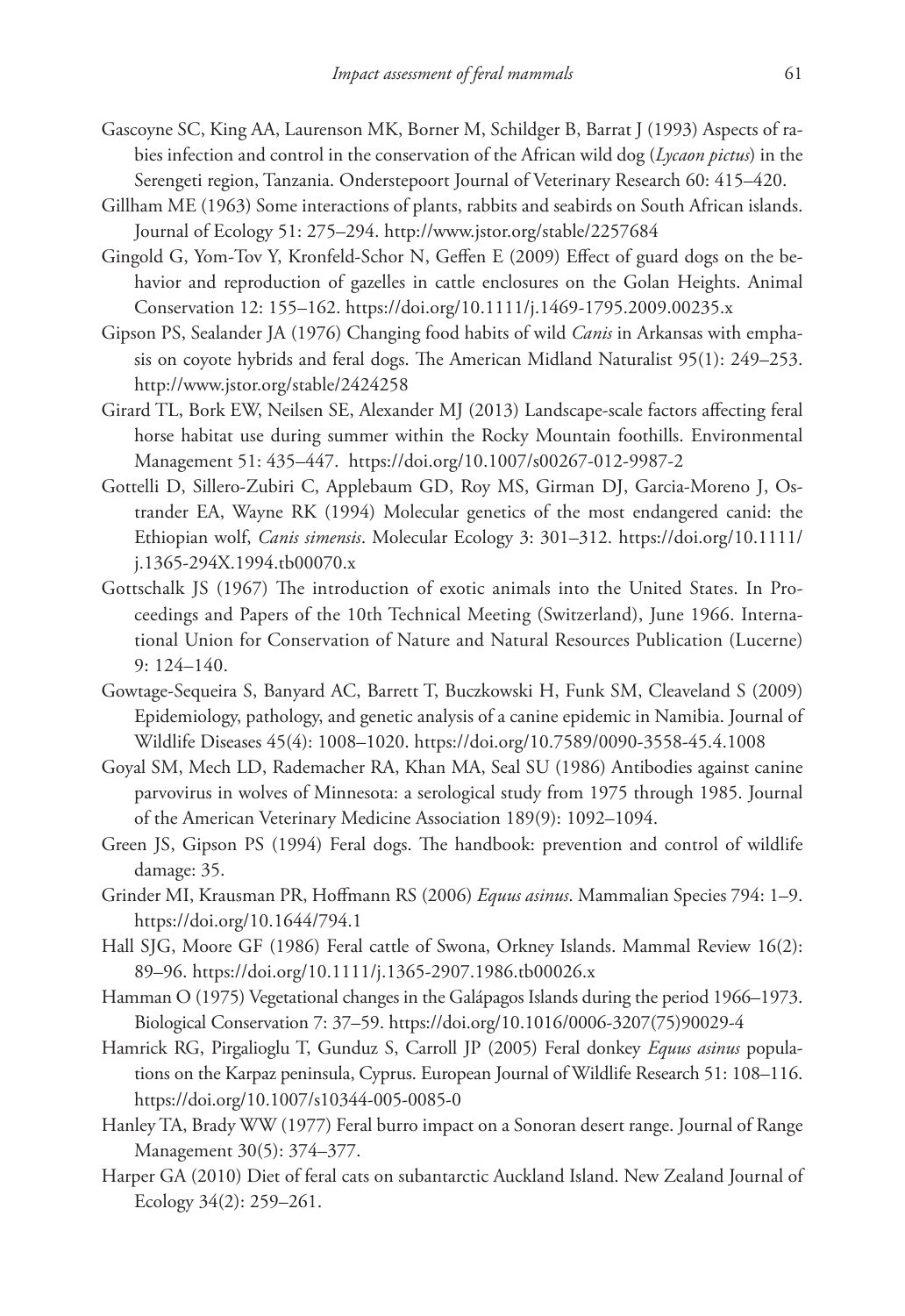- Harris DB, MacDonald DW (2007) Interference competition between introduced black rats and endemic Galápagos rice rats. Ecology 88(9): 2330–2344.<https://doi.org/10.1890/06-1701.1>
- Harris DB (2009) Review of negative effects of introduced rodents on small mammals on islands. Biological Invasions 11: 1611–1630. [https://doi.org/10.1007/s10530-008-9393-0.](https://doi.org/10.1007/s10530-008-9393-0)
- Harris MP (1967) Sea bird research in Galápagos 1965-67. Noticias de Galápagos. 9/10: 11–14.
- Hart RH, Hepworth KW, Smith MA, Waggoner JW (1991) Cattle grazing behavior on a foothill elk winter range in southeastern Wyoming. Journal of Range Management 44(3): 262–266.
- Haydon DT, Laurenson MK, Sillero-Zubiri C (2002) Integrating epidemiology into population viability analysis: managing the risk posed by rabies and canine distemper to the Ethiopian wolf. Conservation Biology 16: 1372–1383. [https://doi.org/10.1046/j.1523-](https://doi.org/10.1046/j.1523-1739.2002.00559.x) [1739.2002.00559.x](https://doi.org/10.1046/j.1523-1739.2002.00559.x)
- Herrero J, Fernandex De Luco D (2003) Wild boars (*Sus scrofa* L.) in Uruguay: Scavengers or predators? Mammalia 67(4): 485–491. <https://doi.org/10.1515/mamm-2003-0402>.
- Hervías S, Oppel S, Medina FM, Pipa T, Díez A, Ramos JA, Ruiz de Ybáñez R, Nogales M (2014) Assessing the impact of introduced cats on island biodiversity by combining dietary and movement analysis. Journal of Zoology 292: 39–47. [https://doi.org/10.1111/](https://doi.org/10.1111/jzo.12082) [jzo.12082](https://doi.org/10.1111/jzo.12082)
- Hess SC, Hansen H, Nelson D, Swift R, Banko PC (2007) Diet of feral cats in Hawai'i Volcanoes National Park. Pacific Conservation Biology 13(4): 244–249.
- Hicks DJ, Mauchamp A (1995) Size dependent predation by feral mammals on Galápagos *Opuntia*. Noticias de Galápagos 55: 15–17.
- Holdgate MW (1967) The influence of introduced species on the ecosystems of temperate oceanic islands. In Proceedings and Papers of the 10th Technical Meeting (Switzerland), June 1966. International Union for Conservation of Nature and Natural Resources Publication (Lucerne) 9: 151–176.
- Holmgren M (2002) Exotic herbivores as drivers of plant invasion and switch to ecosystem alternative states. Biological Invasions 4: 25–33.
- Howard WE (1967) Ecological changes in New Zealand due to introduced mammals.In Proceedings and Papers of the 10th Technical Meeting (Switzerland), June 1966. International Union for Conservation of Nature and Natural Resources Publication (Lucerne) 9: 219–240.
- Huyser O, Ryan PG, Cooper J (2000) Changes in population size, habitat use and breeding biology of lesser sheathbills (*Chionis minor*) at Marion Island: impacts of cats, mice and climate change? Biological Conservation 92: 299–310. [https://doi.org/10.1016/S0006-](https://doi.org/10.1016/S0006-3207(99)00096-8) [3207\(99\)00096-8](https://doi.org/10.1016/S0006-3207(99)00096-8)
- Imber MJ, Bell BD, Bell EA (2005) Antipodes Islands birds in autumn 2001. Notornis 52: 125–132.
- Innes J, Brown K, Jansen P, Shorten R, Williams D (1996) Kokako population studies at Rotoehu Forest and on Little Barrier Island. Science for Conservation 30: 1–34.
- Innes J, Hay R, Flux I, Bradfield P, Speed H, Jansen P (1999) Successful recovery of North Island kokako *Callaeas cinerea wilsoni* populations, by adaptive management. Biological Conservation 87: 201–214. [https://doi.org/10.1016/S0006-3207\(98\)00053-6](https://doi.org/10.1016/S0006-3207(98)00053-6)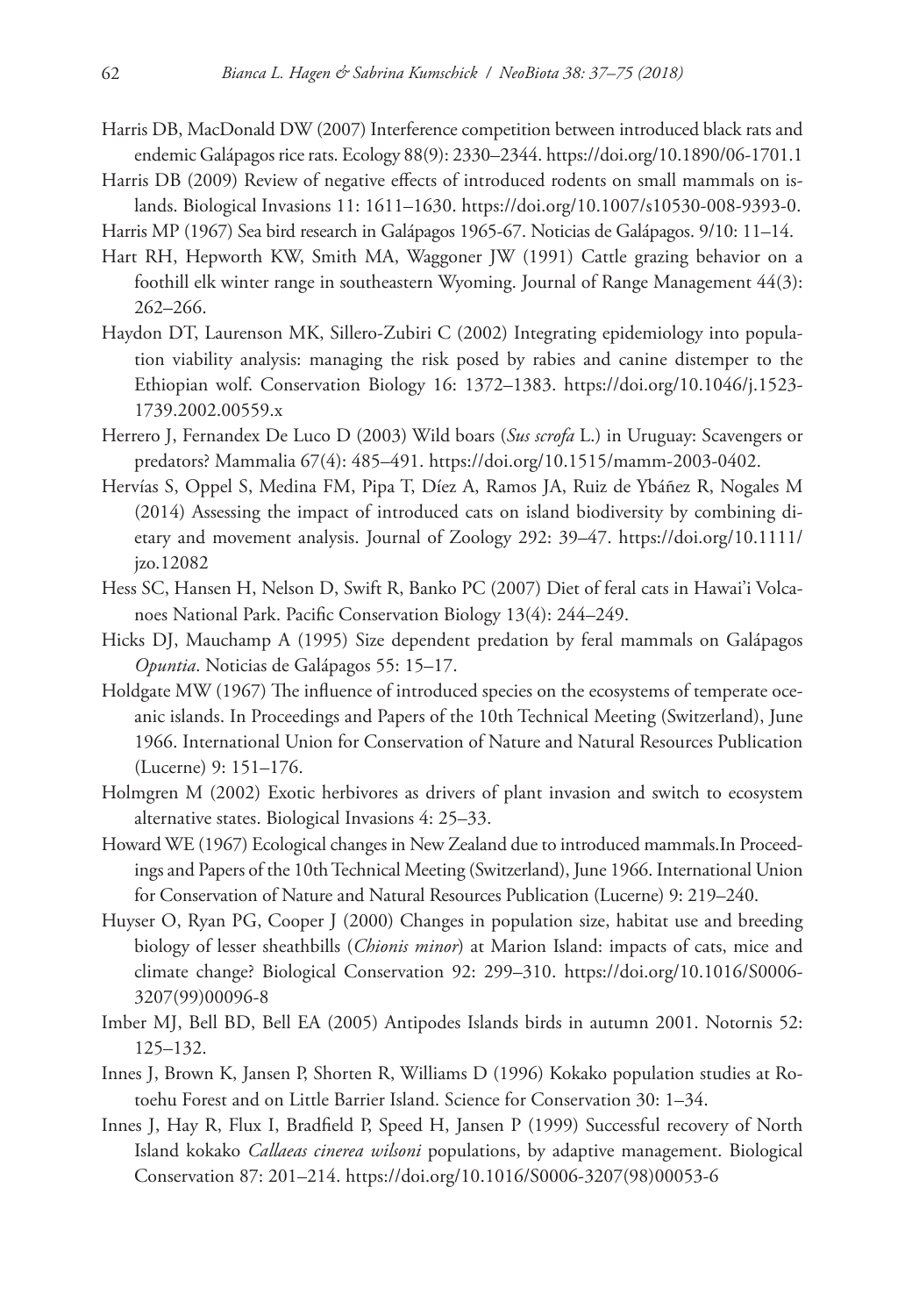- Iverson JB (1978) The impact of feral cats and dogs on populations of the West Indian rock iguana, *Cyclura carinata*. Biodiversity Conservation 14: 63–74. [https://doi.org/10.1016/0006-](https://doi.org/10.1016/0006-3207(78)90006-X) [3207\(78\)90006-X](https://doi.org/10.1016/0006-3207(78)90006-X)
- Jaksic FM, Fuentes ER (1980) Why are native herbs in the Chilean Maroral more abundant beneath bushes: microclimate or grazing? Journal of Ecology 68(2): 665–669. [http://www.](http://www.jstor.org/stable/2259427) [jstor.org/stable/2259427](http://www.jstor.org/stable/2259427)
- Jaksic FM (1998) Vertebrate invaders and their ecological impacts in Chile. Biodiversity and Conservation 7: 1427–1445.
- Jaksic FM, Iriarte JA, Jiménez JE, Martínez DR (2002) Invaders without frontiers: cross-border invasions of exotic mammals. Biological Invasions 4: 157–173.
- Jhala YV, Giles RH (1991) The status and conservation of the wolf in Gujarat and Rajasthan, India. Conservation Biology 5(4): 476–483.<http://www.jstor.org/stable/2386069>
- Jones AG, Chown SL, Gaston KJ (2002) Terrestrial invertebrates of Gough Island: An assemblage under threat? African Entomology 10(1): 83–91.
- Jones AG, Chown SL, Gaston KJ (2003) Introduced house mice as a conservation concern on Gough Island. Biodiversity and Conservation 12: 2107–2119.
- Jones JL, Lopez A, Wilson M, Schulkin J, Gibbs R (2001) Congenital toxoplasmosis: a review. CME Review Article 56(5): 296–305.
- Judge S, Lippert JS, Misajon K, Hu D, Hess SC (2012) Videographic evidence of endangered species depredation by feral cat. Pacific Conservation Biology 18: 293–296.
- Karl BJ, Best HA (1982) Feral cats on Stewart Island; their foods, and their effects on kakapo. New Zealand journal of zoology 9(2): 287–293. [https://doi.org/10.1080/03014223.198](https://doi.org/10.1080/03014223.1982.10423857) [2.10423857](https://doi.org/10.1080/03014223.1982.10423857)
- Kat PW, Alexander KA, Smith JS, Munson L (1995) Rabies and African wild dogs in Kenya. Biological Sciences 262: 229–233. <http://www.jstor.org/stable/50221>
- Katahira LK, Finnegan P, Stone CP (1993) Eradicating feral pigs in montane mesic habitat at Hawaii Volcanoes National Park. Wildlife Society Bulletin 21(3): 269–274. [http://www.](http://www.jstor.org/stable/3782865) [jstor.org/stable/3782865](http://www.jstor.org/stable/3782865)
- Kaufman DW, Kaufman DM, Kaufman GA (2011) Abundance and spatiotemporal distribution of the non-native house mouse in native tallgrass prairie. Transactions of the Kansas Academy of Science 114(3/4): 217–230.<http://www.jstor.org/stable/23264094>
- Keitt BS, Wilcox C, Tershy BR, Croll DA, Donlan CJ (2002) The effect of feral cats on the population viability of black-vented shearwaters (*Puffinus opisthomelas*) on Natividad Island, Mexico. Animal Conservation 5: 217–223.<https://doi.org/10.1017/S1367943002002263>
- Key G, Munoz Heredia E (1994) Distribution and current status of rodents in the Galápagos. Noticas de Galápagos 53: 21–25.
- Kitts-Morgan SE, Caires KC, Bohannon LA, Parsons EI, Hilburn KA (2015) Free-ranging farm cats: Home range size and predation on a livestock unit in Northwest Georgia. PloS ONE 10(4): p.e0120513.<https://doi.org/10.5061/dryad.v3n85>
- Kotanen PM (1995) Responses of vegetation to a changing regime of disturbance: effects of feral pigs in a Californian coastal prairie. Ecography 18: 190–199. [https://doi.](https://doi.org/10.1111/j.1600-0587.1995.tb00340.x) [org/10.1111/j.1600-0587.1995.tb00340.x](https://doi.org/10.1111/j.1600-0587.1995.tb00340.x)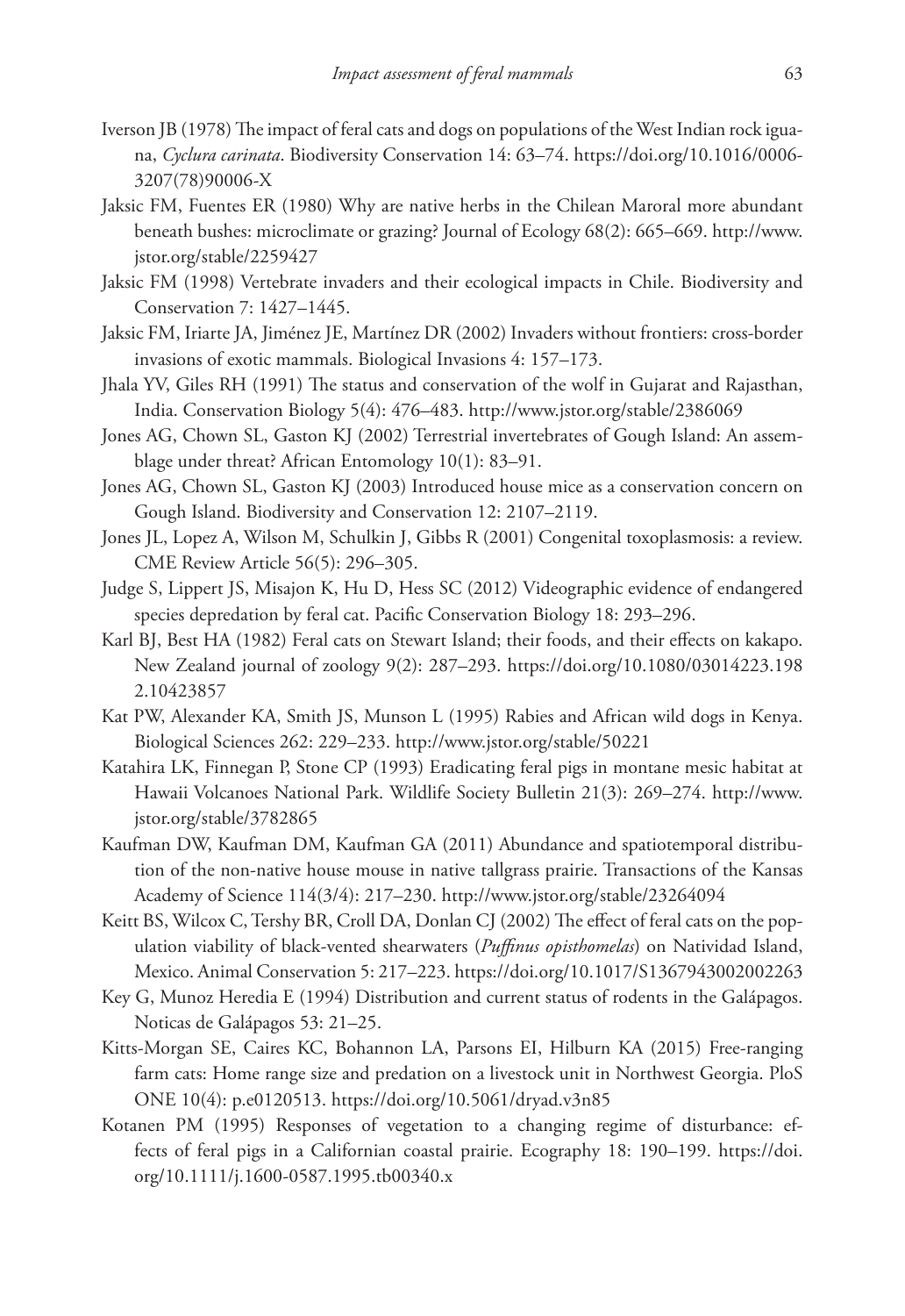- Kramer P (1974) Galápagos conservation: present position and future outlook. Noticias de Galápagos 22: 19–21.
- Kramer A, Reich P, Lake PS (2007) Preliminary insights into the status of ground-dwelling terrestrial arthropods at sites representing three riparian conditions. Ecological Management and Restoration 8: 147–150.<https://doi.org/10.1111/j.1442-8903.2007.00354.x>
- Kruuk H, Snell H (1981) Prey selection by feral dogs from a population of marine iguanas (*Amblyrhynchus cristatus*). Journal of Applied Ecology 18: 197–204. [http://www.jstor.org/](http://www.jstor.org/stable/2402489) [stable/2402489](http://www.jstor.org/stable/2402489).
- Kurdila J (1998) The introduction of exotic species into the Unite States: there goes the neighborhood! Boston College Environmental Affairs Law Review 16(1): 95–119.
- Kurle CM, Coll DA, Tershy BR (2007) Introduced rats indirectly change marine intertidal communities from algae- to invertebrate- dominated. PNAS 105(10): 3800–3804.
- Lacerda ACR, Tomas WM, Marinho-Filho J (2009) Domestic dogs as an edge effect in the Brasilia National Park, Brazil: Interactions with native mammals. Animal Conservation 12: 477–487.<https://doi.org/10.1111/j.1469-1795.2009.00277.x>
- Latorre L, Larrinaga AR, Santamaría L (2013) Combined impact of multiple exotic herbivores on different life stages of an endangered plant endemism, *Medicago citrina*. Journal of Ecology 101: 107–117. <https://doi.org/10.1111/1365-2745.12005>
- Laurenson K, Sillero-Zubiri C, Thompson H, Shiferaw F, Thirgood S, Malcolm J (1998) Disease as a threat to endangered species: Ethiopian wolves, domestic dogs and canine pathogens. Animal Conservation 1: 273–280. [https://doi.org/10.1111/j.1469-1795.1998.](https://doi.org/10.1111/j.1469-1795.1998.tb00038.x) [tb00038.x](https://doi.org/10.1111/j.1469-1795.1998.tb00038.x)
- Le Roux V, Chapuis J-L, Frenot Y, Vernon P (2002) Diet of the house mouse (*Mus musculus*) on Guillou Island, Kerguelen archipelago, Subantarctic. Polar Biology 25: 49–57. [https://](https://doi.org/10.1007/s003000100310) [doi.org/10.1007/s003000100310](https://doi.org/10.1007/s003000100310)
- Leathwick JR, Hay JR, Fitzgerald AE (1983) The influence of browsing by introduced mammals on the decline of North Island kokako. New Zealand Journal of Ecology 6: 55–70.
- Lembo T, Hampson K, Haydon DT, Craft M, Dobson A, Dushoff J, Ernest E, Hoare R, Kaare M, Mlengeya T, Mentzel C, Cleaveland S (2008) Exploring reservoir dynamics: A case study of rabies in the Serengeti ecosystem. Journal of Applied Ecology 45(4): 1246–1257. <https://doi.org/10.1111/j.1365-2664.2008.01468.x>
- León-de la Luz JL, Domínguez-Cadena R (2006) Herbivory of feral goats on Espiritu Santo Island, Gulf of California, Mexico. Contributions to Botany 22(2): 1135–1143. [http://](http://www.jstor.org/stable/41969088) [www.jstor.org/stable/41969088](http://www.jstor.org/stable/41969088)
- Levin PS, Ellis J, Petrik R, Hay ME (2002) Indirect effects of feral horses on estuarine communities. Conservation Biology 16: 1364–1371. [https://doi.org/10.1046/j.1523-](https://doi.org/10.1046/j.1523-1739.2002.01167.x) [1739.2002.01167.x](https://doi.org/10.1046/j.1523-1739.2002.01167.x)
- Liberg O (1984) Food habits and prey impact by feral and house-based domestic cats in a rural area in southern Sweden. Journal of Mammalogy 65(3): 424–432. [http://www.jstor.org/](http://www.jstor.org/stable/1381089) [stable/1381089](http://www.jstor.org/stable/1381089)
- Linkie M, Dinata Y, Nofrianto A, Leader-Williams N (2007) Patterns and perceptions of wildlife crop raiding in and around Kerinci Seblat National Park, Sumatra. Animal Conservation 10: 127–135. <https://doi.org/10.1111/j.1469-1795.2006.00083.x>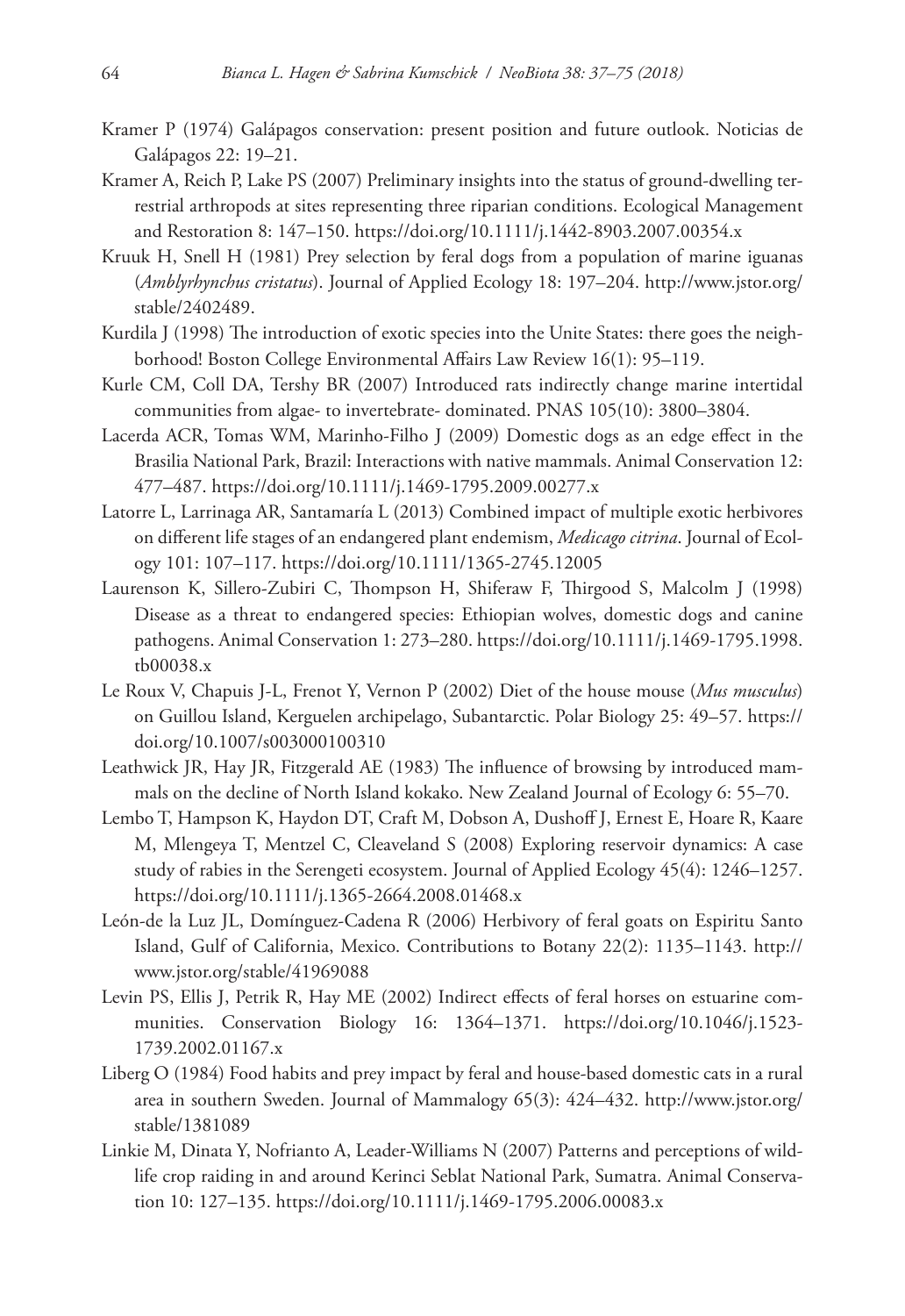- Lipscomb DJ (1989) Impacts of feral hogs on longleaf pine regeneration. Southern Journal of Applied Forestry 13(4): 177–181.
- Lowry DA, McArthur KL (1978) Domestic dogs as predators on deer. Wildlife Society Bulletin 6(1): 38-39.<http://www.jstor.org/stable/3781064>
- MacFarland CG, Villa J Toro B (1974a) The Galápagos giant tortoises (*Geochelone elephantopus*) Part I: status of the surviving populations. Biological Conservation 6(2): 118–133. [https://doi.org/10.1016/0006-3207\(74\)90024-X](https://doi.org/10.1016/0006-3207(74)90024-X)
- MacFarland CG, Villa J, Toro B (1974b) The Galápagos giant tortoises (*Geochelone elephantopus*) Part II: conservation methods. Biological Conservation 6(3): 198–212. [https://doi.](https://doi.org/10.1016/0006-3207(74)90068-8) [org/10.1016/0006-3207\(74\)90068-8](https://doi.org/10.1016/0006-3207(74)90068-8)
- Mack MC, D'Antonio CM (1998) Impacts of biological invasions on disturbance regimes. Tree 13(5): 195–198. [https://doi.org/10.1016/S0169-5347\(97\)01286-X](https://doi.org/10.1016/S0169-5347(97)01286-X).
- Malo JE, Acebes P, Giannoni SM, Traba J (2011) Feral livestock threatens landscapes dominated by columnar cacti. Acta Oecologica 37: 249–255. [https://doi.org/10.1016/j.ac](https://doi.org/10.1016/j.actao.2011.02.008)[tao.2011.02.008](https://doi.org/10.1016/j.actao.2011.02.008)
- Malo JE, Gonzalez BA, Mata C,Vielma A, Donoso DS, Fuentes N, Estades CF (2016) Low habitat overlap at landscape scale between wild camelids and feral donkeys in the Chilean desert. Acta Oecologica 70: 1–9.<http://dx.doi.org/10.1016/j.actao.2015.11.002>
- Mamaev LV, Denikina NN, Belikov SI, Volchkov VE, Visser IKG, Fleming M, Kai C, Harder TC, Liess B, Osterhaus ADME, Barrett T (1995) Characterisation of morbilliviruses isolated from Lake Baikal seals (*Phoca sibirica*). Veterinary Microbiology 44: 251–259. [https://doi.org/10.1016/0378-1135\(95\)00018-6](https://doi.org/10.1016/0378-1135(95)00018-6)
- Manor R, Saltz D (2004) The impact of free-roaming dogs on gazelle kid/female ratio in a fragmented area. Biological Conservation 119: 231–236. [https://doi.org/10.1016/j.bio](https://doi.org/10.1016/j.biocon.2003.11.005)[con.2003.11.005](https://doi.org/10.1016/j.biocon.2003.11.005)
- Marks CA, Moore SJ (1998) Nursery practices influence comparative damage to juvenile blue gum by wallabies (*Wallabia bicolor*) and European rabbits (*Oryctolagus cuniculus*). Forest Ecology and Management 112: 1–8. [https://doi.org/10.1016/S0378-1127\(98\)00301-6](https://doi.org/10.1016/S0378-1127(98)00301-6)
- Marris JWM (2000) The beetle (*Coleoptera*) fauna of the Antipodes Islands, with comments on the impact of mice; and annotated checklist of the insect and arachnid fauna. Journal of the Royal Society of New Zealand 30(2): 169–195. [https://doi.org/10.1080/0301422](https://doi.org/10.1080/03014223.2000.9517616) [3.2000.9517616](https://doi.org/10.1080/03014223.2000.9517616)
- Marshal JP, Bleich VC, Andrew NG (2008) Evidence for interspecific competition between feral ass *Equus asinus* and mountain sheep *Ovis canadensis* in a desert environment. Wildlife Biology 14(2):228–236. [https://doi.org/10.2981/0909-6396\(2008\)14\[228:EFICBF\]](https://doi.org/10.2981/0909-6396(2008)14%5B228:EFICBF%5D2.0.CO;2) [2.0.CO;2](https://doi.org/10.2981/0909-6396(2008)14%5B228:EFICBF%5D2.0.CO;2)
- Marshal JP, Bleich VC, Krausman PR, Reed M, Neibergs A (2012) Overlap in diet and habitat between the mule deer (*Odocoileus hemionus*) and feral ass (*Equus asinus*) in the Soronan Desert. The Southwestern Naturalist 57(1): 16–25. [https://doi.org/10.1894/0038-4909-](https://doi.org/10.1894/0038-4909-57.1.16) [57.1.16](https://doi.org/10.1894/0038-4909-57.1.16)
- Martin J, Thibault J, Bretagnole V (2000) Black rats, island characteristics, and colonial nesting birds in the Mediterranean: consequences of an ancient introduction. Conservation Biology 14(5): 1452–1466.<https://doi.org/10.1046/j.1523-1739.2000.99190.x>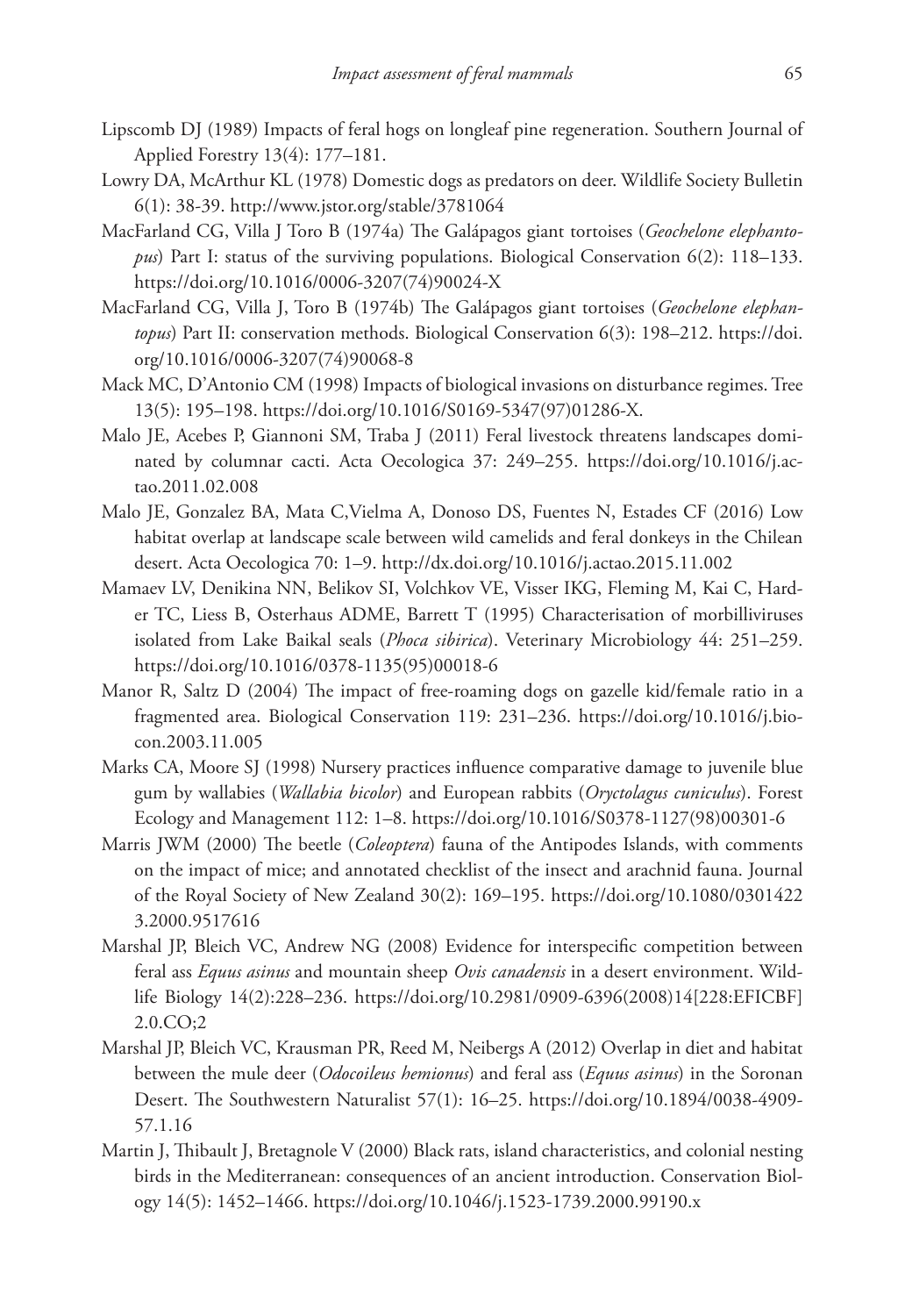- McKenzie ME, Davidson WR (1989) Helminth parasites of intermingling axis deer, wild swine and domestic cattle from the island of Molokai, Hawaii. Journal of Wildlife Diseases 25(2): 252–257.<https://doi.org/10.7589/0090-3558-25.2.252>
- McKnight TL (1958) The feral burro in the United States: distribution and problems. The Journal of Wildlife Management 22(2): 163–179. [http://www.jstor.org/stable/3797325.](http://www.jstor.org/stable/3797325)
- Means DB, Travis J (2007) Declines in ravine-inhabiting dusky salamanders of the southeastern US Coastal Plain. Naturalist 6(1): 83–96. <http://www.jstor.org/stable/4540981>
- Micol T, Jouventin P (1995) Restoration of Amsterdam Island, South Indian Ocean, following control of feral cattle. Biological Conservation 73: 199–206. [https://doi.org/10.1016/0006-](https://doi.org/10.1016/0006-3207(94)00109-4) [3207\(94\)00109-4](https://doi.org/10.1016/0006-3207(94)00109-4)
- Miller R (1983) Habitat use of feral horses and cattle in Wyoming's red desert. Journal of Range Management 36(2): 195–199.<http://www.jstor.org/stable/3898161>
- Mitchell BD, Banks PB (2005) Do wild dogs exclude foxes? Evidence for competition from dietary and spatial overlaps. Austral Ecology 30: 581–591. [https://doi.org/10.1111/j.1442-](https://doi.org/10.1111/j.1442-9993.2005.01473.x) [9993.2005.01473.x](https://doi.org/10.1111/j.1442-9993.2005.01473.x)
- Moro D (2001) Evaluation and cost-benefits of controlling house mice (*Mus domesticus*) on islands: an example from Thevenard Island, Western Australia. Biological Conservation 99: 355–364. [https://doi.org/10.1016/S0006-3207\(00\)00231-7](https://doi.org/10.1016/S0006-3207(00)00231-7)
- Morris KD (2002) The eradication of the black rat (*Rattus rattus*) on Barrow and adjacent islands off the north-west coast of Western Australia. In: Veitch CR, Clout MN (Eds) Turning the tide: the eradication of invasive species. IUCN SSC invasive species specialist group (United Kingdom), 219–225.
- Mutze G, Cooke B, Jennings S (2016) Density-dependent grazing impacts of introduced European rabbits and sympatric kangaroos on Australian native pastures. Biological Invasions 18: 2365–2376. [DOI 10.1007/s10530-016-1168-4](https://doi.org/10.1007/s10530-016-1168-4)
- Natoli E (1994) Urban feral cats (*Felis catus* L.): perspectives for a demographic control respecting the psycho-biological welfare of the species. Annali dell'Istituto superiore di sanita 30(2): 223–227.
- North SG, Bullock D (1986) Changes in the vegetation and populations of introduced mammals of Round Island and Gunner's Quoin, Mauritius. Biological Conservation 37: 99–117. [https://doi.org/10.1016/0006-3207\(86\)90086-8](https://doi.org/10.1016/0006-3207(86)90086-8)
- North SG, Bullock DJ, Dulloo ME (1994) Changes in the vegetation and reptile populations on Round Island, Mauritius, following eradication of rabbits. Biological Conservation 67: 21–28. [https://doi.org/10.1016/0006-3207\(94\)90004-3](https://doi.org/10.1016/0006-3207(94)90004-3)
- Novillo A, Ojeda RA (2007) The exotic mammals of Argentina. Biological Invasions 10(8): 1333.<https://doi.org/10.1007/s10530-007-9208-8>
- O'Neil ME, Mack KA, Gilchrist J (2007) Epidemiology of non-canine bite and sting injuries treated in U.S. emergency departments, 2001–2004. Public Health Reports 122: 764–775. <http://www.jstor.org.ez.sun.ac.za/stable/20057209>
- Ojeda RA, Novillo A, Cuevas F (2010) Exotic mammals of Argentina. In Settele J, Penev L, Georgiev T (Eds) Atlas of Biodiversity Risk. Pensoft Publishers, Sofia-Moscow, 154–155.
- Olivera P, Menezes D, Trout R, Buckle A, Geraldes P, Jesus J (2010) Successful eradication of the European rabbit (*Oryctolagus cuniculus*) and house mouse (*Mus musculus*) from the is-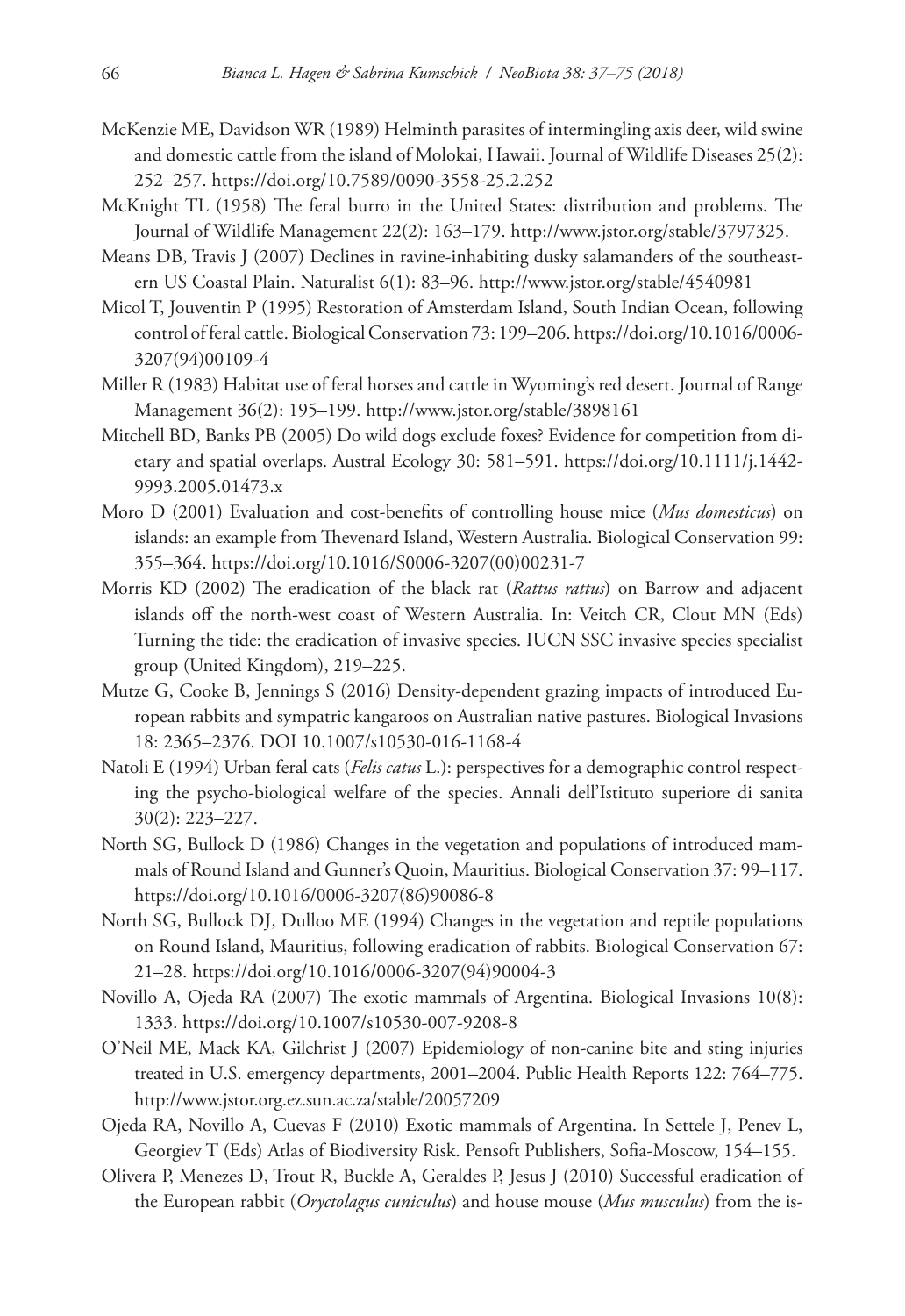land of Selvagem Grande (Macaronesian Archipelago), in the Eastern Atlantic. Integrative Zoology 1: 70–83.<https://doi.org/10.1111/j.1749-4877.2010.00186.x>

- Ovejero RJA, Acebes P, Malo JE, Traba J, Torres MEM, Borghi CE (2011) Lack of feral livestock interference with native guanaco during the dry season in a South American desert. European Journal of Wildlife Research 57: 1007–1015. [https://doi.org/10.1007/s10344-](https://doi.org/10.1007/s10344-011-0511-4) [011-0511-4](https://doi.org/10.1007/s10344-011-0511-4)
- Palmer M, Pons GX (1996) Diversity in western Mediterranean islets: effects of rat presence on a beetle guild. Acta Oecologica 17: 297–305.
- Palmer M, Pons GX (2001) Predicting rat presence on small islands. Ecography 24: 121–126.
- Parkes JP (1984) Feral goats on Raoul Island, II. Diet and notes on the flora. New Zealand Journal of Ecology 7: 95–101.
- Parkes JP (1990) Feral goat control in New Zealand. Biological Conservation 54: 335–348. [https://doi.org/10.1016/0006-3207\(90\)90145-F](https://doi.org/10.1016/0006-3207(90)90145-F)
- Parkes J, Henzell R, Pickles G (1996) Managing vertebrate pests: feral goats. Australian Government Publishing Service, Canberra.
- Pascal M, Siorat F, Lorvelec O, Yesou P, Simberloff D (2005) A pleasing consequence of Norway rat eradication: two shrew species recover. Diversity and Distributions 11: 193–198. <https://doi.org/10.1111/j.1366-9516.2005.00137.x>
- Pascal M, Lorvelec O, Bretagnolle V, Culioli J (2008) Improving the breeding success of a colonial seabird: a cost-benefit comparison of the eradication and control of its rat predator. Endangered Species Research 4: 267–276.<https://doi.org/10.3354/esr00080>
- Patrick B (1994) Antipodes Island Lepidoptera. Journal of the Royal Society of New Zealand 24(1): 91–116. <https://doi.org/10.1080/03014223.1994.9517457>
- Peck DR, Faulquier L, Pinet P, Jaquemet S, Le Corre M (2008) Feral cat diet and impact on sooty terns at Juan de Nova Island, Mozambique Channel. Animal Conservation 11: 65–74.<https://doi.org/10.1111/j.1469-1795.2007.00153.x>
- Penloup A, Martin J, Gory G, Brunstein D, Bretagnolle V (1997) Distribution and breeding success of pallid swifts, *Apus pallidus*, on Mediterranean islands: nest predation by the roof rat, *Rattus rattus*, and nest site quality. Oikos 80: 78–88. [https://doi.org/10.2307/3546518.](https://doi.org/10.2307/3546518)
- Pickard J (1982) Catastrophic disturbance and vegetation on Little slope, Lord Howe Island. Australian Journal of Ecology 7: 161–170. [https://doi.org/10.1111/j.1442-9993.1982.](https://doi.org/10.1111/j.1442-9993.1982.tb01589.x) [tb01589.x](https://doi.org/10.1111/j.1442-9993.1982.tb01589.x)
- Pierce RJ (1989) Differences in susceptibility to predation during nesting between pied and black stilts (*Himantopus* spp.). The Auk 103: 273–280.
- Pimentel D, Lach L, Zuniga R, Morrison D (2000) Environmental and economic costs associated with non-indigenous species in the United States. BioScience 50(1): 53–65. [https://](https://doi.org/10.1641/0006-3568(2000)050%5B0053:EAECON%5D2.3.CO;2) [doi.org/10.1641/0006-3568\(2000\)050\[0053:EAECON\]2.3.CO;2](https://doi.org/10.1641/0006-3568(2000)050%5B0053:EAECON%5D2.3.CO;2)
- Pimentel D, McNair S, Janecka J, Wightman J, Simmonds C, O'Connell C, Wong E, Russel L, Zern J, Aquino T, Tsomondo T (2001) Economic and environmental threats of alien plant, animal, and microbe invasions. Agriculture, Ecosystems and Environment 84: 1–20.
- Pimentel D, Zuniga R, Morrison D (2005) Update on the environmental and economic costs associated with alien-invasive species in the United States. Ecological Economics 52(3): 273–288.<https://doi.org/10.1016/j.ecolecon.2004.10.002>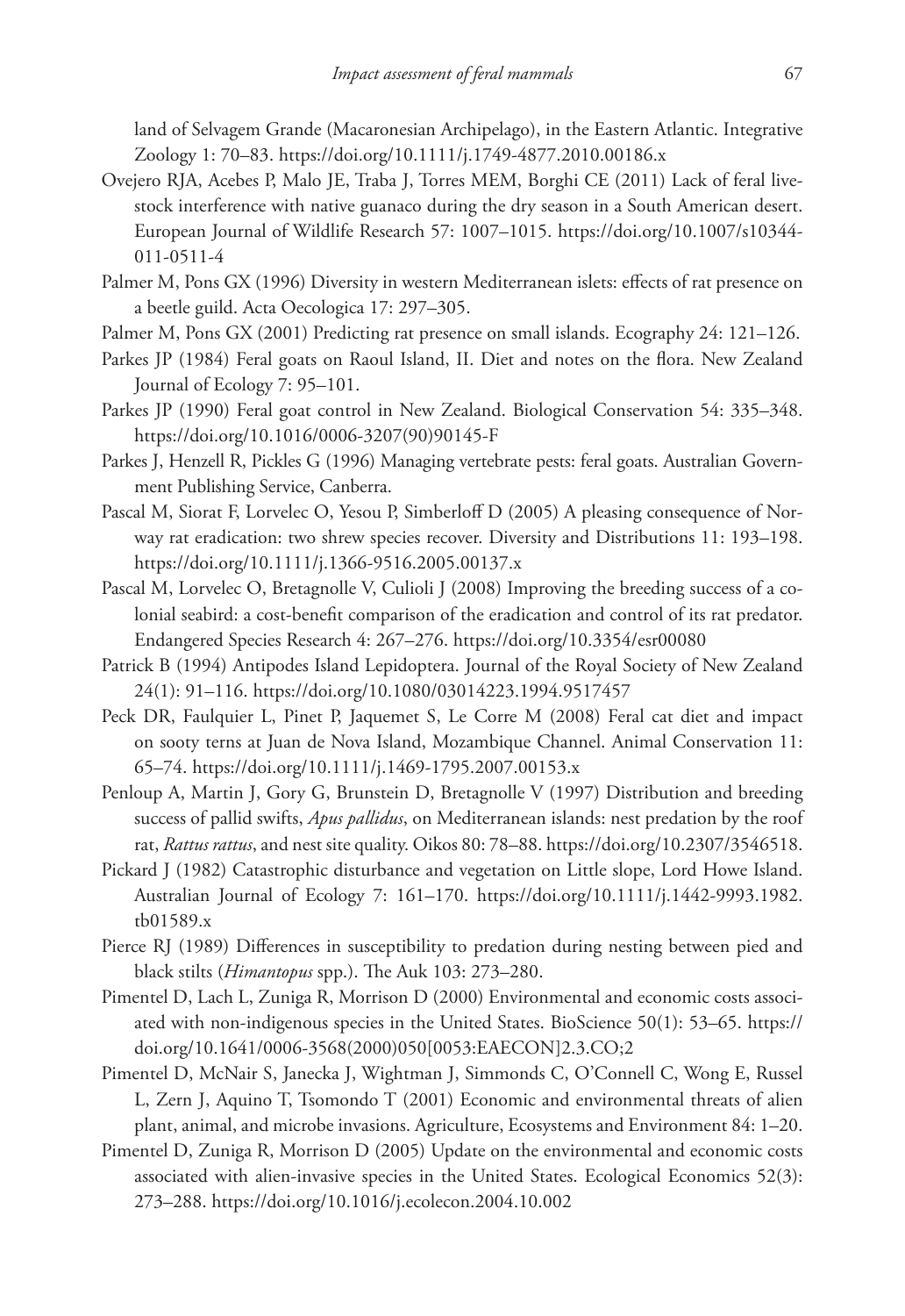- Pozio E (1998) Trichinellosis in the European Union: epidemiology, ecology and economic impact. Parasitology Today 14: 35–38. [https://doi.org/10.1016/S0169-4758\(97\)01165-4](https://doi.org/10.1016/S0169-4758(97)01165-4)
- Prakash V, Pain DJ, Cunningham AA, Donald PF, Prakash N, Verma A, Gargi R, Sivakumar S, Rahmani AR (2003) Catastrophic collapse of Indian white-backed *Gyps bengalensis* and long-billed *Gyps indicus* vulture populations. Biological Conservation 109: 381–390. [https://doi.org/10.1016/S0006-3207\(02\)00164-7](https://doi.org/10.1016/S0006-3207(02)00164-7)
- Priddel D, Carlile N, Wheeler R (2000) Eradication of European rabbits (*Oryctolagus cuniculus*) from Cabbage Tree Island, NSW, Australia, to protect the breeding habitat of Gould's petrel (*Pterodroma leucoptera leucoptera*). Biological Conservation 94: 115–125. [https://](https://doi.org/10.1016/S0006-3207(99)00155-X) [doi.org/10.1016/S0006-3207\(99\)00155-X](https://doi.org/10.1016/S0006-3207(99)00155-X)
- Ralls K, White PJ (1995) Predation on San Joaquin kit foxes by larger canids. Journal of Mammalogy 76(3): 723–729.<http://www.jstor.org/stable/1382743>
- Ralph JC, Maxwell BD (1984) Relative effects of human and feral hog disturbance on a wet forest in Hawaii. Biological Conservation 30: 291–303. [https://doi.org/10.1016/0006-](https://doi.org/10.1016/0006-3207(84)90048-X) [3207\(84\)90048-X](https://doi.org/10.1016/0006-3207(84)90048-X)
- Randall DA, Williams SD, Kuzmin IV, Rupprecht CE, Tallents LA, Tefera Z, Argaw K, Shiferaw F, Knobel DL, Sillero-Zubiri C, Laurenson MK (2004) Rabies in endangered Ethiopian wolves. Emerging Infectious Diseases 10: 2214–2217. [https://doi.org/10.3201/](https://doi.org/10.3201/eid1012.040080) [eid1012.040080](https://doi.org/10.3201/eid1012.040080)
- Randall DA, Marino J, Haydon DT, Sillero-Zubiri C, Knobel DL, Tallents LA, Macdonald DW, Laurenson MK (2006) An integrated disease management strategy for the control of rabies in Ethiopian wolves. Biological Conservation 131: 151–162. [https://doi.](https://doi.org/10.1016/j.biocon.2006.04.004) [org/10.1016/j.biocon.2006.04.004](https://doi.org/10.1016/j.biocon.2006.04.004)
- Randi E, Tosi G, Toso S, Lorenzini R, Fusco G (1990) Genetic variability and conservation problems in Alpine ibex, domestic and feral goat populations (genus *Capra*). Säugetierkunde 55: 413–420.
- Randi E, Lucchini V (2002) Detecting rare introgression of domestic dog genes into wild wolf (*Canis lupus*) populations by Bayesian admixture analyses of microsatellite variation. Conservation Genetics 3: 31–45.
- Reus ML, Cappa FM, Andino N, Campos VE, de los Rios C, Campos CM (2014) Trophic interactions between the native guanaco (*Lama guanicoe*) and the exotic donkey (*Equus asinus*) in the hyper-arid Monte desert (Ischigualasto Park, Argentina). Studies on Neotropical Fauna and Environment 49(3): 159–168.<https://doi.org/10.1080/01650521.2014.948772>
- Roelke-Parker ME, Munson L, Packer C, Kock R, Cleaveland S, Carpenter M, O'Brien SJ, Pospischil A, Hofmann-Lehmann R, Lutz H, Mwamengele LM, Mgasa MN, Machange GA, Summers BA, Appel MJG (1996) A canine distemper virus epidemic in Serengeti lions (*Panthera leo*). Nature 379(6564): 441–444.
- Rosenberg DK (1990) The impact of introduced herbivores on the Galapagos rail (*Laterallus spilonotus*). Monographs in Systematic Botany from the Missouri Botanical Garden 32: 169–179.
- Rossell CR, Clarke HD, Schultz M, Schwartzman E, Patch SC (2016) Description of rich montane seeps and effects of wild pigs on the plant and salamander assemblages. The American Midland Naturalist 175: 139–154.<https://doi.org/10.1674/0003-0031-175.2.139>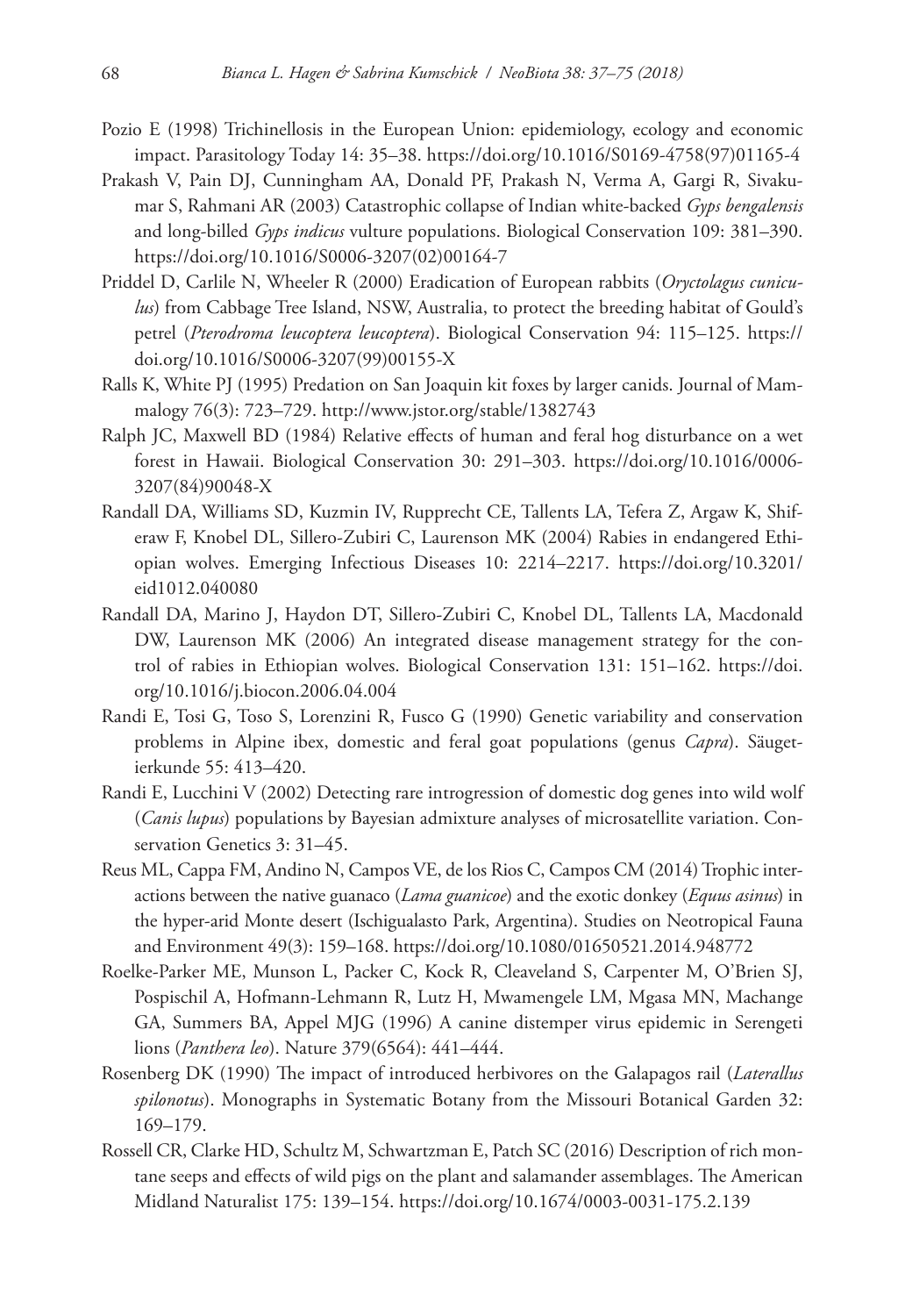- Rowe-Rowe DT, Green B, Crafford JE (1989) Estimated Impact of feral house mice on sub-Antarctic invertebrates at Marion Island. Polar Biology 9(7): 457–460.
- Rudman R (1990) The behavior and ecology of feral burros on St. John, U.S. Virgin Islands. PHD thesis. Cornell University, New York.
- Russell-Smith J, Bowman DJMS (1992) Conservation of monsoon rainforest isolates in the Northern Territory, Australia. Biological Conservation 59: 51–63. [https://doi.](https://doi.org/10.1016/0006-3207(92)90713-W) [org/10.1016/0006-3207\(92\)90713-W](https://doi.org/10.1016/0006-3207(92)90713-W)
- Sabeta CT, Bingham J, Nel LH (2003) Molecular epidemiology of canid rabies in Zimbabwe and South Africa. Virus Research 91: 203–211. [https://doi.org/10.1016/S0168-](https://doi.org/10.1016/S0168-1702(02)00272-1) [1702\(02\)00272-1](https://doi.org/10.1016/S0168-1702(02)00272-1)
- Sacks JJ, Sattin RW, Bonzo SE (1989). Dog bite-related fatalities from 1979 through 1988. Journal of American Medical Association 262(11): 1489–1492. [https://doi.org/10.1001/](https://doi.org/10.1001/jama.1989.03430110079032) [jama.1989.03430110079032](https://doi.org/10.1001/jama.1989.03430110079032)
- Sacks JJ, Kresnow M, Houston B (1996) Dog bites: how big a problem? Injury Prevention 2: 52–54.
- Salb AL, Barkema HW, Elkin BT, Thompson RCA, Whiteside DP, Black SR, Dubey JP, Kutz SJ (2008) Dogs as sources and sentinels of parasites in humans and wildlife, Northern Canada. Emerging Infectious Diseases 14(1): 60–63.<https://doi.org/10.3201/eid1401.071113>
- Salter RE, Hudson RJ (1980) Range relationships of feral horses with wild ungulates and cattle in western Alberta. Journal of Range Management 33(4): 266–271.
- Scanlan JC, Berman DM, Grant WE (2006) Population dynamics of the European rabbit (*Oryctolagus cuniculus*) in north eastern Australia: simulated responses to control. Ecological Modelling 196: 221–236. <https://doi.org/10.1016/j.ecolmodel.2006.02.008>
- Schulz TT, Leininger WC (1990) Differences in riparian vegetation structure between grazed areas and exclosures. Journal of Range Management 43: 295–299.
- Scientific American: Cat disease threatens endangered monk seals. [https://www.scientificameri](https://www.scientificamerican.com/article/cat-disease-threatens-endangered-monk-seals/)[can.com/article/cat-disease-threatens-endangered-monk-seals/](https://www.scientificamerican.com/article/cat-disease-threatens-endangered-monk-seals/)
- Scott P (1967) Cause and effect in the introduction of exotic species. In Proceedings and Papers of the 10th Technical Meeting (Switzerland), June 1966. International Union for Conservation of Nature and Natural Resources Publication (Lucerne) 9: 120–123.
- Scowcroft PG, Hobdy R (1978) Recovery of goat-damaged vegetation in an insular tropical montane forest. Biotropica 19(3): 208–215. <http://www.jstor.org/stable/2388338>
- Scowcroft PG, Sakai HF (1983) Impact of feral herbivores on mamane forests of Mauna Kea, Hawaii: bark stripping and diameter class structure. Journal of Range Management 36(4): 495-498. <http://www.jstor.org/stable/3897951>
- Seegmiller RF, Ohmart RD (1981) Ecological relationships of feral burros and desert bighorn sheep. Wildlife Monographs 78: 1–58.<http://www.jstor.org/stable/3830689>
- Shiels AB, Flores CA, Khamsing A, Krushelnycky PD, Mosher SM, Drake DR (2013) Dietary niche differentiation among three species of invasive rodents (*Rattus rattus*, *R. exulans*, *Mus musculus*). Biological Invasions 5: 1037–1048.
- Sidorov GN, Putin AV (2010) The house mouse (*Mus musculus* L.) in Omsk Educational Institutions: seasonal migration, abundance, reproduction, distribution, foraging, and associated damage. Contemporary Problems of Ecology 3(5): 601–605. [https://doi.org/10.1134/](https://doi.org/10.1134/S1995425510050164) [S1995425510050164](https://doi.org/10.1134/S1995425510050164).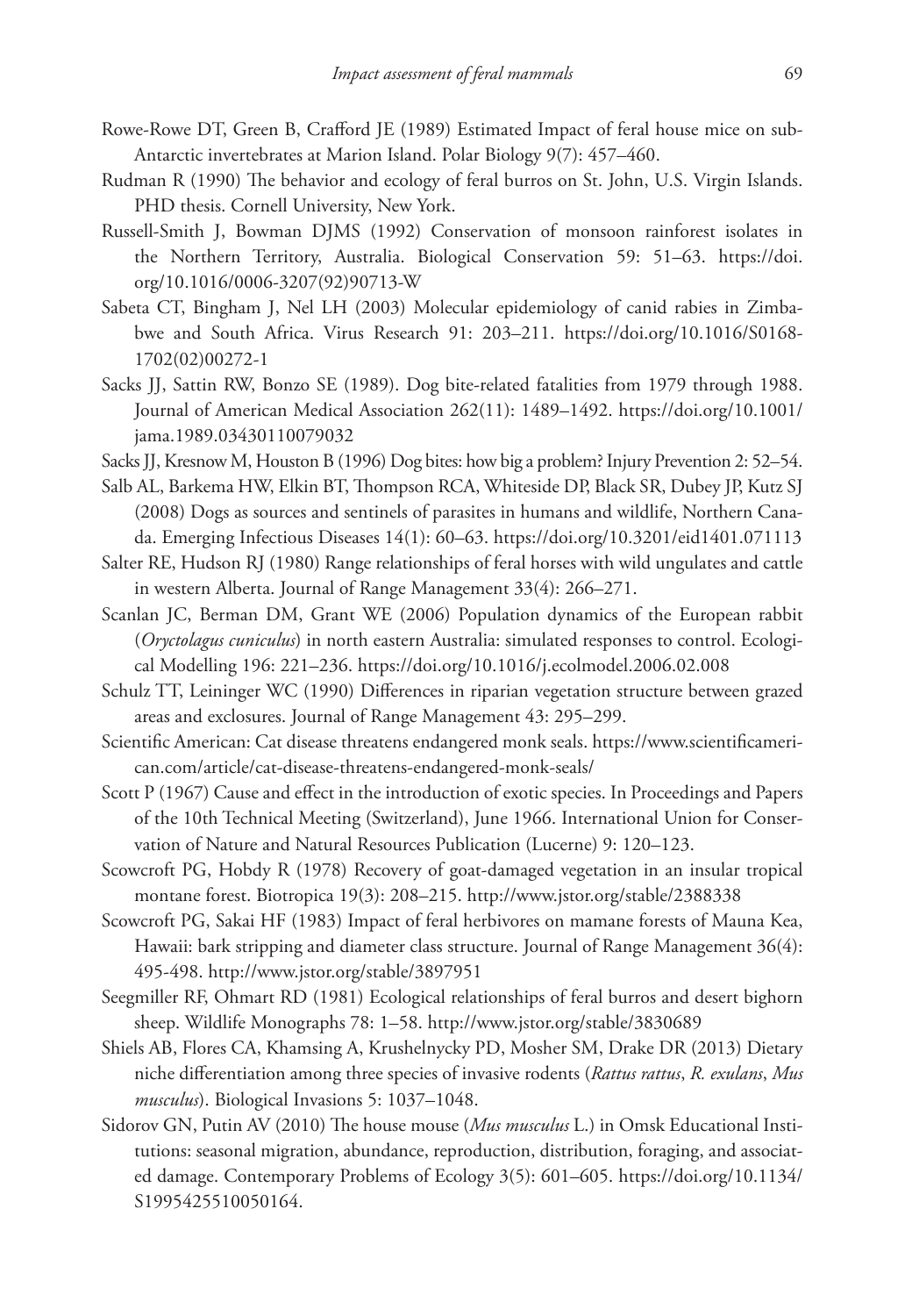- Siemann E, Carrillo JA, Gabler CA, Zipp R, Rogers WE (2009) Experimental test of the impacts of feral hogs on forest dynamics and processes in the southeastern US. Forest Ecology and Management 258: 546–553. <https://doi.org/10.1016/j.foreco.2009.03.056>
- Sierra C (2001) Cimarron pig (*Sus scrofa*, Suidae) on Cocos Island, Costa Rica: felling, soil alteration and erosion. Journal of Tropical Biology 49(3-4): 1159.
- Sillero-Zubiri C, King AA, Macdonald DW (1996) Rabies and mortality in Ethiopian wolves (*Canis simensis*). Journal of Wildlife Diseases 32(1): 80–86. [https://doi.org/10.7589/0090-](https://doi.org/10.7589/0090-3558-32.1.80) [3558-32.1.80](https://doi.org/10.7589/0090-3558-32.1.80)
- Silva-Rodriguez EA, Ortega-Solis GR, Jimenez JE (2010) Conservation and ecological implications of the use of space by chilla foxes and free-ranging dogs in a human-dominated landscape in southern Chile. Austral Ecology 35: 765–777. [https://doi.org/10.1111/j.1442-](https://doi.org/10.1111/j.1442-9993.2009.02083.x) [9993.2009.02083.x](https://doi.org/10.1111/j.1442-9993.2009.02083.x)
- Singer FJ, Swank WT, Clebsch EEC (1984) Effects of wild pig rooting in a deciduous forest. The Journal of Wildlife Management 48(2): 464–473.<http://www.jstor.org/stable/3801179>
- Smith C, Valdez R, Holechek JL, Zwank PJ, Cardenas M (1998) Diets of native and non-native ungulates in Southcentral New Mexico. The Southwestern Naturalist 43(2): 163–169. <http://www.jstor.org/stable/30055352>
- Smith DG, Polhemus JT, Van der Werf EA (2002) Comparison of managed and unmanaged wedge-tailed shearwater colonies in O'ahu: effects of predation. Pacific Science 56(4): 451–457.<https://doi.org/10.1353/psc.2002.0044>
- Smith R (1984) Producers need not pay startling rodent tax losses. Feedstuffs 56 (22): 13–14.
- Smith VR, Avenant NL, Chown SL (2002) The diet and impact of house mice on a sub-Antarctic island. Polar Biology 25: 703–715.<https://doi.org/10.1007/s00300-002-0405-8>
- Snell HL, Snell HM, Tracy CR (1984) Variation among populations of Galapagos land iguanas Conolophus: contrasts of phylogeny and ecology. Biological Journal of the Linnean Sociey 21: 185–207.<https://doi.org/10.1111/j.1095-8312.1984.tb02061.x>
- Spatz G, Mueller-Dombois D (1973) The influence of feral goats on koa tree reproduction in Hawaii Volcanoes National Park. Ecology 54(4): 870–876. <http://www.jstor.org/stable/1935682>
- Spear D, Chown SL (2009a) Non-indigenous ungulates as a threat to biodiversity. Journal of Zoology 279: 1–17.<https://doi.org/10.1111/j.1469-7998.2009.00604.x>
- Spear D, Chown SL (2009b) The extent and impacts of ungulate translocations: South Africa in a global context. Biological Conservation 142(2): 353–363. [https://doi.org/10.1016/j.](https://doi.org/10.1016/j.biocon.2008.10.031) [biocon.2008.10.031](https://doi.org/10.1016/j.biocon.2008.10.031)
- Stagno S, Dykes AC, Amos CS, Head RA, Juranek DD, Walls K (1980) An outbreak of toxoplasmosis linked to cats. Pediatrics 65: 706–712.
- Steadman DW, Stafford TW, Donahue DJ, Jull AJT (1991) Chronology of holocene vertebrate extinction in the Galápagos Islands. Quaternary Research 36: 126–133. [https://doi.](https://doi.org/10.1016/0033-5894(91)90021-V) [org/10.1016/0033-5894\(91\)90021-V](https://doi.org/10.1016/0033-5894(91)90021-V)
- Steadman DW (1995) Prehistoric extinctions of Pacific Island birds biodiversity meets zooarchaeology. Science 267: 1123–1131. <http://www.jstor.org/stable/2886080>
- Steffens M, Kölbl A, Totsche KU, Kögel-Knabner I (2008) Grazing effects on soil chemical and physical properties in a semiarid steppe of Inner Mongolia (P.R. China). Geoderma 143: 63–72.<https://doi.org/10.1016/j.geoderma.2007.09.004>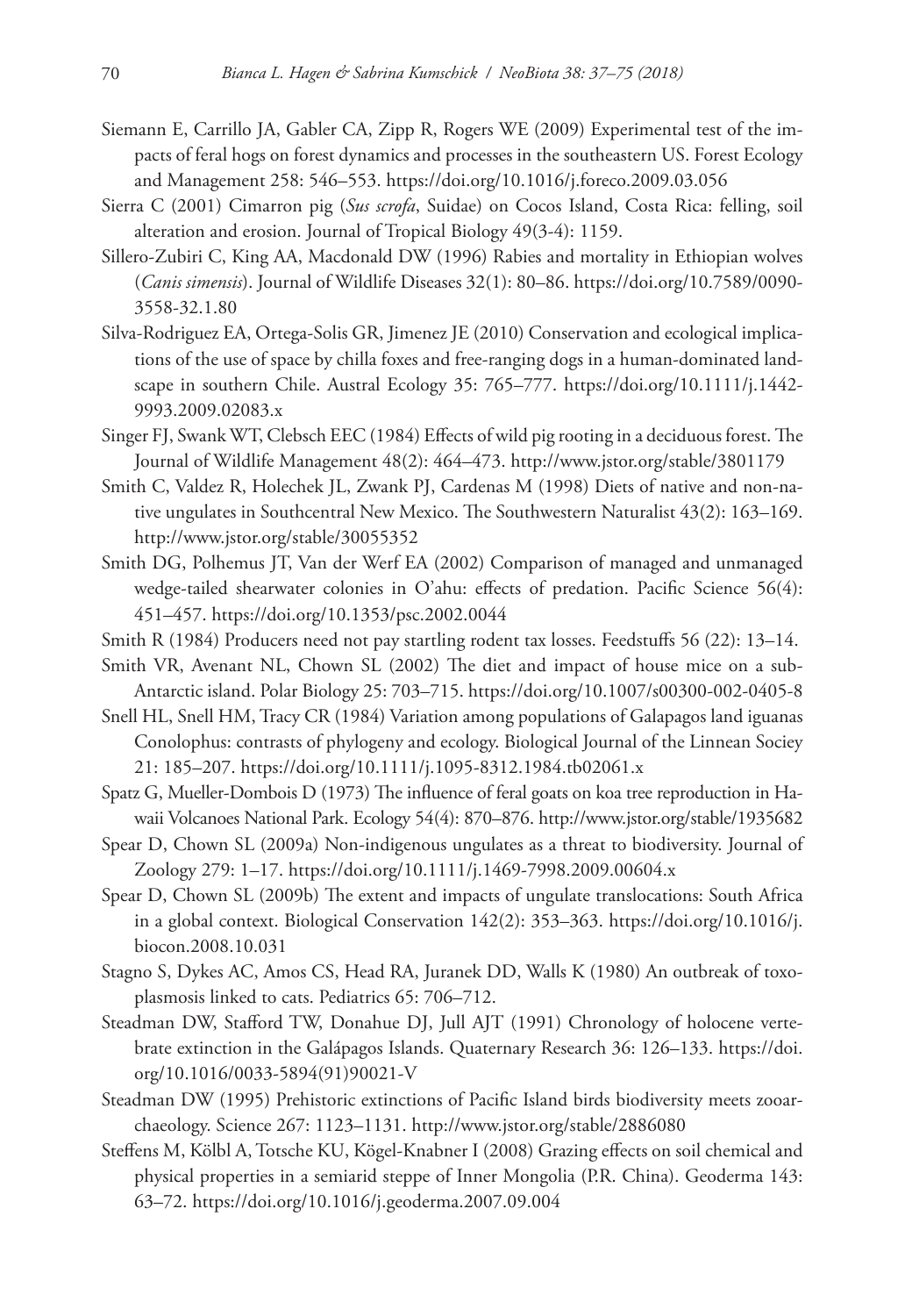- Sykes WR (1969) The effect of goats on vegetation of the Kermadec Islands. Proceedings of the New Zealand Ecological Society 16: 13–16. <http://www.jstor.org/stable/24061357>
- Taborsky M (1988) Kiwis and dog predation: observations in Waitangi State Forest. Notornis Journal of the Ornithological Society of New Zealand 35(3): 197–202.
- Taylor RH (1979) How the Macquarie Island parakeet became extinct. New Zealand Journal of Ecology 2: 42–46.<http://www.jstor.org/stable/24052640>
- Taylor RB, Hellgren EC (1997) Diet of feral hogs in the Western South Texas Plains. The Southwestern Association of Naturalists 42(1): 33–39. <http://www.jstor.org/stable/30054058>
- Taylor RH, Kaiser GW, Drever MC (2000) Eradication of Norway rats for recovery of seabird habitat on Langara Island, British Columbia. Restoration Ecology 8(2): 151–160.
- Teutsch SM, Juranek DD, Sulzer A, Dubey JP, Sikes RK (1979) Epidemic toxoplasmosis associated with infected cats. New England Journal of Medicine 300: 695–699. [https://doi.](https://doi.org/10.1056/NEJM197903293001302) [org/10.1056/NEJM197903293001302](https://doi.org/10.1056/NEJM197903293001302)
- Thibault J (1995) Effect of predation by the black rat *Rattus rattus* on the breeding success of Cory's shearwater *Calonectris diomedea* in Corsica. Marine Ornithology 23(1): 1–10.
- Thompson J, Riethmuller J, Kelly D, Miller E, Scanlan JC (2002) Feral goats in south-western Queensland: a permanent component of the grazing lands. Rangeland Journal 24: 268–287. <https://doi.org/10.1071/RJ02015>
- Thorne RF (1967) A flora of Santa Catalina Island, California. Aliso: A Journal of Systematic and Evolutionary Botany 6(3/2): 1–77.
- Tolleson DR, Pinchak WE, Rollins D, Hunt LJ (1995) Feral hogs in the rolling plains of Texas: perspectives, problems and potential. In: Masters RE, Huggins JG (Eds) Twelfth Great Plains Wildlife Noble Foundation, Ardmore, Oklahoma, 124–128.
- Tollner EW, Calvert GV, Langdale G (1990) Animal trampling effects on soil physical properties of two Southeastern U.S. ultisols. Agriculture, Ecosystems and Environments 33: 75–87. [https://doi.org/10.1016/0167-8809\(90\)90145-4](https://doi.org/10.1016/0167-8809(90)90145-4)
- Turbott EG (1948) Effects of goats on Great Island, Three Kings, with description of vegetation quadrats. Records of the Auckland Institute Museum 3: 253–272. <http://www.jstor.org/stable/42906015>
- Turner MG (1988) Simulation and management implications of feral horse grazing on Cumberland Island, Georgia. Journal of Range Management 41(5): 441–446. [http://www.jstor.](http://www.jstor.org/stable/3899586) [org/stable/3899586](http://www.jstor.org/stable/3899586)
- Tye A, Jäger H (2000) *Galvezia leucantha* subsp., *porphyrantha* (Scrophulariaceae), a new shrub snapdragon endemic to Santiago Island, Galápagos, Ecuador. Novon 10: 164–168. [https://](https://doi.org/10.2307/3393021) [doi.org/10.2307/3393021](https://doi.org/10.2307/3393021)
- van Aarde RJ (1980) The diet and feeding behaviour of the feral cat, *Felis catus*, at Marion Island. South African Journal of Wildlife Research 10: 123–128.
- van Bommel L (2013) Guardian dogs for livestock and protection in Australia. MSC Thesis. University of Tasmania (Hobart).
- van der Werff H (1983) Effects of feral pigs and donkeys on the distribution of selected food plants. Noticias de Galápagos 36: 17–18.
- Vanak AT, Gompper ME (2009) Dogs *Canis familiaris* as carnivores: their role and function in intraguild competition. Mammal Review 39(4): 265–283. [https://doi.org/10.1111/](https://doi.org/10.1111/j.1365-2907.2009.00148.x) [j.1365-2907.2009.00148.x](https://doi.org/10.1111/j.1365-2907.2009.00148.x)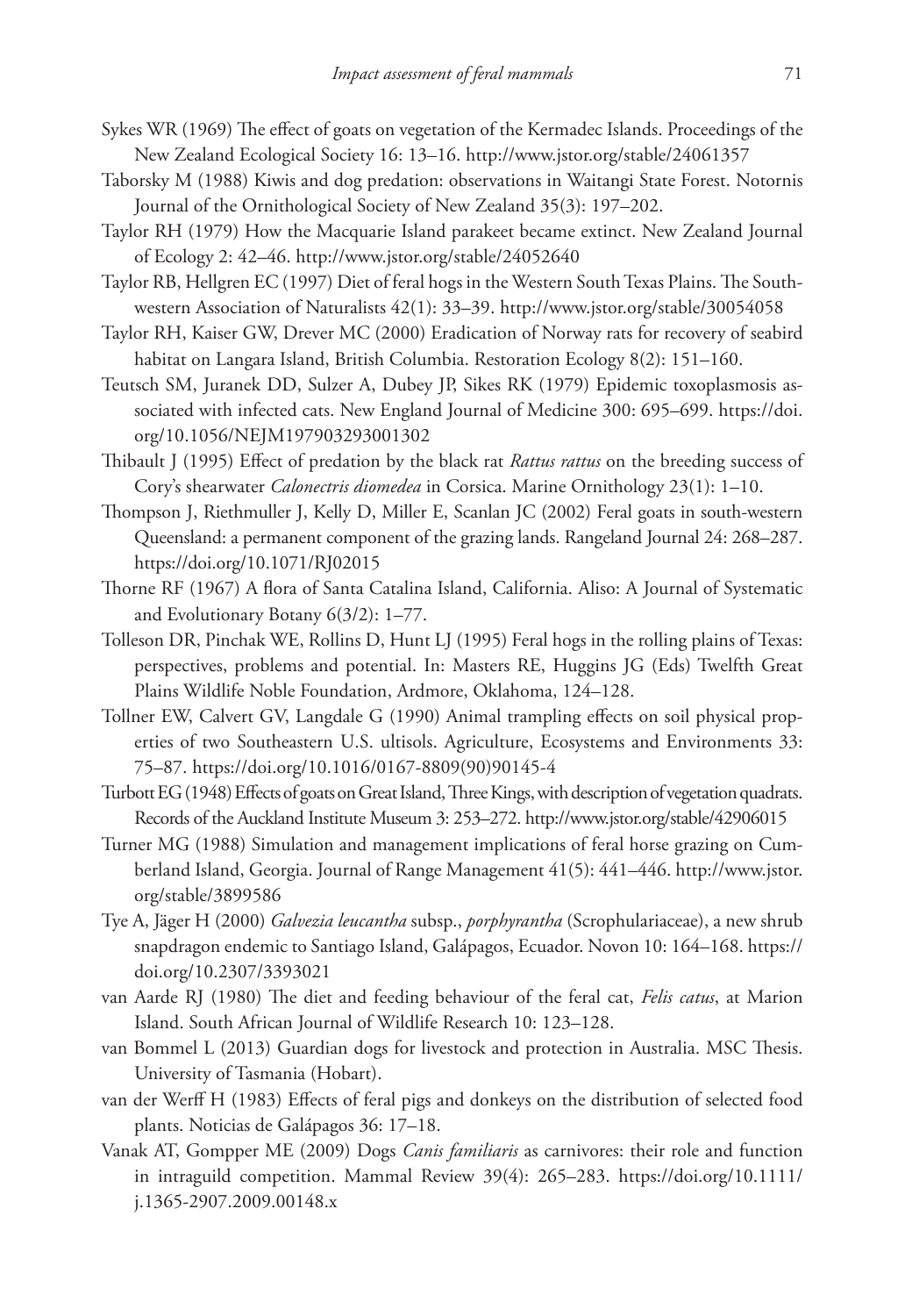- Vanak AT, Thaker M, Gompper ME (2009) Experimental examination of behavioural interactions between free-ranging wild and domestic canids. Behavioural Ecology and Sociobiology 64: 279–287. <https://doi.org/10.1007/s00265-009-0845-z>
- Vazquez DP (2002a) Interactions among introduced ungulates, plants, and pollinators: A field study in the temperate forest of the Southern Andes. PHD Thesis. University of Tennessee.
- Vazquez DP (2002b) Multiple effects of introduced mammalian herbivores in a temperate forest. Biological Invasions 4: 175–191.
- Veblen TT, Mermoz M, Martin C, Kitzberger T (1992) Ecological impacts of introduced animals in Nahuel Huapi National Park, Argentina. Conservation Biology 6(1): 71–83. <http://www.jstor.org/stable/2385852>
- Vigne J, Valladas H (1996) Small mammal fossil assemblages as indicators of environmental change in Northern Corsica during the last 2500 years. Journal of Archaeological Science 23: 199–215.<https://doi.org/10.1006/jasc.1996.0018>
- Vila C, Wayne RK (1999) Hybridization between wolves and dogs. Conservation Biology 13(1): 195–198. <https://doi.org/10.1046/j.1523-1739.1999.97425.x>
- Vtorov IP (1993) Feral pig removal: Effects in soil microarthropods in a Hawaiian rain forest. The Journal of Wildlife Management 54(4): 875–880.<http://www.jstor.org/stable/3809092>
- Wanless RM, Cunningham J, Hockey PAR, Wanless J, White RW, Wiseman R (2002) The success of a soft-release reintroduction of the flightless Aldabra rail (*Dryolimnas* [*cuvieri*] *aldabranus*) on Aldabra Atoll, Seychelles. Biological Conservation 107: 203–210. [https://](https://doi.org/10.1016/S0006-3207(02)00067-8) [doi.org/10.1016/S0006-3207\(02\)00067-8](https://doi.org/10.1016/S0006-3207(02)00067-8)
- Wanless RM, Angel A, Cuthbert RJ, Hilton GM, Ryan PG (2007) Can predation by invasive mice drive seabird extinctions? Biology Letters 3: 241–244.<https://doi.org/10.1098/rsbl.2007.0120>
- Ward TJ, Bielawski JP, Davis SK, Templeton JW, Derr JN (1999) Identification of domestic cattle hybrids in wild cattle and bison species: a general approach using mtDNA markers and the parametric bootstrap. Animal Conservation 2: 51–57.
- Wardle DA, Barker GM, Yeates GW, Bonner KI, Ghani A (2001) Introduced browsing mammals in New Zealand natural forests: aboveground and belowground consequences. Ecological Monographs 71(4): 587–614. [https://doi.org/10.1890/0012-9615\(2001\)071\[0587:IBMIN](https://doi.org/10.1890/0012-9615(2001)071%5B0587:IBMINZ%5D2.0.CO;2) [Z\]2.0.CO%3B2](https://doi.org/10.1890/0012-9615(2001)071%5B0587:IBMINZ%5D2.0.CO;2)
- Warner RE (1963) Recent history and ecology of the Laysan duck. The Condor 65: 1–23. <http://www.jstor.org/stable/1365134>
- Weaver RA (1974) Feral burros and wildlife. Proceedings of the 6th Vertebrate Pest Conference 49.
- Whitby JE, Johnstone P, Sillero-Zubiri C (1997) Rabies virus in the decomposed brain of an Ethiopian wolf detected by nested reverse transcription-polymerase chain reaction. Journal of Wildlife Diseases, 33(4): 912–915. <https://doi.org/10.7589/0090-3558-33.4.912>
- Wilcox JT, Van Vuren DH (2009) Wild pigs as predators in oak woodlands of California. Journal of Mammalogy 90(1): 114–118. <https://doi.org/10.1644/08-MAMM-A-017.1>
- Winter L, Wallace GE (2006) Impacts of feral and free-ranging cats on bird species of conservation concern. A report from the American Bird Conservancy.
- Witmer G, Martins H, Flor L (2004) Leptospirosis in the Azores: the rodent connection. Proceedings of the Vertebrate Pest Conference 21: 217–220. [http://digitalcommons.unl.edu/](http://digitalcommons.unl.edu/icwdm_usdanwrc/401) [icwdm\\_usdanwrc/401](http://digitalcommons.unl.edu/icwdm_usdanwrc/401)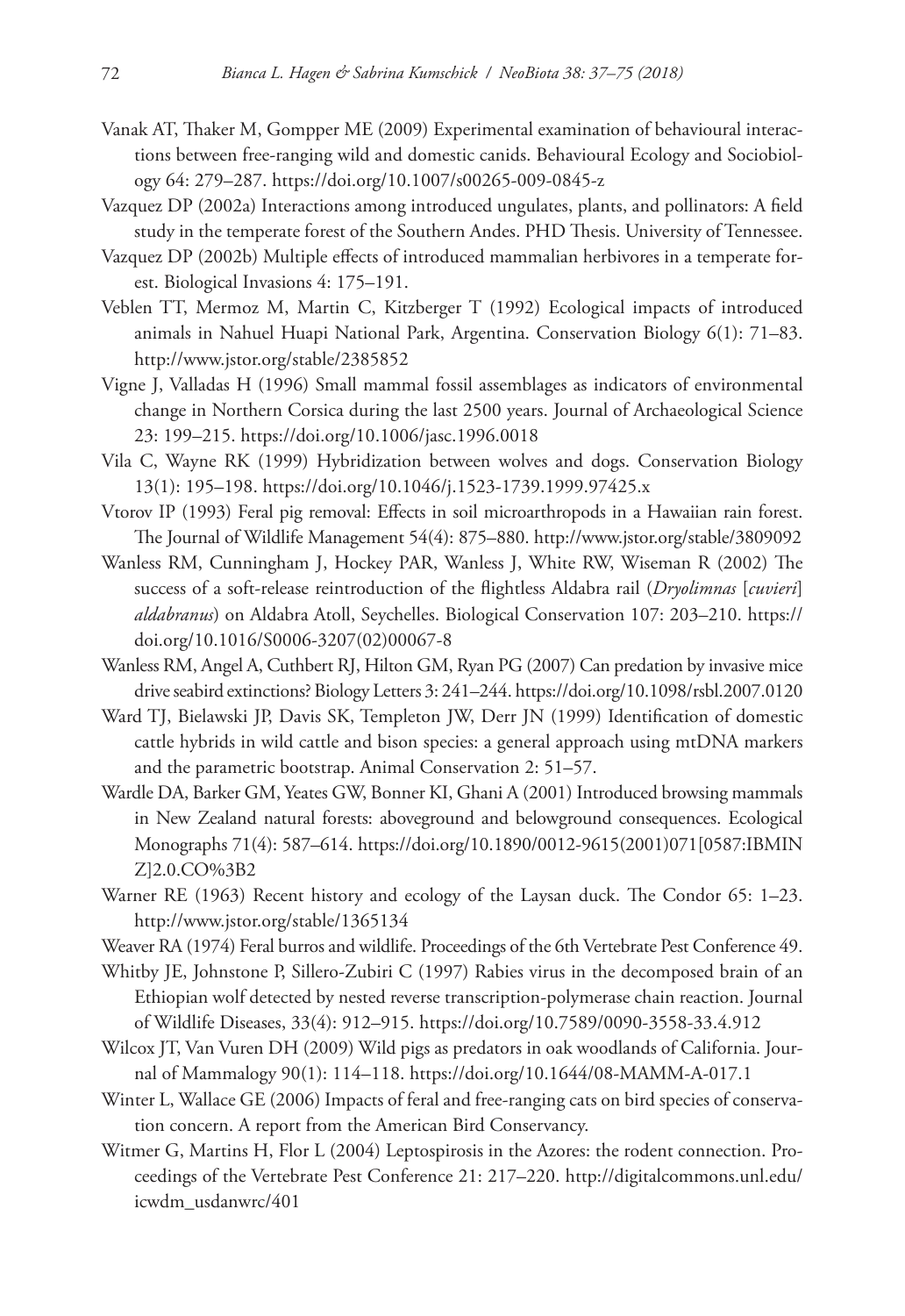- Witmer GW, Campbell EW, Boyd F (1998) Rat management for endangered species protection in the U.S. Virgin Islands. Proceedings of the Eighteenth Vertebrate Pest 22: 281–286.
- Witmer GW, Boyd F, Hillis-Starr Z (2007) The successful eradication of introduced roof rats (*Rattus rattus*) from Buck Island using diphacinone, followed by an irruption of house mice (*Mus musculus*). Wildlife Research 34: 108–115.<http://digitalcommons.unl.edu/nwrcinvasive/56>
- Wood GW, Mengak MT, Murphy M (1987) Ecological importance of feral ungulates at Shackleford Banks, North Carolina. American Midland Naturalist 118(2): 236–244. [http://](http://www.jstor.org/stable/2425780) [www.jstor.org/stable/2425780](http://www.jstor.org/stable/2425780)
- Wood GW, Roark DN (1980) Food habits of feral hogs in coastal South Carolina. Journal of Wildlife Management 44(2): 506–511.<http://www.jstor.org/stable/3807990>
- Woodall PF (1983) Distribution and population dynamics of dingoes (*Canis familiaris*) and feral pigs (*Sus scrofa*) in Queensland, 1945-1976. The Journal of Applied Ecology 20(1): 85–95.
- Woodward SL, Ohmart RD (1976) Habitat use and fecal analysis of feral burros (*Equus asinus*), Chemehuevi Mountains, California. Journal of Range Management 29(6): 482–485. <http://www.jstor.org/stable/3897256>
- Work TM, Massey JG, Rideout BA, Gardiner CH, Ledig DB, Kwok OCH, Dubey JP (2000) Fatal toxoplasmosis in free-ranging endangered 'alala from Hawaii. Journal of Wildlife Diseases 36(2): 205–212.<https://doi.org/10.7589/0090-3558-36.2.205>
- Young JK, Olson KA, Reading RP, Amgalanbaatar S, Berger J (2011) Wildlife going to the dogs? Impacts of feral and free-roaming dogs on wildlife populations. BioScience 61: 125–132. <https://doi.org/10.1525/bio.2011.61.2.7>
- Zalba SM, Cozzani NC (2004) The impact of feral horses on grassland bird communities in Argentina. Animal Conservation 7: 35–44.<https://doi.org/10.1017/S1367943003001094>
- Zavaleta ES, Hobbs RJ, Mooney HA (2001) Viewing invasive species removal in a whole-ecosystem context. Trends in Ecology & Evolution 16(8): 454–459. [https://doi.org/10.1016/](https://doi.org/10.1016/S0169-5347(01)02194-2) [S0169-5347\(01\)02194-2](https://doi.org/10.1016/S0169-5347(01)02194-2)

### **Supplementary material 1**

#### **Differences between scoring schemes (Table S1)**

Authors: Bianca L. Hagen, Sabrina Kumschick

Data type: List of impact scores and associated references.

- Explanation note: Scoring differences for GISS, EICAT and SEICAT. This table was adapted from Kumschick et al. (2016) and Bacher et al. (2017). The numbers in the top column refer to the GISS scoring classifications, whereas the terms 'massive' to 'minimal concern' refer to EICAT and SEICAT scoring classifications.
- Copyright notice: This dataset is made available under the Open Database License [\(http://opendatacommons.org/licenses/odbl/1.0/](http://opendatacommons.org/licenses/odbl/1.0/)). The Open Database License (ODbL) is a license agreement intended to allow users to freely share, modify, and use this Dataset while maintaining this same freedom for others, provided that the original source and author(s) are credited.

Link: <https://doi.org/10.3897/neobiota.38.23509.suppl1>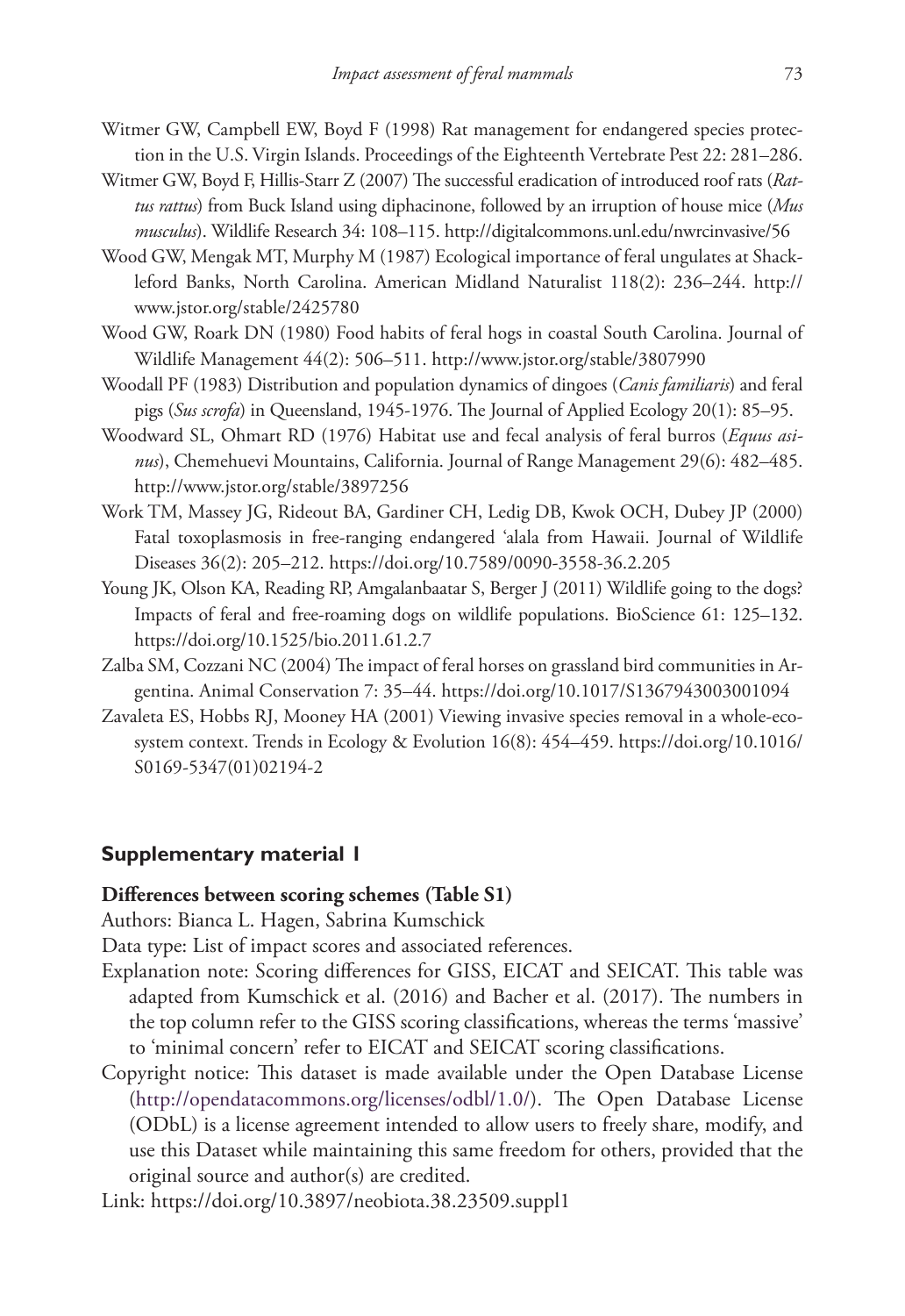### **Supplementary material 2**

#### **Detailed GISS assessments (Table S2)**

Authors: Bianca L. Hagen, Sabrina Kumschick

Data type: Impact scores and references.

- Explanation note: Details of the environmental and socio-economic impact assessment using the Generic Impact Scoring System (GISS). Full reference details are given in Appendix 2. Region indicates whether the impact was found on islands or the mainland.
- Copyright notice: This dataset is made available under the Open Database License [\(http://opendatacommons.org/licenses/odbl/1.0/](http://opendatacommons.org/licenses/odbl/1.0/)). The Open Database License (ODbL) is a license agreement intended to allow users to freely share, modify, and use this Dataset while maintaining this same freedom for others, provided that the original source and author(s) are credited.

Link: <https://doi.org/10.3897/neobiota.38.23509.suppl2>

### **Supplementary material 3**

#### **Detailed EICAT assessments (Table S3)**

Authors: Bianca L. Hagen, Sabrina Kumschick

Data type: Impact scores and references.

- Explanation note: A summary of the impact assessment using the Environmental Impact Classification for Alien Taxa (EICAT). Impact scores, from highest to lowest are Massive (MV), Major (MR), Moderate (MO), Minor (MN) and Minimal Concern (MC). Full reference details are given in Appendix 2. Region indicates whether the impact was found on islands or the mainland.
- Copyright notice: This dataset is made available under the Open Database License [\(http://opendatacommons.org/licenses/odbl/1.0/](http://opendatacommons.org/licenses/odbl/1.0/)). The Open Database License (ODbL) is a license agreement intended to allow users to freely share, modify, and use this Dataset while maintaining this same freedom for others, provided that the original source and author(s) are credited.

Link: <https://doi.org/10.3897/neobiota.38.23509.suppl3>